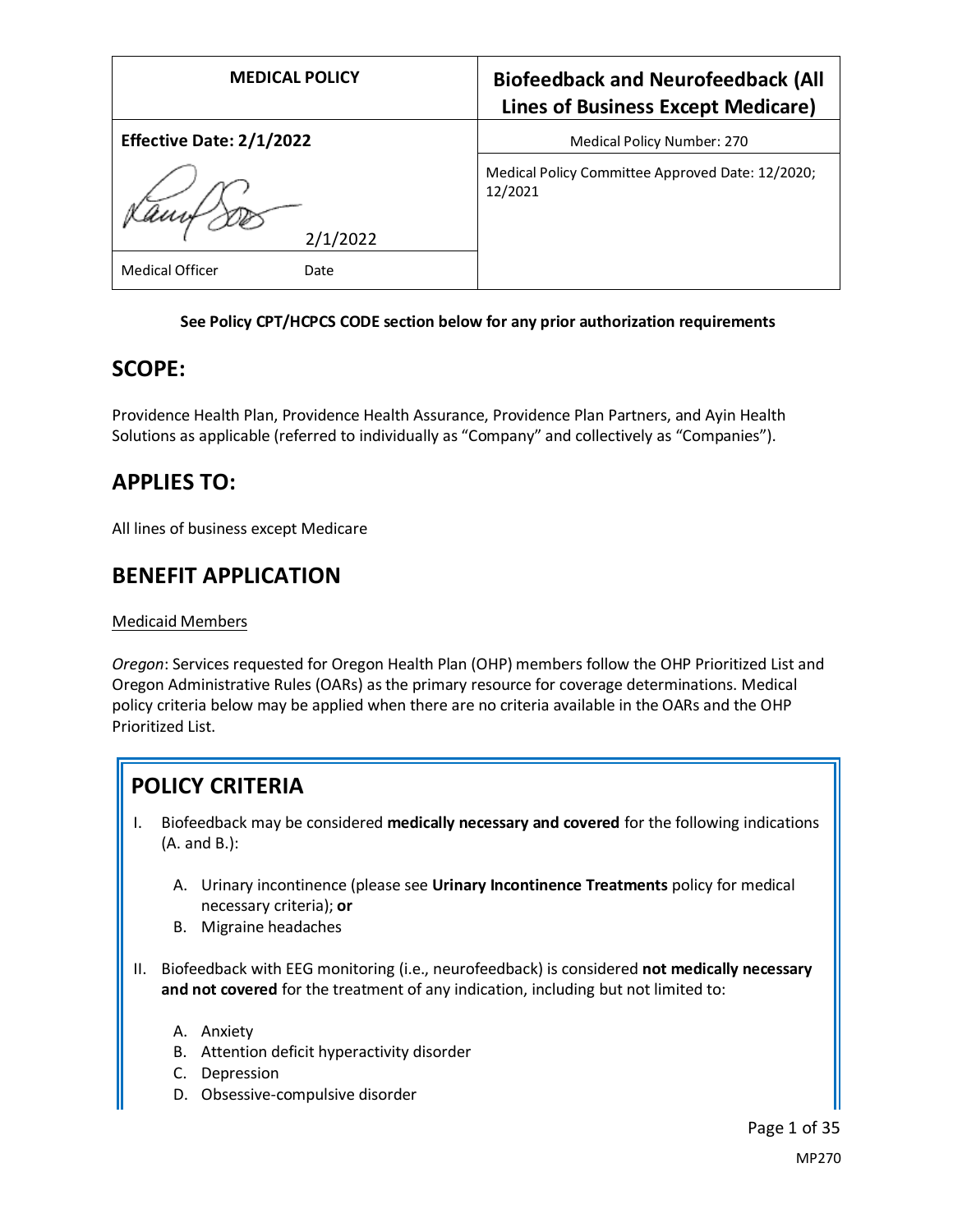- E. Post-traumatic stress disorder
- F. Substance use disorder
- G. Asthma
- H. Epilepsy
- I. Fibromyalgia
- J. Primary headaches
- K. Traumatic brain injury
- III. The use of home biofeedback devices is considered **not medically necessary and not covered**  for all conditions.

Link t[o Policy Summary](#page-17-0)

## **BILLING GUIDELINES**

CPT codes 90875, 90876, and 90901 will be considered not medically necessary and not covered for the indications addressed in this policy when the request is billed with any of the ICD-10 diagnosis codes listed in the [Billing Guidelines Appendix](#page-23-0) below.

# **CPT/HCPCS CODES**

| <b>All Lines of Business Except Medicare</b> |                                                                                                                                                                                                                                         |  |
|----------------------------------------------|-----------------------------------------------------------------------------------------------------------------------------------------------------------------------------------------------------------------------------------------|--|
| No Prior Authorization Required              |                                                                                                                                                                                                                                         |  |
| 90875                                        | Individual psychophysiological therapy incorporating biofeedback training by any<br>modality (face-to-face with the patient), with psychotherapy (eg, insight oriented,<br>behavior modifying or supportive psychotherapy); 30 minutes  |  |
| 90876                                        | Individual psychophysiological therapy incorporating biofeedback training by any<br>modality (face-to-face. with the patient), with psychotherapy (eg, insight oriented,<br>behavior modifying or supportive psychotherapy); 45 minutes |  |
| 90901                                        | Biofeedback training by any modality                                                                                                                                                                                                    |  |
| E0746                                        | Electromyography (EMG), biofeedback device                                                                                                                                                                                              |  |

## **DESCRIPTION**

Indications

#### *Anxiety disorder*

Anxiety is the most common mental health disorder in the United States, affecting 18.1% of the population annually.<sup>1</sup> Anxiety disorders interfere with daily activities, and feelings of anxiety and panic are difficult to control and can persist for long periods of time and throughout a person's life. Anxiety disorders may develop from a myriad of mental health and physical issues. Some examples of anxiety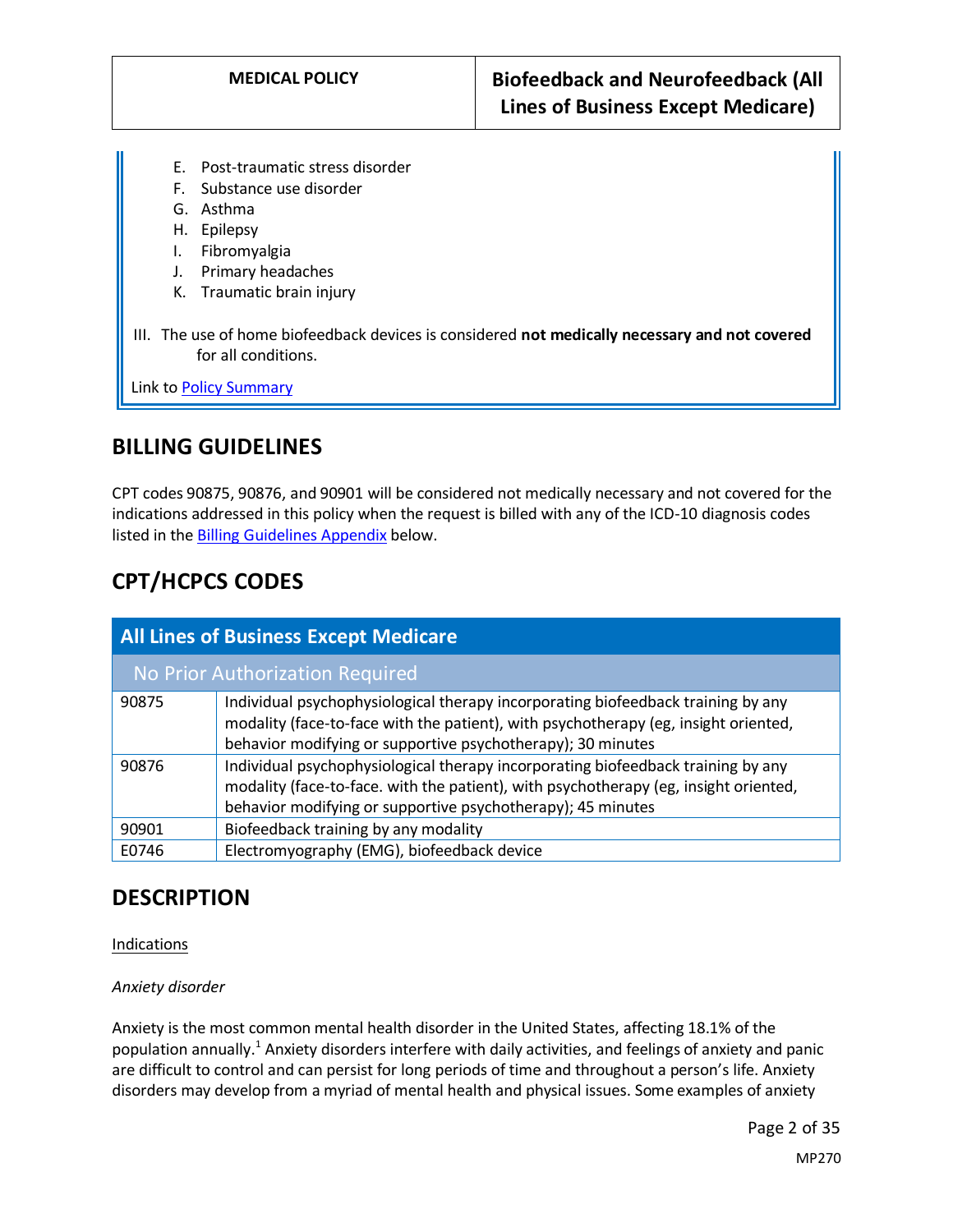disorders include generalized anxiety disorder, social anxiety disorder, separation anxiety disorder, and specific phobias. Common treatments for anxiety include therapy, medication, and mindfulness practices.

### *Attention deficit hyperactivity disorder (ADHD)*

Attention deficit hyperactivity disorder (ADHD) is neuropsychiatric condition that most commonly affects children and adolescence and often continues into adulthood.<sup>2</sup> The disorder commonly manifests as persistent difficulties in sustaining attention, hyperactivity, and impulsive behavior and may affect cognitive, academic, behavioral, emotional, and social functioning. While symptoms tend to become less severe with age, ADHD can persist throughout adulthood. Standard treatments are designed to manage symptoms, and include behavior/psychotherapy interventions and pharmacotherapy. Others treatments that have limited evidence include physical exercise, diets, mindfulness, and other complementary and alternative therapies.

### *Depression/major depressive disorder*

Depression is a mood disorder that is characterized by prolonged and persistent feelings of sadness and a loss of interest. Major depressive disorder is defined as a period of at least 2 weeks of depressed mood or a loss of interest in daily activities while experiencing a majority of specified symptoms such as issues with sleep, eating, energy, concentration, or self-worth. In 2017, it was estimated that 7.1% of US adults experienced at least one major depressive episode.<sup>3</sup> Antidepressant medications and psychotherapy are common, effective treatments for people experiencing depression.

### *Obsessive-compulsive disorder (OCD)*

Obsessive-compulsive disorder (OCD) is a type of anxiety disorder, defined by UpToDate as a disorder "characterized by recurrent intrusive thoughts, images, or urges (obsessions) that typically cause anxiety or distress, and by repetitive mental or behavioral acts (compulsions) that the individual feels driven to perform, either in relation to an obsession or according to rules that he or she believes must be applied rigidly or to achieve a sense of "completeness."<sup>4</sup> OCD generally occurs in childhood or adolescence and can persist throughout a person's life, impairing daily functioning. OCD has a lifetime prevalence of 2.3% in the United States. Standard treatments are psychotherapy and medications, often in combination. When medication and therapy are not effective, more intensive treatments are sometimes used, including intensive outpatient and residential treatment programs, deep brain stimulation, and transcranial magnetic stimulation.

### *Post-traumatic stress disorder (PTSD)*

Post-traumatic stress disorder (PTSD) is a mental health condition triggered by a traumatic event that can cause intrusive thoughts, nightmares, flashbacks to the trauma, sleep disturbance, and other issues that disturb social, occupational, and interpersonal daily experiences.<sup>5</sup> Lifetime prevalence rates of PTSD range from 6.1 to 9.2% in the United States and Canada. PTSD is associated with other mental health disorders, including depression and anxiety. Standard treatment is psychotherapy, using specific therapy modalities such as cognitive therapy, exposure therapy, eye movement desensitization and reprocessing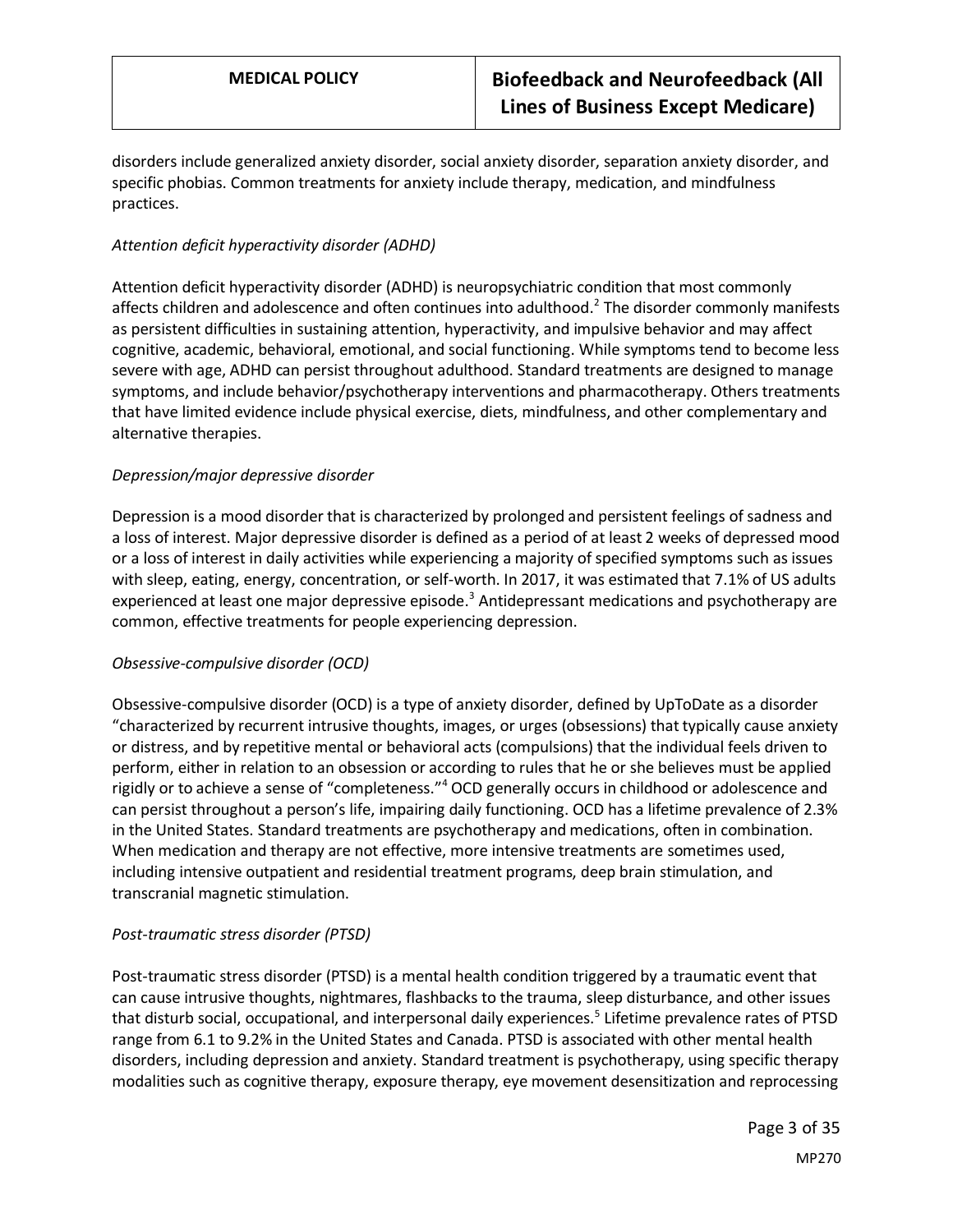therapy, and other behavioral treatments developed specifically for PTSD. Medication may also be used to alleviate PTSD symptoms such as depression and anxiety.

#### *Substance use disorder*

Substance use disorder occurs when an individual's use of alcohol and/or other substances (drugs) leads to health, social, occupational, and interpersonal issues. Substance abuse is highly prevalent in the United States, affecting approximately 7.2% of individuals age 12 and over.<sup>6</sup> Individuals with substance use disorders are at higher risk for and more likely to have other mental health disorders, including depression, anxiety, bipolar disorder, post-traumatic stress disorder, and attention deficit hyperactivity disorder. Common therapies for substance use disorder include medically-supervised withdrawal management, psychotherapy, medications, and support groups. Treatment differs based on the substance being used.

#### *Asthma*

Asthma is a respiratory condition in which inflammation in the lungs causes airflow obstruction and bronchial spasms.<sup>7</sup> Asthma is characterized by symptoms of intermittent dyspnea, coughing, and wheezing. Asthma often begins in childhood and management of the condition focuses on reducing risk of triggers (e.g. allergens, irritants), controlling symptoms, and minimizing medication adverse effects. Medications include both long term treatments, such as inhaled corticosteroids, and quick-relief medications, such as short-acting beta agonists. More intensive treatments, such as bronchial thermoplasty, are used for severe cases, although high-quality evidence on its efficacy is lacking. The prevalence of asthma in the United States is approximately 7.7%.<sup>8</sup>

### *Epilepsy*

Epilepsy is a group of neurological disorders characterized by recurrent and unpredictable seizures caused by excessive and abnormal electrical activity in the brain.<sup>9</sup> Brain disfunction leading to epilepsy may be caused by a plethora of medical issues. Symptoms can vary greatly, with some episodes causing minor reactions such as twitching while others causing severe reactions that can lead to injury, such as vigorous shaking. Treatments for epilepsy include anti-seizure medication, vagus nerve stimulation, ketogenic diet, and, for severe cases, brain surgery. As of 2015, 1.2% of the United States had active epilepsy.<sup>10</sup>

### *Fibromyalgia*

Fibromyalgia is a medical disorder characterized by chronic widespread musculoskeletal pain and often accompanied by fatigue, cognitive disturbance, psychiatric symptoms, and multiple somatic symptoms. The etiology and pathophysiology of fibromyalgia is unknown as there is no evidence of inflammation in the areas of pain. Due to the unidentifiable source of pain and the absence of inflammation, fibromyalgia is a controversial condition and has been considered psychosomatic, although evidence suggests that it is a disorder of pain regulation and over-sensitization of nerves.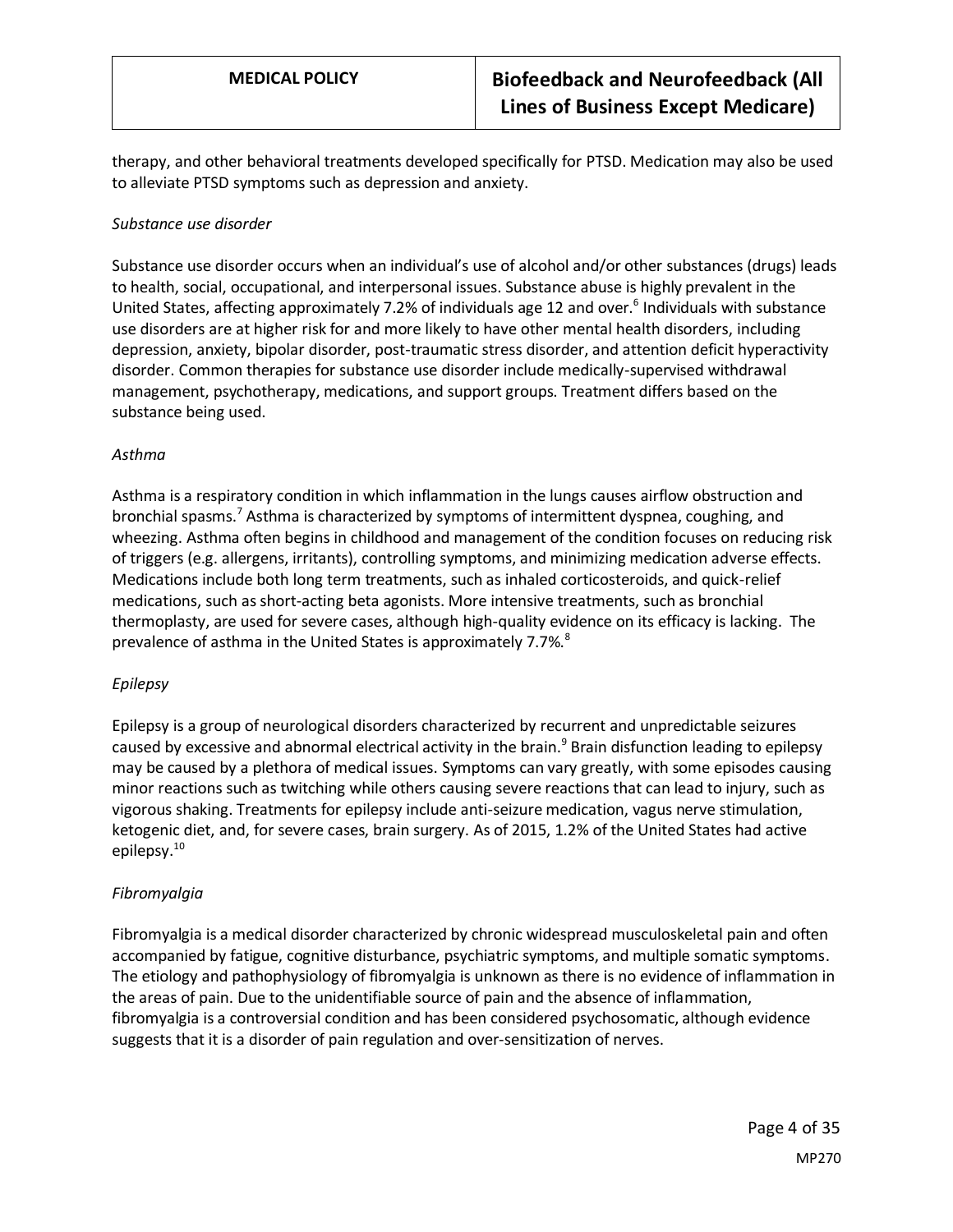#### *Primary headaches/Migraines*

Headaches are a continuous pain in the head and are among the most common medical complaints.<sup>11</sup> Headaches vary in intensity, location on the head, frequency, and cause. Common headaches include migraine headaches, tension headaches, and cluster headaches. Migraine headaches are characterized by intense throbbing pain on one side of the head and symptoms such as sensitivity to light, sound, and smell accompany the pain. Tension headaches are characterized by dull, constant pain on both sides of the head. Cluster headaches are severe and recurrent headaches characterized by intense piercing pain behind or around one eye. Causes of headaches are unclear, but stress, anxiety, dehydration, and poor sleep are common triggers. Headaches are commonly treated with over the counter nonsteroidal antiinflammatory drugs, although severe cases of migraine and cluster headaches may be treated with prescription medications such as triptans and preventive medications (including beta blockers, antiseizure drugs, and Botox injections).

#### *Traumatic brain injury (TBI)*

The Centers for Disease Control and Prevention defines traumatic brain injury (TBI) as "a disruption in the normal function of the brain that can be caused by a bump, blow, or jolt to the head, or penetrating head injury."<sup>12</sup> Severity of TBI varies from mild to severe, with severe injury at times leading to permanent disability or death. Mild TBI is commonly called concussion, and most recover completely from these injuries. Symptoms include difficulty thinking clearly and concentrating, headache, blurry vision, sensitivity to noise or light, balance issues, malaise, irritability and sadness, and sleeping issues. For mild cases, generally no treatment other than rest is recommended, with pain medication offered to alleviate headache symptoms. Those with severe TBI requiring rehabilitation commonly work with occupational therapists, physical therapists, speech and language pathologists, neuropsychologists, and other rehabilitation specialists to improve daily activity performance.

#### *Urinary incontinence*

Urinary incontinence refers to the involuntary loss of urine. It has a high degree of prevalence in the older population and is a significant contributor to healthcare costs, disability and reduced quality of life.

Urinary incontinence is categorized as stress incontinence (SUI), urge incontinence (UUI) or mixed incontinence (MUI) (a combination of stress and urge incontinence). Stress urinary incontinence is the predominant type of urinary incontinence in women, and is the complaint of involuntary leakage of urine during exertion, sneezing or coughing. Urge urinary incontinence is the predominant type of urinary incontinence in men, and describes the sudden urge to urinate and the involuntary loss of urine. Nearly all people with incontinence will benefit from conservative treatment including physical therapy, increasing fitness and weight loss. Those with an element of urge incontinence may also benefit from treatment with a medication aimed at reducing detrusor muscle over activity. Stress incontinence may be effectively treated in some women with a pessary.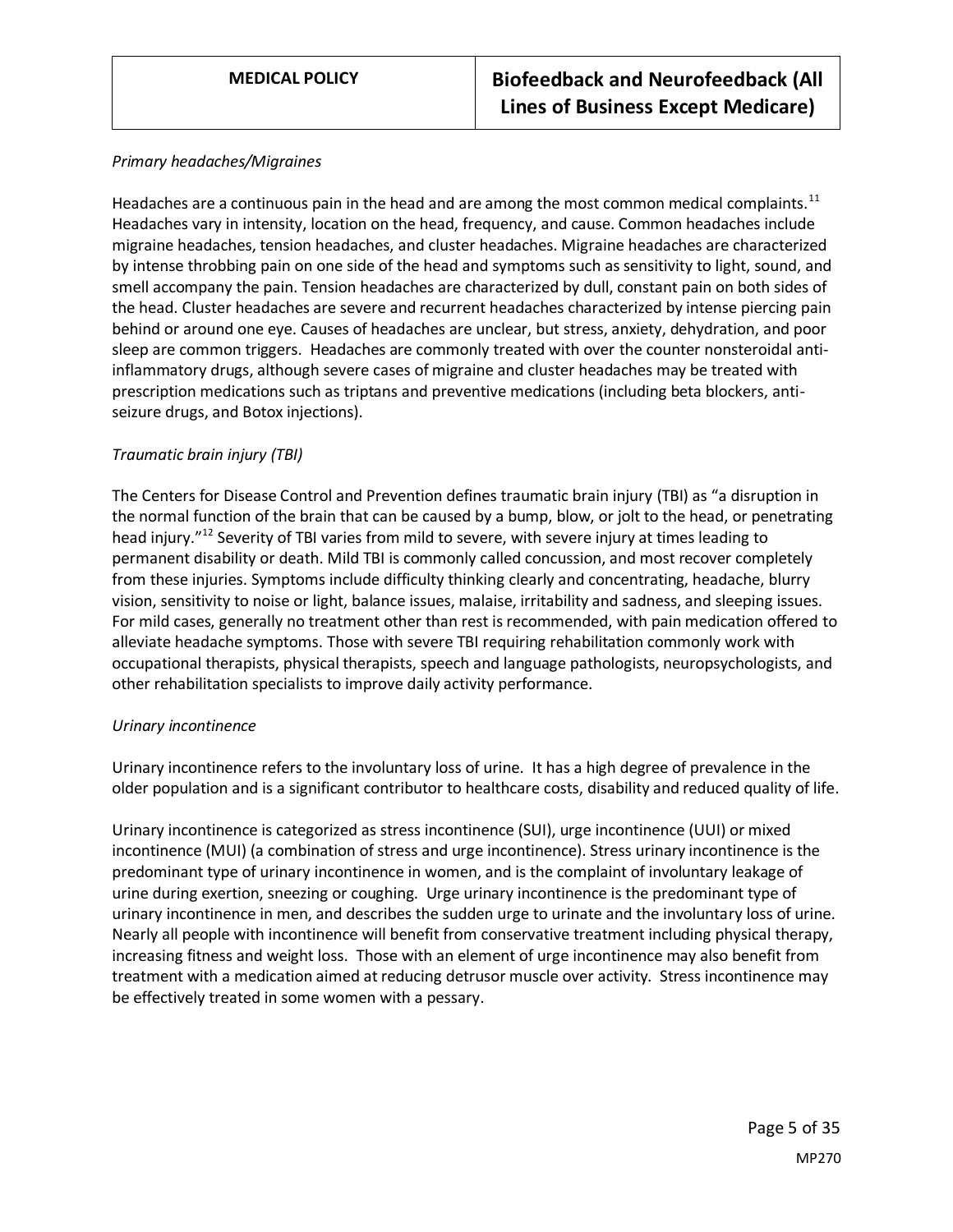#### Treatment

#### *Biofeedback*

Biofeedback is a technique used to control bodily processes that are generally thought to be involuntary. Biofeedback therapy works by recording physiological signals such as brain waves or heart rate and presenting them as audio or visual cues to patients, who then are guided by practitioners to develop control over these signals.<sup>13</sup> There are a multitude of biofeedback modalities, including electromyograph to detect muscle action potential, feedback thermometer to detect skin temperature, electrodermograph to measure skin conductance and potential, electrocardiogram to measure electrical activity of the heart, and others. This technique is used to treat a variety of different physiological and psychological issues, including headaches, chronic pain, anxiety, hypertension, urinary incontinence, posttraumatic stress disorder, and more.

#### *Neurofeedback*

Neurofeedback is a type of psychophysiological biofeedback treatment in which neural activity is measured and feedback is presented as audio or video to teach self-regulation of brain function. The most common type of neurofeedback treatment is electroencephalogram (EEG) neurofeedback, where sensors are placed on the scalp and computer software detects and records brain activity, most commonly. The information is played back to the patient through an audio or visual training that allows the patient to view changes in neural activity in real time. Another form of neurofeedback used is functional magnetic resonance imaging (fMRI) neurofeedback, similar to EEG neurofeedback, where fMRI readings of brain activity can be played back to patient in real time. By viewing changes in activity, patients are thought to learn to alter brain function and train their brain to control emotion, attention, and behaviors. As neurofeedback is repeated, habits are formed in brain function with the help of practitioner guidance, creating new, healthy patterns in neural activity. Neurofeedback is designed to treat psychological and medical disorders such as attention deficit disorder (ADHD), anxiety, depression, autism, headaches, brain damage due to trauma, and other conditions. It is also used to improve creative performance.

## **REVIEW OF EVIDENCE**

A review of the ECRI, Hayes, Cochrane, and PubMed databases was conducted regarding the use of biofeedback and neurofeedback as a treatment for behavioral health and medical indications. Below is a summary of the available evidence identified through November of 2021.

#### **Medically Necessary Indications for Biofeedback**

#### *Urinary Incontinence*

• In 2019, Nunes and colleagues published a systematic review investigating the efficacy of biofeedback (BF) with pelvic floor muscle training (PFMT) in women with stress urinary incontinence.<sup>14</sup> Eleven randomized studies were included in the analysis, totalling 649 participants. Sample sizes ranged from 32 to 120 participants. Perineometer BF improved quality of life measurements in lower quality RCTs, but a higher quality trial found that PFMT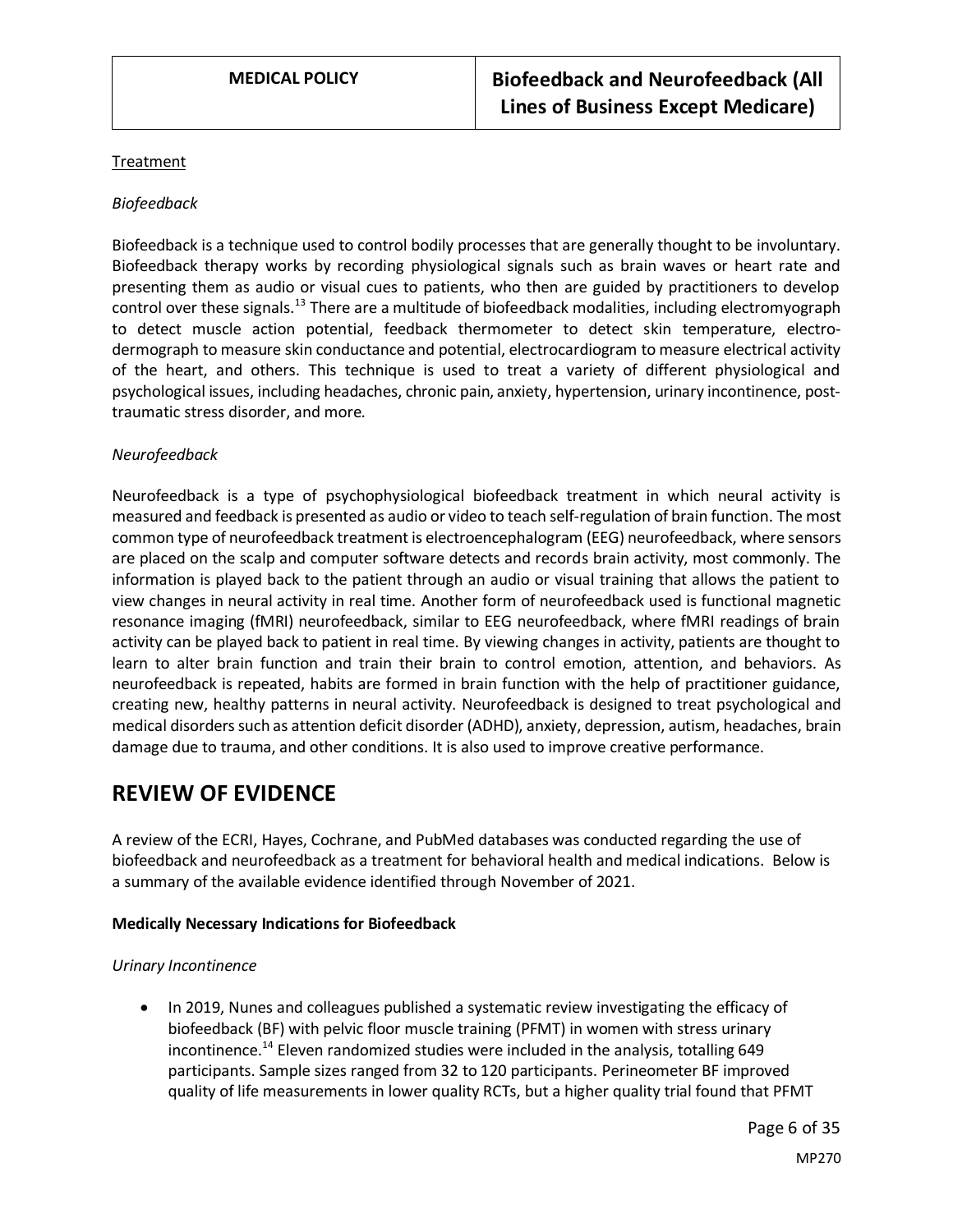and PFMT with electrical stimulation were better than perineometer BF. Urine leakage frequency was improved with PFMT plus perineometer BF when compared with alternative treatments in 2 studies, while a third study found that alternative treatments were more effective. The authors noted that the ambiguity of the results prevent them from demonstrating a clear advantage of PFMT with perineometer BF versus alternative treatments. Electromyography BF showed similar results, with improved quality of life and urine leakage, but the low quality of trials and the considerable heterogeneity of results led authors to conclude that no advantages can be determined with the present data.

- A 2018 systematic review and meta-analysis by Kannan and colleagues investigated the effectiveness of pelvic floor muscle training (PFMT) alone in combination with biofeedback (BF), electrical stimulation (ES), or both for urinary incontinence in men following prostatectomy.<sup>15</sup> Fifteen publications on 16 randomized controlled trials (RCTs) were included in the analysis, with 3503 participants aged 45 to 90 years. Sample sizes ranged from 16 to 203 participants. Comparators included no treatment (13 studies) and sham ES in 2 studies. Analysis from the 374 men in the trials comparing PFMT + BF to no treatment found that more men in the experimental group achieved continence (63/194) after intervention compared to the control group (38/180), although the effect was not significant (RR: 1.70; 95% CI, 0.95-3.04; p= 0.07). Similar non-significant benefit was found at follow up. Limitations of the study include small sample sizes in many of the trials, heterogeneity among studies, and low-quality study designs. The authors concluded that the review found low to moderate quality of evidence that suggests that PFMT alone could improve recovery of continence in men following prostatectomy and the addition of BF to PFMT may further improve recovery, although tis remains uncertain. More high-quality, large RCTs are needed to determine efficacy of BF as an additional treatment for this population.
- In 2011, Cochrane published a systematic review on biofeedback (BF) to augment pelvic floor muscle training (PFMT) for urinary incontinence in women.<sup>16</sup> Twenty-four randomized and quasi-randomized trials involving 1583 women were included in the analysis. One trial was deemed to have a low risk of bias, ten had a moderate risk, and 12 were at a higher risk. Pooled analysis found that PFMT+BF led to more cases of improved or cured urinary incontinence compared to PFMT alone (RR: 0.75; 95% CI, 0.66-0.86). These results may be confounded by a difference in PFMT programs across studies. Among 3 trials that assessed participant satisfaction with progress or outcome, participants favored PFMT+BF (RR: 0.65; 95% CI 0.46- 0.90). While outcomes favored the addition of BF to PFMT, the authors noted that participants in the BF arms had more contact with health professionals than those in the non-BF arms and many of the trials had moderate to high risk. Small sample sizes, variation in regimens, and variations in outcomes are among the limitations of the available studies in this review. The authors concluded that BF may provide benefit in addition to PFMT in women with urinary incontinence, yet further research is needed to determine if the benefits seen in these trials are effected by other factors such as more interactions with health professionals.

#### *Migraine Headaches*

• In 2016, Stubberud and colleagues published a meta-analysis on biofeedback as a prophylaxis for pediatric migraines.<sup>17</sup> Twelve randomized controlled trials were included in the review, and 5

Page 7 of 35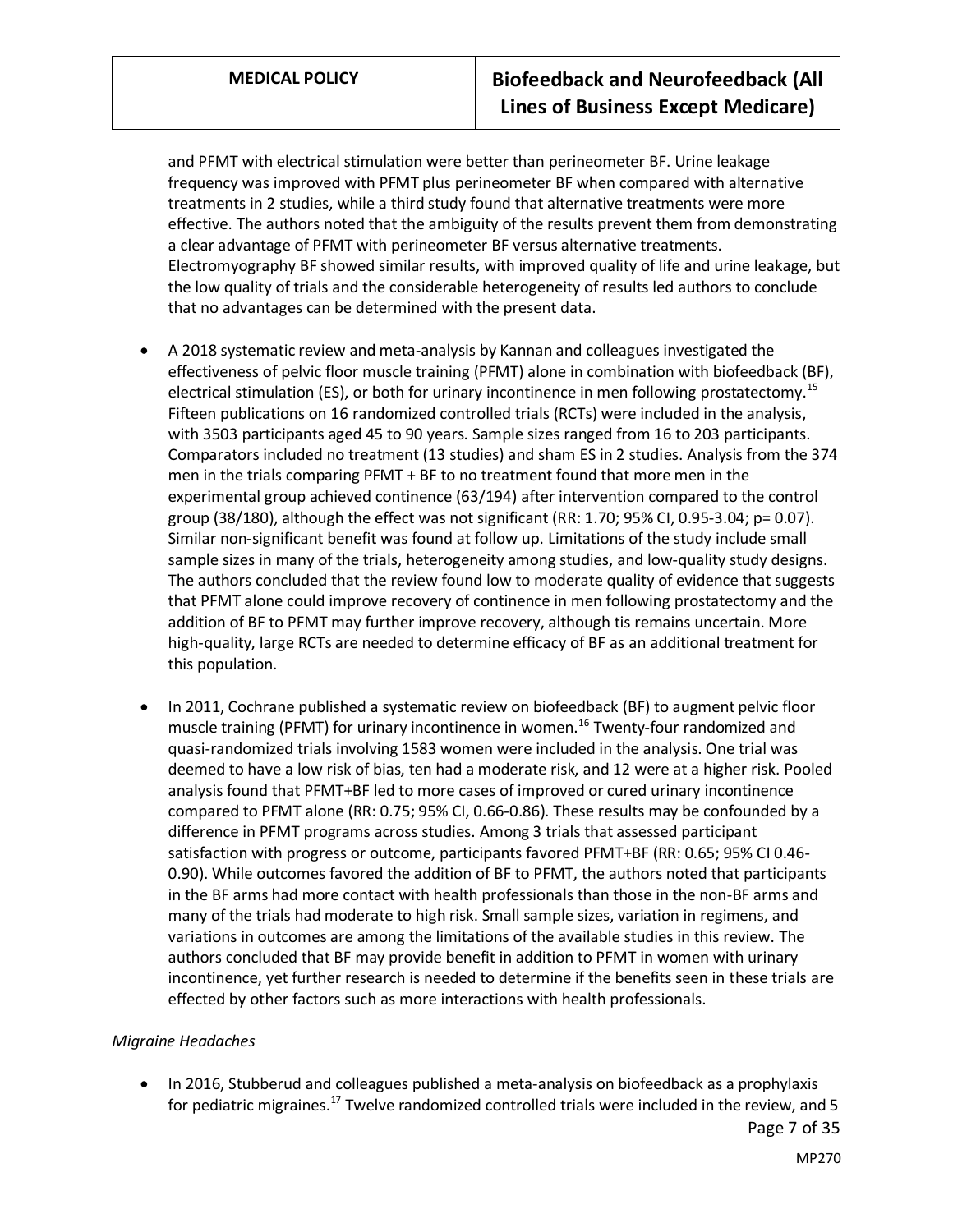studies were deemed appropriate to include in a pooled analysis. Data from 3 studies (72 participants) showed that biofeedback significantly reduced frequency of migraines compared to a waiting-list control group (p< 0.0001), by a mean difference of 1.97 attacks per week. One study compared biofeedback and waiting-list control at 6 months follow up and found significant reductions in headache frequency and duration across time for all subjects. One study compared biofeedback to an active control (progressive relaxation) and found no significant differences in migraine frequency, intensity, duration, or analgesic intake. One study compared biofeedback to sham biofeedback and found no differences in frequency, but the biofeedback back had a significantly higher proportion of responders compared to the sham group.

Limitations of the meta-analysis included small sample sizes, heterogeneity of interventions, and moderate risk of bias in the majority of studies analyzed. The authors concluded: "Biofeedback delivered together with relaxation therapy or autogenic training seems to be effective in reducing the frequency of migraine in the pediatric population. In addition, the apparent lack of adverse advents should qualify biofeedback as an attractive treatment alternative for pediatric migraine. Despite the positive findings, the number of identified studies and participants was small, and a series of methodologic issues hampered proper metaanalyses. Therefore, continued research is warranted."<sup>17</sup>

- In 2007, Nestoriuc and colleagues published a meta-analysis on the efficacy of biofeedback in treating migraines.<sup>18</sup> The analysis included 55 studies, either randomized trials or pre- postcomparator trials, totalling 2229 migraine patients. In comparison to wait-list control groups, biofeedback showed a significant reduction in headache relief. This reduction was also seen when comparing biofeedback to pseudo-feedback and pseudo-relaxation. The effect of biofeedback appeared to be stable over follow-up periods up to several years. No significant differences between biofeedback and relation or ergotamine treatment were found. Limitations of this analysis include small sample sizes, considerable heterogeneity in treatment protocol and methodology, as well as high risk of bias in many of the studies. The authors conclude that biofeedback has a medium effect sizes for short and long-term outcomes in adults with migraines. Biofeedback can substantially reduce pain and psychological symptoms of patients. They recommend biofeedback as an evidence-based behavioral treatment option for the prevention of migraine.
- A 2004 Hayes report (archived in 2009) assessed the efficacy of biofeedback for headache and chronic musculoskeletal pain. Reviewing the literature identified a number of randomized trials and 2 meta-analyses that supported the use of biofeedback for recurrent tension headaches in adults and pediatric migraines. Data on the efficacy of biofeedback for chronic neuromuscular pain was more limited. Hayes gave the following ratings:
	- o B rating (some proven benefit): For the treatment of pediatric migraine and tension type headache.
	- o C rating (Potential by unproven benefit): For the treatment of headache in adults and for chronic low back pain and temporomandibular joint disorders.
	- $\circ$  D rating (No proven benefit): For the treatment of other chronic pain syndromes, including fibromyalgia. This rating reflects the paucity of evidence regarding the efficacy of biofeedback for these indications.<sup>19</sup>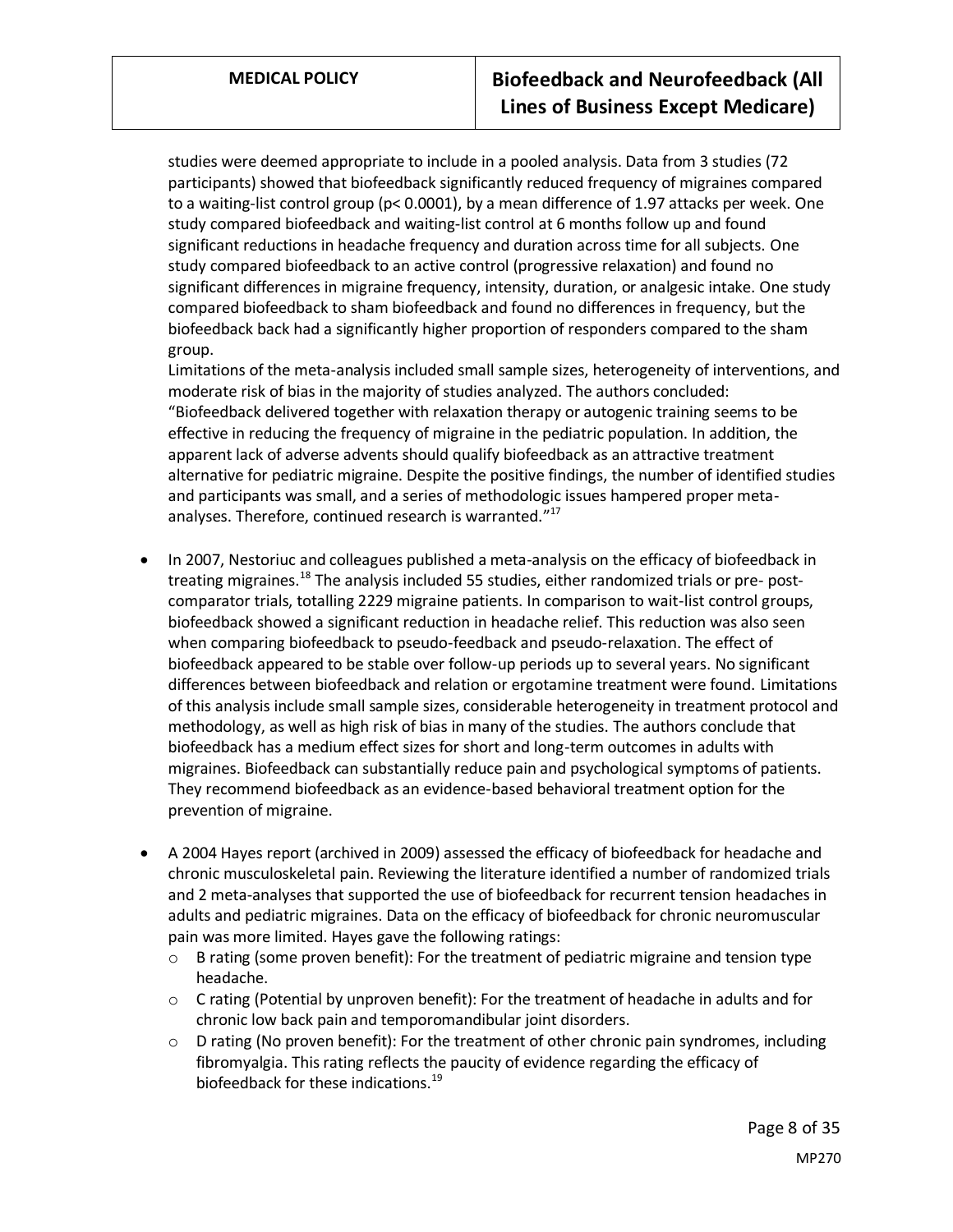#### **Not Medically Necessary Indications for EEG Biofeedback/Neurofeedback**

#### *Anxiety disorder*

#### Systematic reviews

- A 2017 evidence review was conducted by ECRI on biofeedback for treating generalized anxiety disorder.<sup>20</sup> A literature search was conducted from January 1, 2012 to November 25, 2017, and one systematic review, 3 RCTs, one nonrandomized comparative study, 6 case series, and 4 narrative reviews were included. The systematic review analyzed 5 studies on EEG biofeedback for OCD and anxiety, and 4 of 5 studies found significantly improved symptoms compared to baseline. Two of three RCTs analyzed EEG biofeedback, and both found that EEG biofeedback improved symptoms of generalized anxiety disorder compared to waitlist. Evidence from these studies had a number of limitations. All trials included had small sample sizes and were singlecenter studies. Variability was high across studies in terms of treatment protocol, study methodology, outcome assessment, and follow up times. These limitations reduce generalizability and validity of results. ECRI concluded that additional multi-centered studies are needed with larger participant groups and standardized protocol to determine efficacy.
- A 2020 quantitative and qualitative systematic review was conducted by Tolin and colleagues on the effects of biofeedback and neurofeedback for anxiety disorders.<sup>21</sup> The authors searched medical and psychological databases for peer-reviewed literature from 1987 to 2019 and included 21 randomized controlled trials in their analysis. Among the included articles, 10 investigated EEG neurofeedback and one investigated fMRI neurofeedback. The effect size analysis found that EEG neurofeedback (n=130) was associated with a moderate effect size (g=0.79; 95% CI, -0.03 to 1.62) when compared to various control conditions. When comparing EEG neurofeedback to waitlist (4 trials), the effect size was large ( $g=1.84$ ; 95% CI, 0.49 to 3.18). When comparing EEG neurofeedback to active treatment (3 trials), there was a small negative effect ( $g$  = -0.26; 95% CI = -1.5 to 0.97). One study compared neurofeedback to a reverse neurofeedback condition and the results showed a negligible effect. There was high heterogeneity between studies.

Only one RCT by Zilverstand and colleagues investigated fMRI neurofeedback for anxiety disorders.<sup>22</sup> The study recruited patients with specific phobias and randomized them to fMRI neurofeedback or to a control behavioral modification training. During exposure to the specific phobic stimuli, neurofeedback patients reported lower fear levels compared to control patients, and at 3 months, both groups experienced significant reductions in fear. No effect size analysis was done on fMRI neurofeedback do to a lack of useable data.

The authors concluded that the majority of the trials had significant methodological limitations. Sample sizes were very small, there was inadequate blinding or research participants and assessors, measures of anxiety were highly variable, and there was high dropout rate and loss to follow up. The meta-analysis found that neurofeedback showed efficacy in reducing anxiety symptoms over waitlist or no treatment, but did not appear to be as effective as active treatment.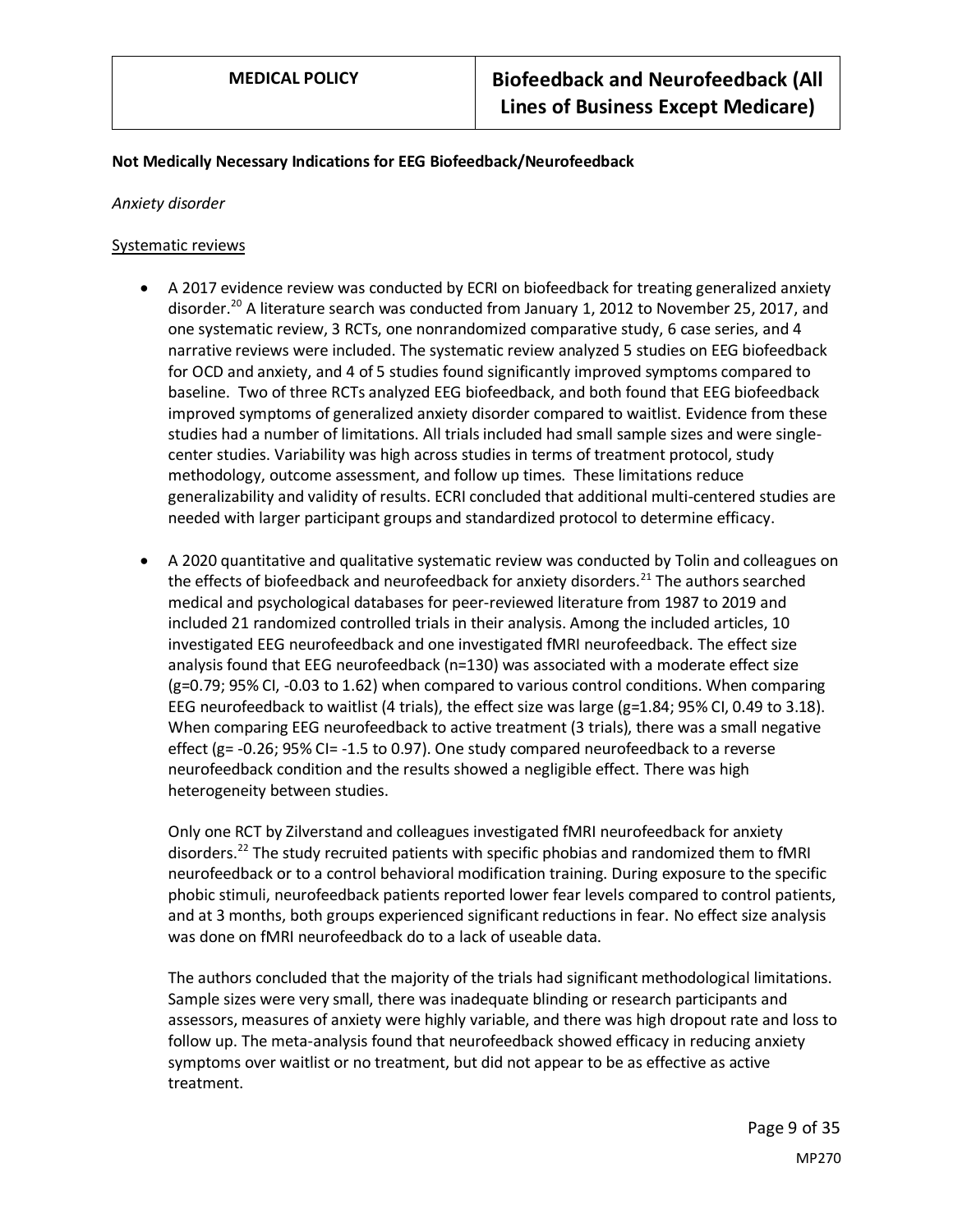#### Randomized controlled studies

• Results from a 2020 randomized controlled non-inferiority trial by Schoneveld and colleagues investigated the preventive effects of a neurofeedback video game, *MindLight*, on mental health outcomes associated with anxiety symptoms (internalizing problems, externalizing problems, and self-efficacy).<sup>23</sup> One hundred seventy-four children, ages 8 to 12 years, were randomized to *MindLight* or a cognitive behavioral therapy (CBT) program and outcomes were assessed at baseline, end of intervention, and at 3 and 6 months follow-up. A significant reduction in mother-reported internalization and externalization of problems was reported in both groups, as well as an increase in self-efficacy. *MindLight* was found to be noninferior to CBT in affecting internalizing problems and self-efficacy, but not decreasing externalizing symptoms. A number of limitations exist in this trial. Participants were excluded if they already received anxiety treatment or if they were previously diagnosed with obsessive compulsive disorder, posttraumatic stress disorder, or autism spectrum disorder, potentially restricting the participant group to children with less intense anxiety symptoms and limiting the generalizability of the cohort. Indeed, the authors include the fact that the cohort comprised of highly-functioning children as a main limitation to the study. Children were recruited from primary schools in the Netherlands, which may have different cultural and educational noms than the United States, and therefore results may not be generalizable to US children with anxiety. The publication did not specify whether the mothers or investigators were blinded, an important factor in determining the levels of potential bias. The study was designed as a non-inferiority study, yet there is no justification for this study design. Neurofeedback is an expensive treatment and has no addressed advantages over CBT. The authors conclude that more research is needed on the effectiveness of *MindLight* neurofeedback game in children with anxiety, but the treatment could be implemented as a prevention program in schools to reduce anxiety symptoms in children. Mixed results and methodology limitations bring into question the results of this study.

#### *Neurofeedback for Attention deficit hyperactivity disorder (ADHD)*

Due to the large quantity of studies on neurofeedback for ADHD, only systematic reviews and metaanalyses were included in this evidence review.

#### Systematic Reviews

• A 2020 evidence review was conducted by ECRI on neurofeedback for treating ADHD in children and adolescents.<sup>24</sup> ECRI conducted a literature search from 2015- January 2020 and identified 3 systematic reviews and 3 randomized controlled trials (RCTs) that met their inclusion criteria, reporting in >10,000 patients total.

Overall, neurofeedback was found to be less effective than pharmacotherapy and behavioral therapy for managing ADHD symptoms. A meta-analysis by Yan and colleagues, published in 2019, reviewed 18 studies and found that methylphenidate, a stimulant medication, had a greater 6-month reduction in teacher-reported inattention but there was no significant difference in patent-reported changes.<sup>25</sup> A 2017 meta-analysis by Catalá-López and colleagues found neurofeedback to be less effective than stimulants combined with non-stimulant drugs (Odds ratio: 7.8; p5% CI: 1.6 to 34.6) or with behavioral therapy (OR: 6.9; 95% CI: 1.4 to 30.7). <sup>26</sup>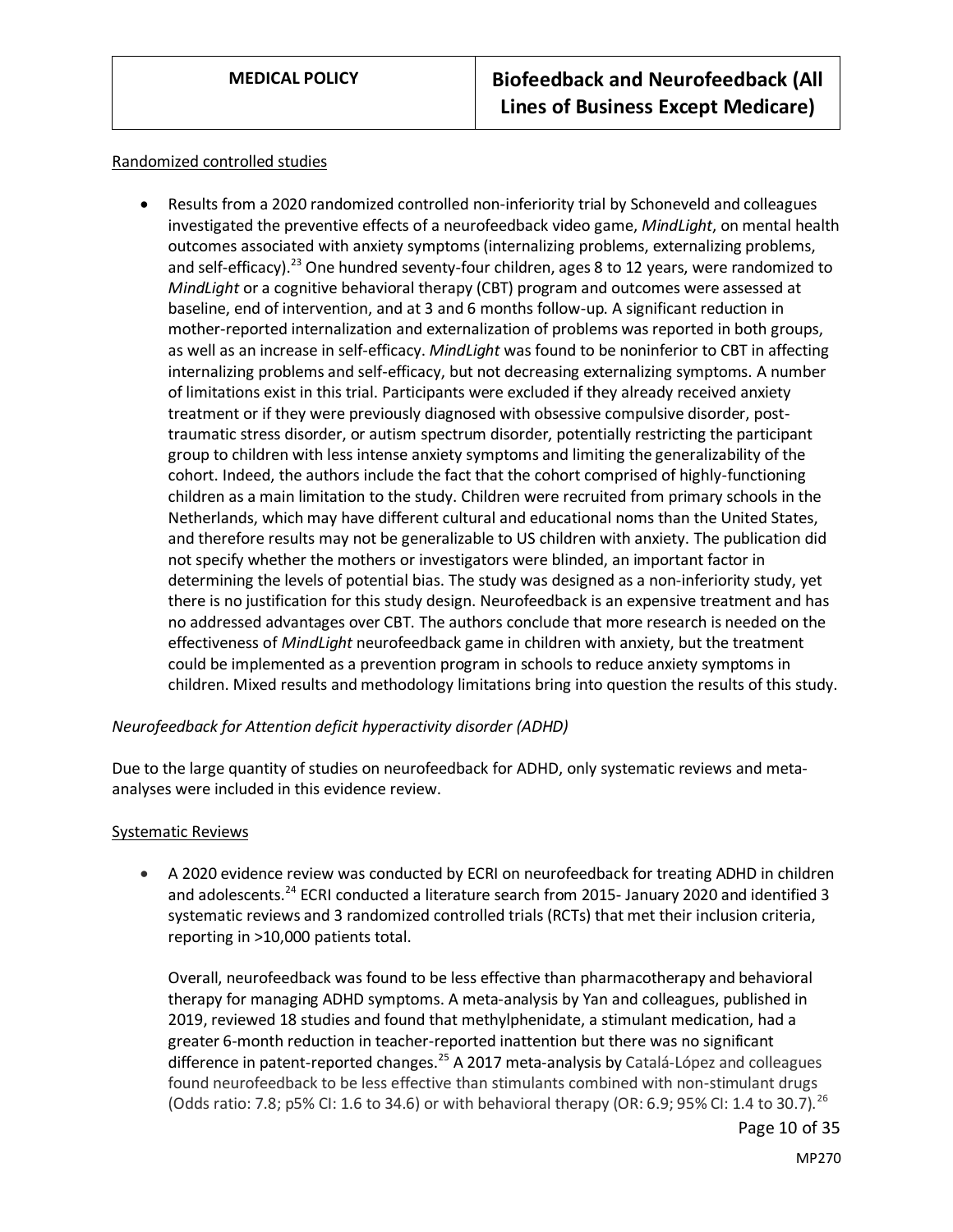When comparing neurofeedback to placebo or inactive interventions such as sham neurofeedback, waiting list, attention training, and physical exercise, the results were mixed. A 2019 meta-analysis by Van Doren and colleagues found that neurofeedback had a greater 1-year ADHD improvement htan inactive interventions. Catalá-López et al found no difference in ADHD symptom scores between neurofeedback and placebo. Three RCTs comparing neurofeedback to delayed treatment, physical activity, and electromyography biofeedback muscle training reported inconsistent results.

Evidence from 3 meta-analyses of low-quality studies and 3 additional randomized controlled trials (RCTs) shows that NF is less effective than pharmacotherapy and behavioral therapy for managing ADHD symptoms. Whether NF is more effective than inactive interventions (sham NF, waiting list, attention training, physical exercise) or placebo is unclear because studies reported mixed findings. Studies used different NF protocols, outcome assessment methods, and patient groups. Larger RCTs using standardized methods for NF are needed to assess comparative safety and effectiveness. Clinical guidelines state that evidence is insufficient to recommend NF for ADHD management.

Limitations in the RCTs and studies included in the systematic review included:

- Small sample sizes
- Single-center trials
- Lack of blinding
- Short follow up
- High heterogeneity in participant group, ADHD severity, age, outcome assessors, and protocols

ECRI concluded that the evidence available raises concerns as to whether neurofeedback is an appropriate treatment for ADHD in children and adolescents. They recommend larger RCTs using standardized methods be conducted to assess comparative safety and effectiveness.

• A systematic review published in 2018 by Razoki and colleagues evaluated the efficacy of neurofeedback compared to stimulant medication in children and adolescents with ADHD.<sup>27</sup> Twelve publications reporting on 8 randomized controlled trials were included in the analysis. Age range of participants was 6-18 years in 11 studies, with one study reporting on participants aged 12-24 years. Sample sizes ranged from 32 to 130 participants. Four studies compared neurofeedback plus medication to medication alone, and 4 studies compared neurofeedback alone to medication. Outcomes measured were largely subjective behavioral assessments by parents and teachers. Other outcomes measures included self-reports, neurocognitive tests, electroencephalogram parameters, and event-related potentials.

Among the studies that compared neurofeedback alone to medication alone, 2 showed improvement in both groups, with no significant differences in results, while 3 showed greater improvement among the medication groups compared to neurofeedback groups. Among the studies that compared combination therapy to medication alone, neurofeedback plus medication was found to be statistically superior to medication alone in two studies, and a third found no difference between groups. Medication dosages were reduced when neurofeedback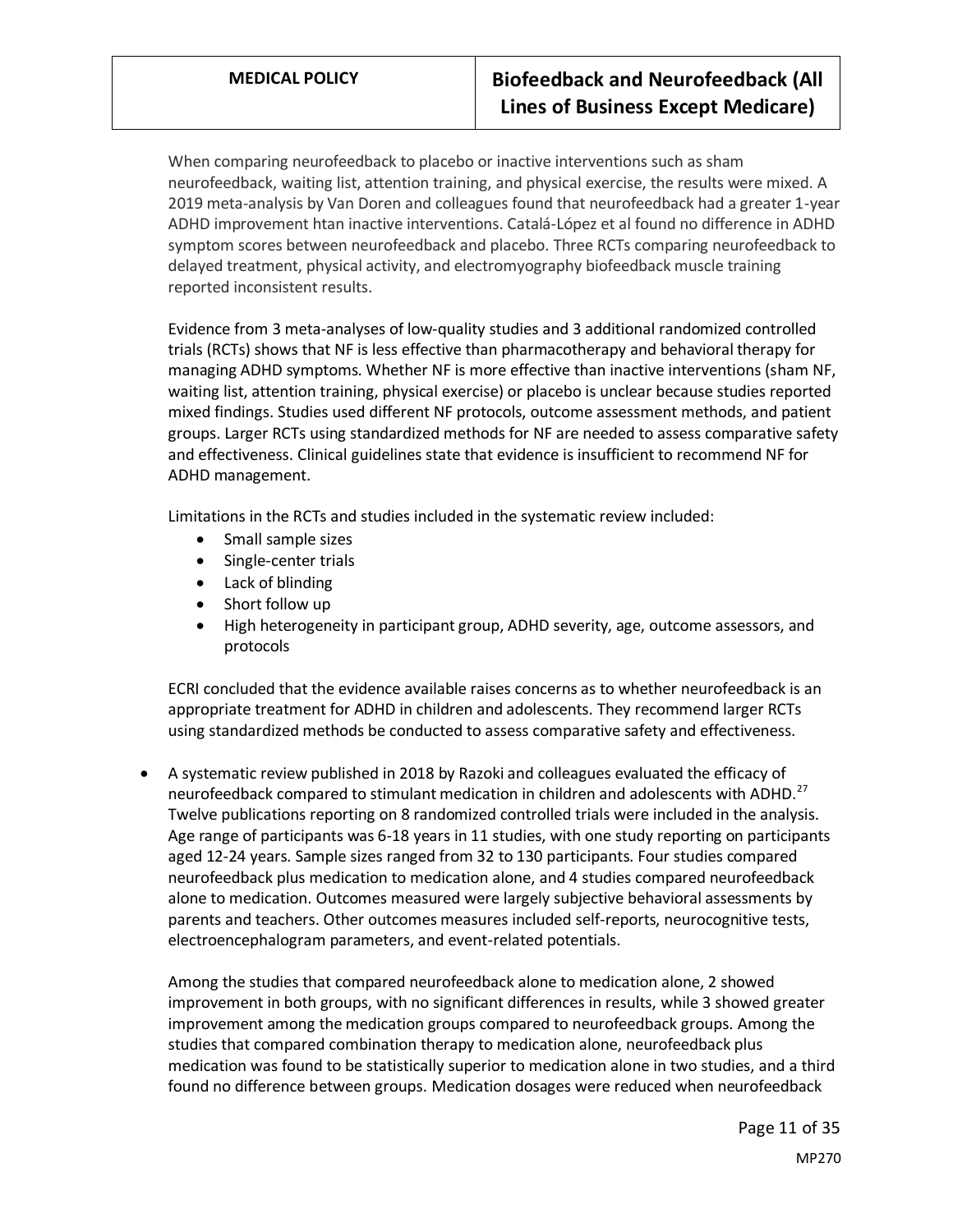was given in conjunction in two studies, implying that neurofeedback may be helpful in reducing dosages for ADHD patients with side effects from medication. When only analyzing trials in the review that include probably ratings, those that are sham controlled or semi-active controlled, or those that employed optimally titration procedures, theta/beta neurofeedback was shown to be not as effective as standard treatment for children or adolescents with ADHD. Authors concluded that neurofeedback in combination with medication may decrease medication dosage in children already using ADH medication and may improve treatment effects and that neurofeedback should be considered a complementary treatment for children with ADHD. Still, they note that neurofeedback is expensive and it is important to conduct further research to ensure effectiveness of the treatment.

- A 2016 meta-analysis was conducted by Cortese and colleagues on the clinical and neuropsychological outcomes of neurofeedback as a treatment for ADHD.<sup>28</sup> Thirteen trials were included, totalling 520 participants. Similar to the analysis conducted by Razoki and colleagues,<sup>27</sup> Cortes and colleagues found that neurofeedback improved ADHD symptoms such as inattention and hyperactivity/impulsivity, but these effects disappeared when probably blinded ratings were the outcome or in trials with active or sham controls. The authors conclude that current literature fails to support the use of neurofeedback for ADHD. Future research should include standardized treatment/training protocol, ensuring learning, and optimizing clinically relevant transfer in order to determine effectiveness.
- In 2009 (reviewed in 2013 and archived in 2014), Hayes conducted a health technology assessment on neurofeedback as a nonpharmacological treatment for ADHD.<sup>29</sup> A search was conducted for peer-reviewed medical literature published from 1990 to May 2009 and 9 studies were selected for inclusion in the review. Sample sizes ranged from 20 to 100 participants, 3 studies used randomization, and all but one had a comparator group. The participant population consisted primarily of children, ages 7 to 13 years, with a DSM-IV diagnosis of ADHD. The systematic review found that neurofeedback was associated with a reduction in parent or teacher reported ADHD symptoms (inattention, hyperactivity, and impulsivity) in all 9 studies. Neurofeedback was also associated with improvements in objective assessments of attention and impulsivity and estimated of IQ (measured in 3 studies). Four studies measured ability to control brain activity, which is thought to be the mechanism behind neurofeedback, and found that regulation of brain activity was improved along with behavioral measures. Three studies collected follow up outcome data at 6 months and 10 months and found that neurofeedback effects remained. No negative side effects were reported. A number of limitations were identified among the included studies.

Limitations:

- Sample sizes were small.
- Studies comparing neurofeedback did not randomize groups, leading to potential selection bias and limiting generalizability of results.
- Randomized studies had inappropriate control groups, comparing neurofeedback to no treatment, waiting list, or attention skills training program rather than standard of care.
- Lack of blinding in the studies may influence subjective outcome reporting by teachers and parents.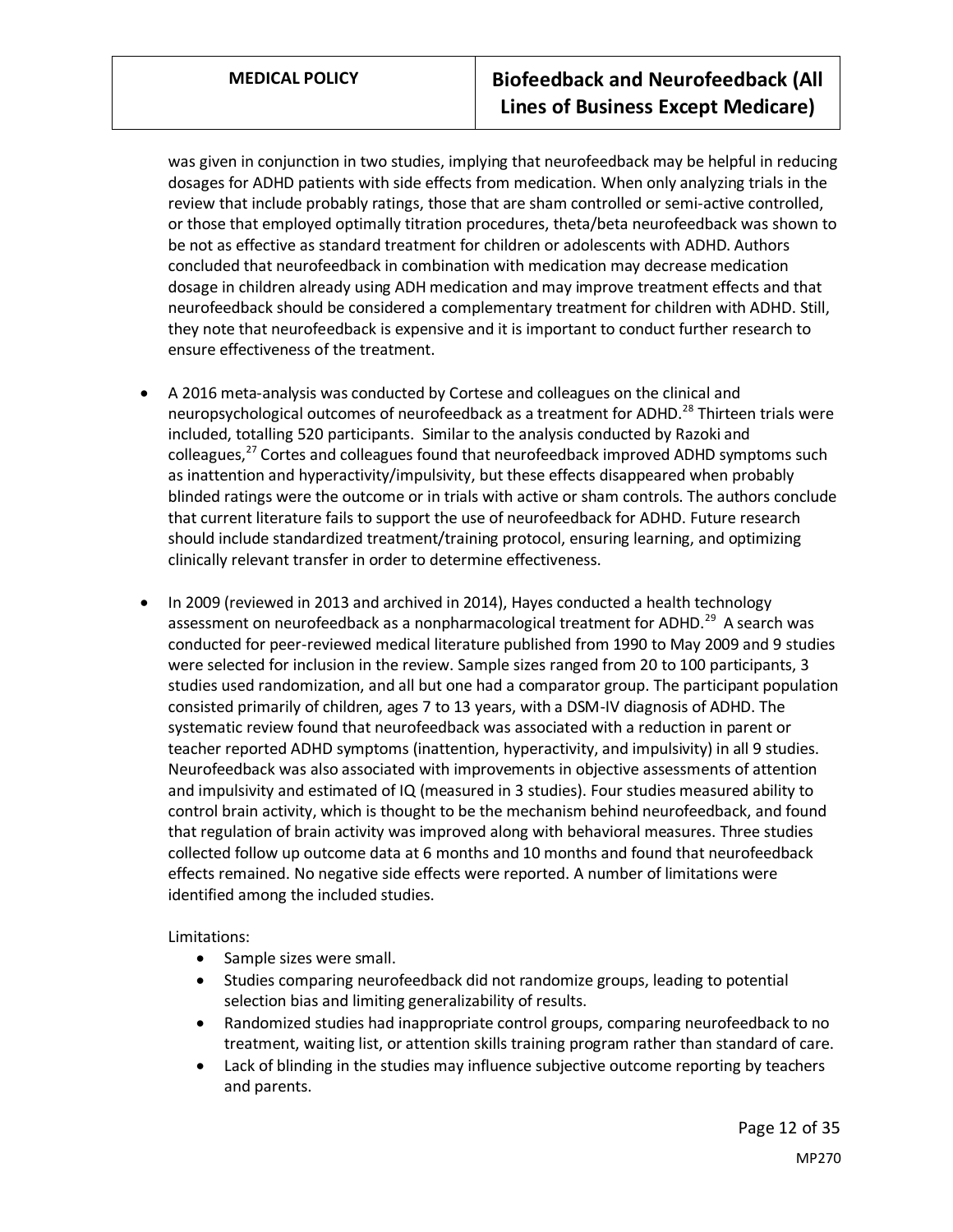• Majority of studies had short-term follow up.

Hayes concluded that the quality of evidence was moderate. They gave a B rating (some proven benefit) for neurofeedback in children with a diagnosis of ADHD, for whom ADHD and its related symptoms impair functioning. Hayes gave a D rating for neurofeedback in adolescents and adults with ASHS, due to a lack of studies evaluating participants above the age of 13 years. Hayes also offered a safety consideration, stating, "It should be noted that neurofeedback may alter seizure threshold (Sterman, 2000). Patients with a history of such seizures should receive neurofeedback training only from a practitioner with experience in neurofeedback for seizure disorders." 29

#### *Neurofeedback for Depression/ Major Depressive Disorder*

A 2017 evidence review was conducted by ECRI on biofeedback for major depressive disorder, searching peer-reviewed medical literature from January 1, 2012 to November 28, 2017.<sup>30</sup> One systematic review and 3 RCTs were included in the analysis. The systematic review included 9 studies, 5 RCTs, one nonrandomized comparative study, and 3 case series. The review found evidence that biofeedback, including EEG alone or multimodel biofeedback, improved depression symptoms over standard of care in patients with major depression disorder. Similarly, the 3 RCTs reviewed found that patients treated with fMRI neurofeedback plus standard treatment reported greater depression symptom reduction compared to sham biofeedback and standard treatment.

The reviewed publications suffered from a number of limitations. All studies were single-centered trials with small participant groups, with potential for patient selection bias. Treatment protocols, patient populations, and research methodology were highly variable, limiting generalizability of results. Most of the studies only collected data for short term follow up, and therefore long term efficacy cannot be confidently determined from the included data. ECRI concluded that evidence suggests biofeedback may improve depressive symptoms, but larger, multicenter RCTs are needed to confirm results.

### *Neurofeedback for Obsessive-compulsive disorder (OCD)*

A 2017 evidence review was conducted by ECRI on biofeedback for treating OCD.<sup>31</sup> Four randomized controlled trials were included in the analysis, totalling 121 participants. Two of the RCTs assessed EEG biofeedback and reported OCD symptoms improvements. One study found that participants who received biofeedback plus cognitive behavioral therapy had significantly greater improvement compared to cognitive behavioral therapy alone. The second RCT found that effects of EEG biofeedback were similar to pharmacotherapy. Two other RCTs found that EEG biofeedback had no added benefit compared with pharmacotherapy alone or sham biofeedback. The 4 reviewed RCTs suffered a number of limitations. The sample sizes were small and participants were recruited from single centers. Treatment protocols, methodology, and outcome assessment varied considerably, limiting generalizability. ECRI concluded that larger, multicenter studies with standardized protocols are needed to validate EEG biofeedback.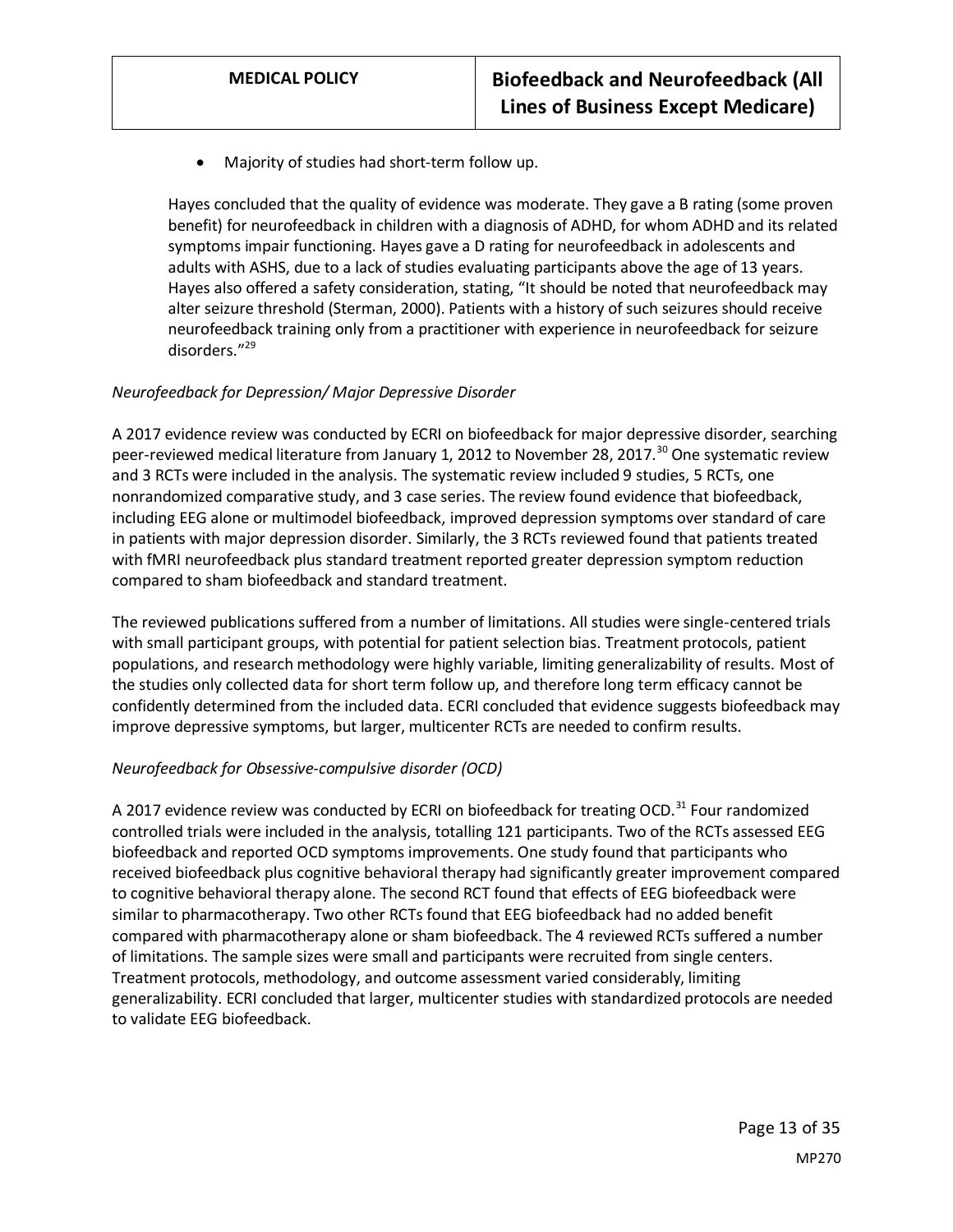#### *Neurofeedback for Post-traumatic stress disorder (PTSD)*

#### Systematic reviews

- A 2019 systematic review was conducted on neurofeedback as a treatment for PTSD. Chiba and colleagues included 13 trials in their review, 10 of which investigated EEG neurofeedback, and 3 of which investigated fMRI neurofeedback.<sup>32</sup> Four of the studies had a randomized trial design and sample sizes varied from 2 to 29 participants. The review did not analyze the results of the included studies, although they discussed a 2016 randomized, waitlist-controlled trial by van der Kolk that found that patients with chronic PTSD showed significant PTSD symptom improvement and improvement in affect regulation capacities compared to the control group.<sup>33</sup> The authors concluded that "Despite promising results are derived from both EEG and fMRI neurofeedback (Table 1), the efficacies of these approaches have not yet been warranted." $32$
- In 2018, Panisch and Hai published a systematic review on neurofeedback as a treatment for PTSD. $34$  Ten studies were included in the review, 3 of which were randomized trials. Eight studies used EEG neurofeedback and 2 used functional MRI. Due to differences among studies, the authors did not pool study outcomes. They concluded that all studies found positive findings in at least one outcome but that variability among study designs and the relatively small number of RCTs limit the ability to draw conclusions about the efficacy of neurofeedback for treating PTSD, and additional rigorous studies are needed.

#### Randomized controlled trials

• A 2016 randomized waitlist-controlled study (mentioned in the systematic review above) was conducted by van der Kolk and colleagues on the effects of EEG neurofeedback in patients with chronic PTSD.<sup>33</sup> Fifty-two participants were randomized to neurofeedback or waitlist, and it was found that PTSD symptoms were significantly reduced in the neurofeedback group. Both groups experienced significant decreases in Clinician Administered PTSD scores from pre-treatment to one month post treatment, but the neurofeedback group had substantially larger reductions (d= -1.71). Limitations of the study include small sample size, short follow up, and non-active control. The authors conclude that EEG neurofeedback may improve symptoms of PTSD, but further clinical trials are need to substantiate their findings.

#### *Substance use disorder*

• A 2015 study was conducted by Lackner and colleagues on the effectiveness of visual short-term neurofeedback on brain activity and clinical characteristics in alcohol use disorders.<sup>35</sup> Twentyfive male patients with alcohol use disorder were randomized to neurofeedback or treatment as usual. Absolute alpha and theta amplitudes were higher by trend (nonsignificant) in the eyesopen neurofeedback treatment compared to the control group, but not in the eyes closed treatment. No significant differences were found in psychometric parameters when comparing pre- and post-test results. Patients' psychological well-being, including depressive and psychiatric symptoms, posttraumatic growth, and coping strategies improved in the neurofeedback group and not in the control group.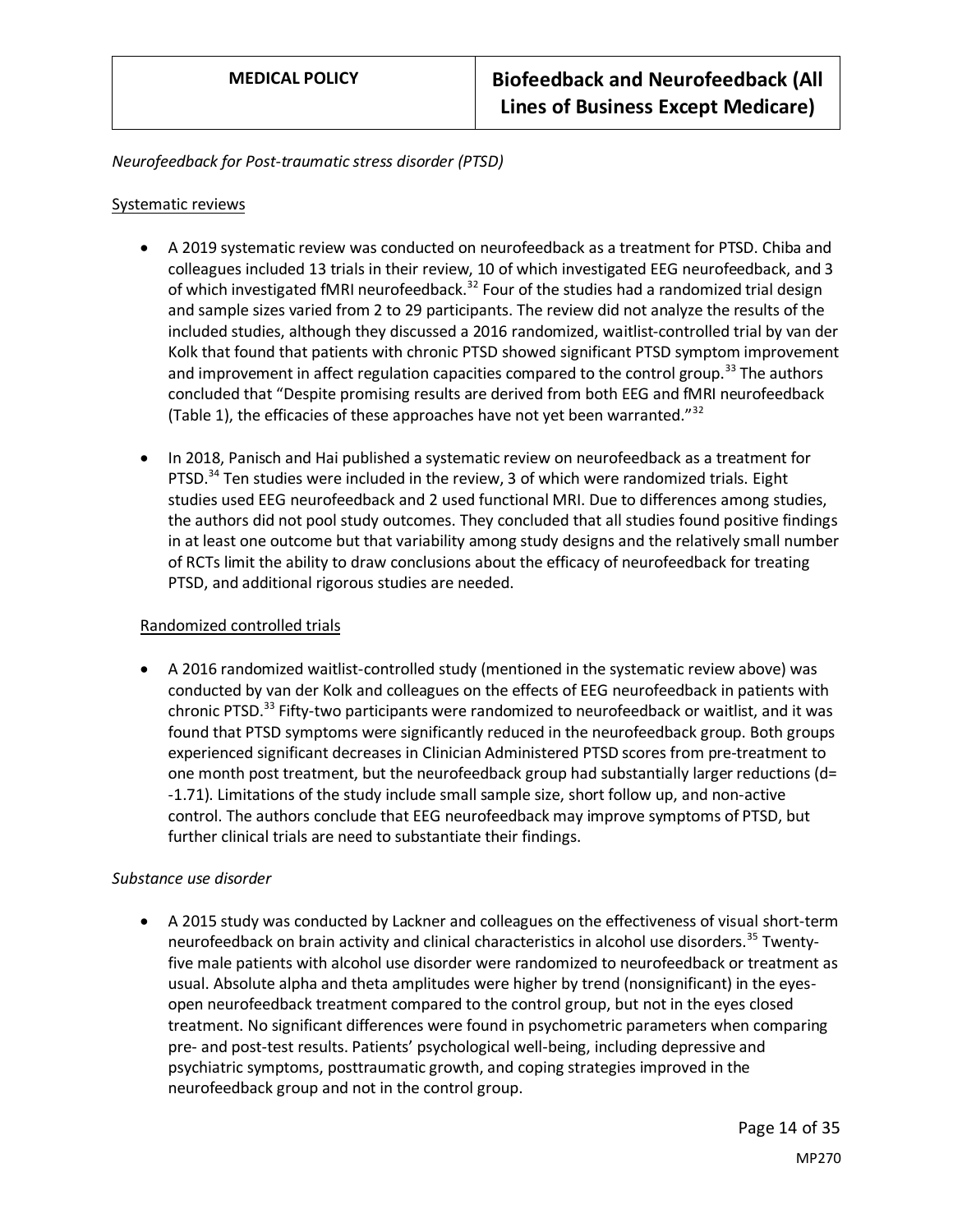Aspects of this study limit its results generalizability and utility. This was a single-center study with a small sample size of only men. Over half of the participants did not complete the study and no long-term effects could be analyzed. The control was not active and does not address potential biases and placebo effect. The results were conflicting, as there was no significant neurological changes from neurofeedback and only small effects were seen in terms of subjective, patient reported clinical variables.

A 2013 trial was conducted on neurofeedback training for opiate addiction.<sup>36</sup> Twenty opiate dependent patients undergoing Methadone or Buprenorphine maintenance treatment were randomized to neurofeedback training or no additional treatment and outcomes were compared pre and post treatment. Multivariate analysis of covariance showed that the experimental group achieved improvement in somatic symptoms, depression, and total score in general mental health; and in anticipation of positive outcome, desire to use opioid, and relief from withdrawal of craving in comparison with the control group. Limitations of the study include small sample size of only men, no statistical comparisons between groups, lack of generalizability of the study cohort, high risk of bias due to lack of blinding, and short follow up. Further research should focus on long-term follow up, a more representative cohort, and a sham/placebo control.

### *Neurofeedback for Asthma*

No systematic review, randomized trials, prospective/retrospective cohort studies, or case series were identified on the use of neurofeedback for relieving asthma symptoms.

### *Neurofeedback for Epilepsy*

In a 2009 meta-analysis on EEG biofeedback in treating epilepsy, Tan and colleagues identified 10 studies that met their inclusion criteria.<sup>37</sup> Nine of the ten studies had fewer than 10 subjects and were published between 1974 and 2001. All studies reported a decrease in seizure incidence among patients treated with EEG biofeedback, with 64 out of 87 patients (74%) reporting fewer weekly seizures after treatment. While results showed improvement for patients, the limitations of the studies, namely small sample size and nonrandomized, non-comparator designs, make it difficult to interpret results and prove efficacy of the treatment for patients with epilepsy.

No newer prospective comparator studies have been identified on the treatment of epilepsy with neurofeedback therapy. Due to the lack of current evidence and the paucity of large randomized trials on neurofeedback for epilepsy, effectiveness of the treatment cannot be determined with the available data.

### *Neurofeedback for Fibromyalgia*

• In 2010, Kayiran and colleagues published results from a randomized controlled trial on neurofeedback for treating fibromyalgia syndrome.<sup>38</sup> Thirty-six patients were randomized to 20 sessions of neurofeedback sensory motor rhythm treatment or to escitalopram treatment (control group) for 8 weeks. Both groups had a significant decrease in Visual Analog Scale (VAS) pain and fatigue scores after treatment and scores stayed significantly lower at 24 weeks follow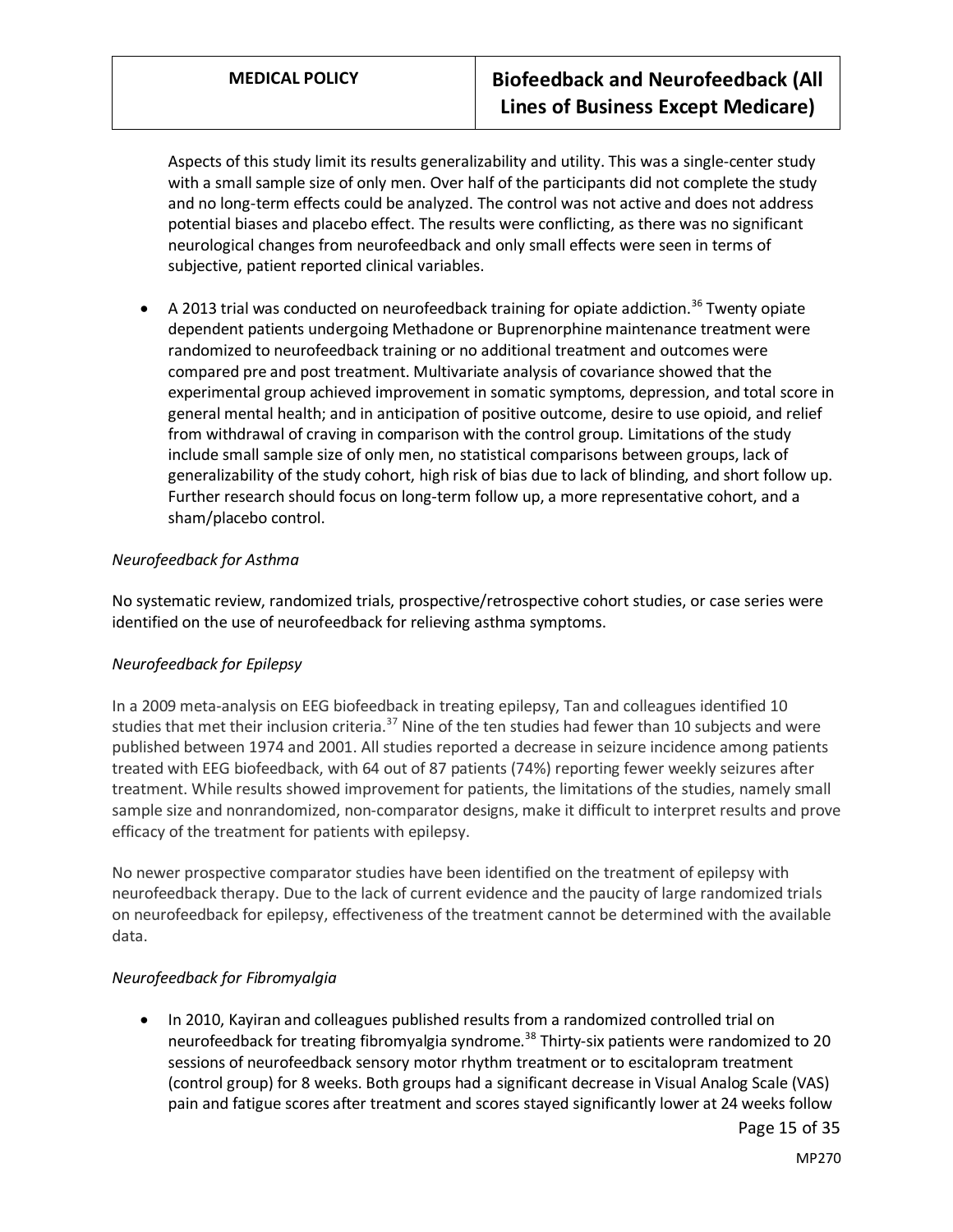up. The neurofeedback group's mean VAS-pain and VAS-fatigue scores were significantly lower than the control group at every follow-up visit. Depression and anxiety scores decreased in both groups, and neurofeedback scores were significantly lower than the control group. Overall, the neurofeedback group showed significant improvements compared to the control. The study was limited by a small sample size from one center, the lack of a placebo/sham control group, and significantly different baseline depression and anxiety scores at baseline between groups. Further studies are needed with larger cohorts and sham control groups.

• In 2008, Kravitz and colleagues published results of a randomized controlled trial on lowintensity neurofeedback as a treatment for fibromyalgia syndrome.<sup>39</sup> Sixty-four patients with fibromyalgia were randomized to EEG neurofeedback or sham treatment. At the end of treatment, the treatment group had more improvement in Clinical Global Impressions scores compared to the control group ( $p= 0.01$ ) and this difference continued at follow up ( $p= 0.04$ ). Clinicians reported improved response rates from neurofeedback, but there was no difference in patient-reported improvements between groups. Side effects were more prevalent in the neurofeedback group compared to the control group (p< 0.007) and included fatigue/tiredness and pain. The authors concluded that neurofeedback was ineffective in treating chronic, nonremitting fibromyalgia and that research should focus on other noninvasive techniques to reduce pain in this population.

### *Neurofeedback for Headaches*

#### Systematic reviews

• In 2020, a systematic review was published on the effects of neurofeedback for pain management.<sup>40</sup> The review included 24 studies, including 3 randomized trials, 19 nonrandomized studies, and 2 case series. Pain types investigated were mainly headaches, followed by fibromyalgia, spinal cord injury, and chronic pain. Nineteen of the studies examined EEG neurofeedback and 5 used fMRI neurofeedback. The neurofeedback protocols differed across studies and there was high heterogeneity. Across the studies, neurofeedback improved pain intensity and frequency when comparing pre and post treatments, with some studies reporting positive follow up results. Yet there were high levels of heterogeneity across the cohorts and outcomes measured. The analysis did not separate results by pain type. The nonrandomized, non-comparator design of the studies, along with the variability of protocols, participants, and outcomes act as limitations in interpreting these results. Neurofeedback for treating pain may potentially benefit patients, but more RCTs with standardized protocols are needed.

#### Randomized controlled trials

• A randomized controlled trial published in 2014 compared the effects of neurofeedback and transcutaneous electrical nerve stimulation (TENS) as treatments for primary headaches.<sup>41</sup> A total of 45 participants who suffered from primary headaches were randomized to neurofeedback, TENS, or a control group. Both the neurofeedback and TENS groups had a reduction in pain frequency, pain severity, and headache duration after treatment and both treatment groups had significantly improved symptoms compared to the control group. This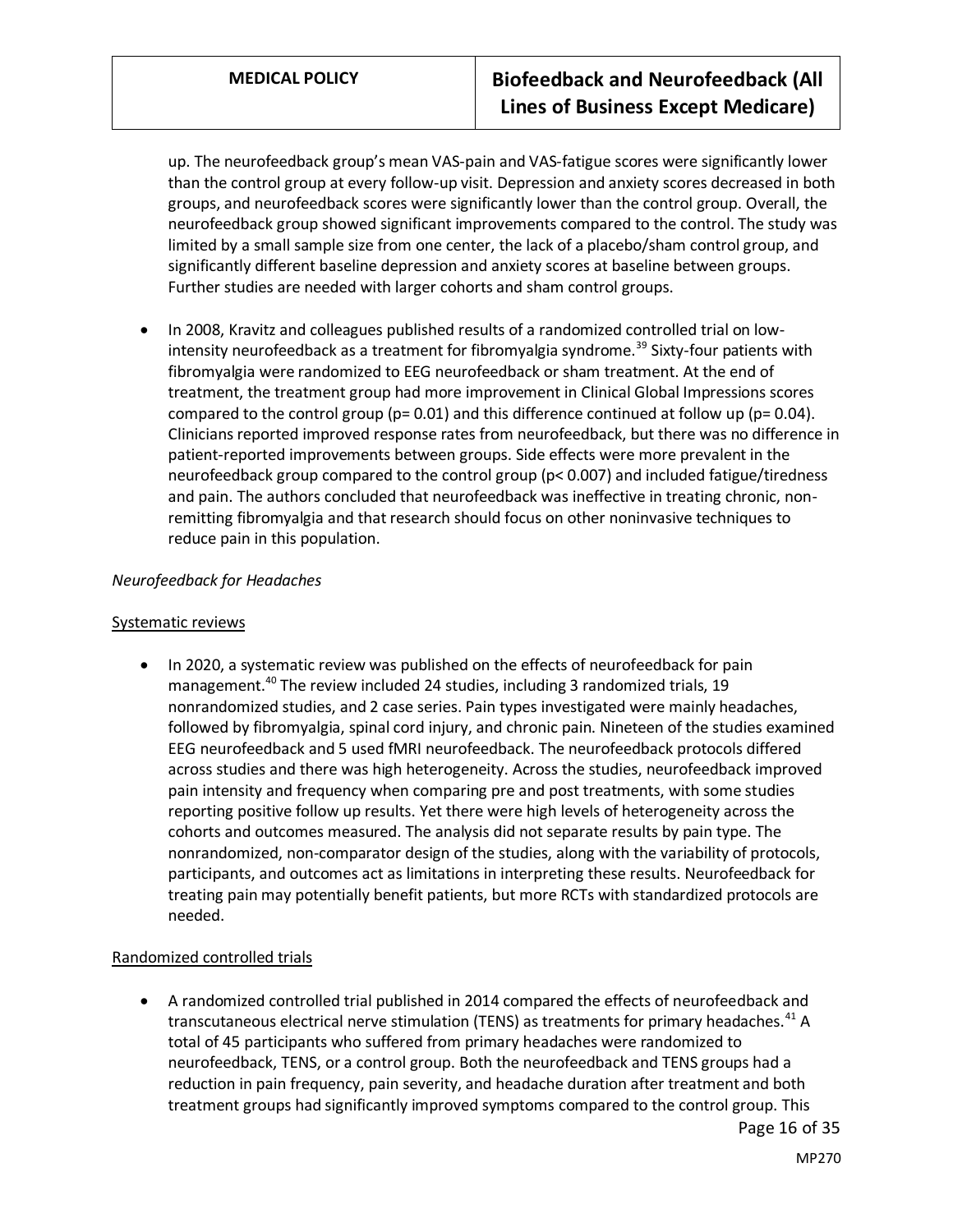study has several limitations. The sample size was small, and the cohort was chosen through convenience sampling. The statistical analysis was powered to detect inconsequential clinical differences and the results therefore cannot be used to determine treatment efficacy for neurofeedback or TENS in relieving headache pain or frequency.

### Non-randomized trials

• A 2011 study on quantitative EEG (QEEG) neurofeedback was performed on 71 patients with recurrent migraine headaches from a single neurological center.<sup>42</sup> Forty-six patient opted for neurofeedback and 25 chose to continue treatment with medications. After treatment, 54% of the participants in the neurofeedback group experienced complete cessation of their migraines, and 39% experienced a reduction in frequency greater than 50%. Sixty-eight percent of those in the drug (control) group had no change in migraine frequency, and 8% of them experiencing a reduction in frequency greater than 50%. While these results show potential for migraine pain relief and frequency reduction with the use of QEEG neurofeedback, several limitations exist. The cohort was small, chosen from a single center, and participants chose their preferred treatment, which can introduce bias. Larger, multicenter, randomized controlled trials are needed to determine the effects of neurofeedback on migraine headache frequency.

### *Neurofeedback for Traumatic Brain Injury (TBI)*

A 2013 literature review was conducted by May and colleagues on neurofeedback as a treatment for TBI.<sup>43</sup> The review included 22 research studies, consisting of 2 RCTs and 5 studies which were selfpublished (rather than published by peer reviewed journal). When excluding case studies, sample sizes ranged from 6 to 26 participants. All studies showed improvements in cognitive outcomes with neurofeedback treatment. Outcomes investigated included attention, impulse control, processing speed, and short-term memory. Although the findings are promising, there were numerous limitations in the studies reviewed. Small sample sizes and largely uncontrolled, unblinded, single center studies were conducted. Treatment protocol was high variant, as were patient symptoms, making it difficult to generalize findings. The review concluded that neurofeedback has promise but is currently an unproven treatment for TBI. Randomized, double-blind, placebo-controlled trials are needed.

## **CLINICAL GUIDELINES**

#### [American Academy of Pediatrics](https://pediatrics.aappublications.org/content/pediatrics/144/4/e20192528.full.pdf)

In 2019, the Academy of Pediatrics published clinical practice guidelines for the diagnosis, evaluation, and treatment of ADHD in children and adolescents. The guidelines state: "Some nonmedication treatments for ADHD-related problems have either too little evidence to recommend them or have been found to have little or no benefit. These include mindfulness, cognitive training, diet modification, EEG biofeedback, and supportive counseling."<sup>44</sup>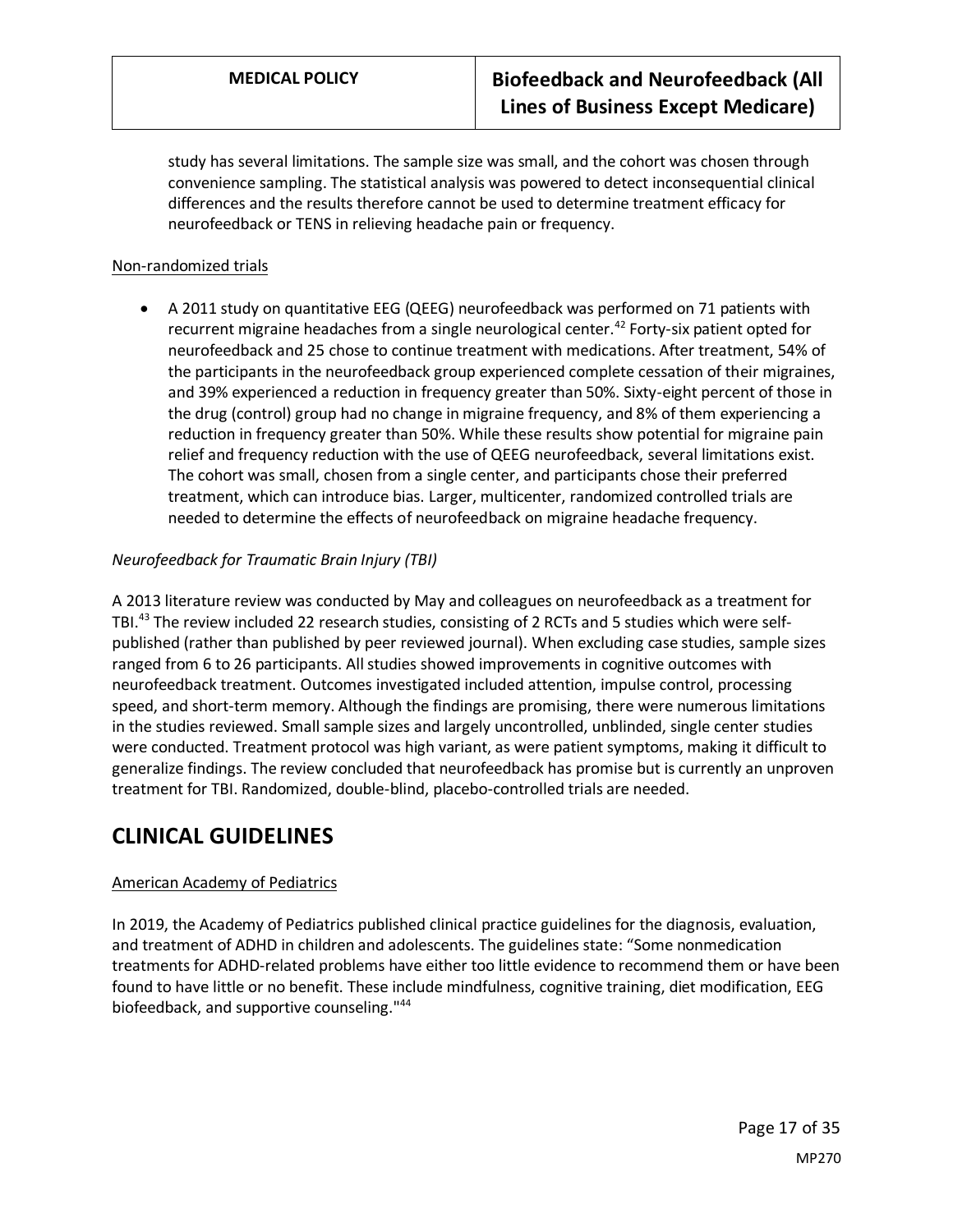#### American Academy of Family Physician

In 2019, the American Academy of Family Physicians (AAFP) published guidelines on Migraine Headache Prophylaxis. The guidelines state:

"A U.S. Headache Consortium meta-analysis concluded that relaxation training, thermal biofeedback combined with relaxation training, electromyographic biofeedback, and cognitive behavior therapy may be considered as treatment options for the prevention of migraine. Additionally, behavioral therapy (i.e., relaxation, biofeedback) may be combined with preventive drug therapy (i.e., propranolol, amitriptyline) for patients to achieve additional clinical improvement for migraine relief.<sup>"45</sup>

#### American College of Obstetricians and Gynecologists

A 2015 guidelines by the American College of Obstetricians and Gynecologists (ACOG) states that "Pelvic muscle exercises may be used alone or augmented with bladder training, biofeedback, or electrical stimulation." 46

#### American College of Physicians

A 2014 guideline published by the American College of Physicians (ACP) recommends pelvic floor muscle training (PFMT) with bladder training in women with mixed urinary incontinence (UI). This recommendation was graded as "strong recommendation, high quality of evidence." The guidelines states: "Low-quality evidence showed that PFMT with biofeedback using a vaginal electromyography probe increased continence compared with no active treatment. High-quality evidence showed that this treatment improved UI compared with no active treatment."<sup>47</sup>

## <span id="page-17-0"></span>**POLICY SUMMARY**

Low- to moderate-quality evidence indicates that biofeedback is an effective tool for improving urinary incontinence and reducing frequency, duration, and intensity of migraines in both adult and pediatric populations. Behavioral therapies such as biofeedback act as safe, noninvasive tools to support pelvic floor muscle training in those suffering with urinary incontinence. Similarly, biofeedback as a complementary therapy to relaxation techniques offers a noninvasive tool to prevent migraines.

There is insufficient evidence to support the use of biofeedback with EEG monitoring (i.e., neurofeedback) as a treatment for behavioral health or medical indications. In the case of ADHD, published data indicates that neurofeedback is ineffective compared to standard of care pharmacotherapy in improving ADHD symptoms in children, and there is not enough evidence to determine whether neurofeedback is effective as a complementary therapy. Additionally, the American Academy of Pediatrics does not recommend non-medication therapies for ADHD due to a lack of evidence or evidence indicating inefficacy. For anxiety, depression, OCD, PTSD, substance use disorder, asthma, epilepsy, fibromyalgia, headaches, and TBI, the current evidence on neurofeedback treatment suffers from a number of limitations in study design, methodology, and execution.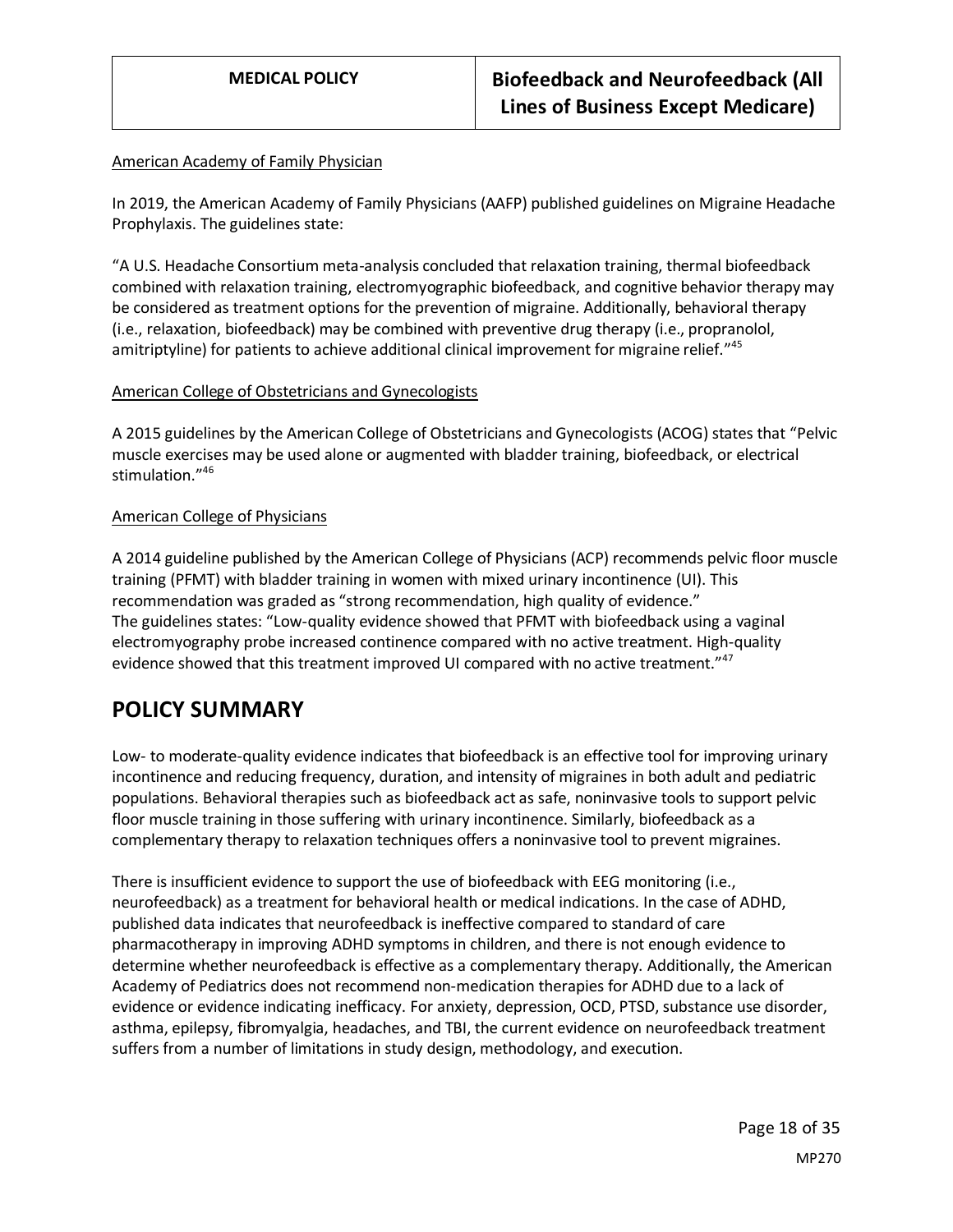More randomized control trials are needed with large, multi-center cohorts and standardized protocols to determine the efficacy of neurofeedback as a treatment for behavioral health and medical disorders. Due to the paucity of evidence and the low quality of available evidence evaluating neurofeedback, there is no clinical circumstance in which this service would be medically necessary and covered. Therefore, neurofeedback for the treatment of medical and behavioral health indications is considered not medically necessary.

# **INSTRUCTIONS FOR USE**

Company Medical Policies serve as guidance for the administration of plan benefits. Medical policies do not constitute medical advice nor a guarantee of coverage. Company Medical Policies are reviewed annually and are based upon published, peer-reviewed scientific evidence and evidence-based clinical practice guidelines that are available as of the last policy update. The Companies reserve the right to determine the application of Medical Policies and make revisions to Medical Policies at any time. Providers will be given at least 60-days' notice of policy changes that are restrictive in nature.

The scope and availability of all plan benefits are determined in accordance with the applicable coverage agreement. Any conflict or variance between the terms of the coverage agreement and Company Medical Policy will be resolved in favor of the coverage agreement.

## **REGULATORY STATUS**

| <b>DEVICE NAME,</b><br><b>MANUFACTUERER,</b><br><b>PRODUCT CODE</b> | <b>INDICATIONS FOR USE</b>                                                                                                                                                                                                                                                                                                                                                                                                                                                          | <b>CONTRAINDICATIONS FOR USE</b>                                                                                                                                                   |
|---------------------------------------------------------------------|-------------------------------------------------------------------------------------------------------------------------------------------------------------------------------------------------------------------------------------------------------------------------------------------------------------------------------------------------------------------------------------------------------------------------------------------------------------------------------------|------------------------------------------------------------------------------------------------------------------------------------------------------------------------------------|
| <b>Monarch ETNS</b><br>System by<br>NeuroSignma,<br>$QGL^{52}$      | The Monarch external Trigeminal<br>Nerve Stimulation (eTNS) System is<br>indicated for treatment of pediatric<br><b>Attention Deficit Hyperactivity</b><br>Disorder as a monotherapy in<br>patients ages 7 through 12 years old<br>who are not currently taking<br>prescription ADHD medications. The<br>device is used for patient treatment<br>by prescription only and is intended<br>to be used in the home under the<br>supervision of a caregiver during<br>periods of sleep. | The device is contraindicated for use by<br>patients with:<br>• Implanted cardiac and/or<br>neurostimulation systems<br>• Implanted metallic or electronic device in<br>their head |
| BrainMaster 2E by<br>BrainMaster, HCC <sup>53</sup>                 | The BrainMaster 2E is indicated for<br>relaxation training using alpha EEG<br>Biofeedback.                                                                                                                                                                                                                                                                                                                                                                                          | n/a                                                                                                                                                                                |

### **FDA regulated devices for neurofeedback**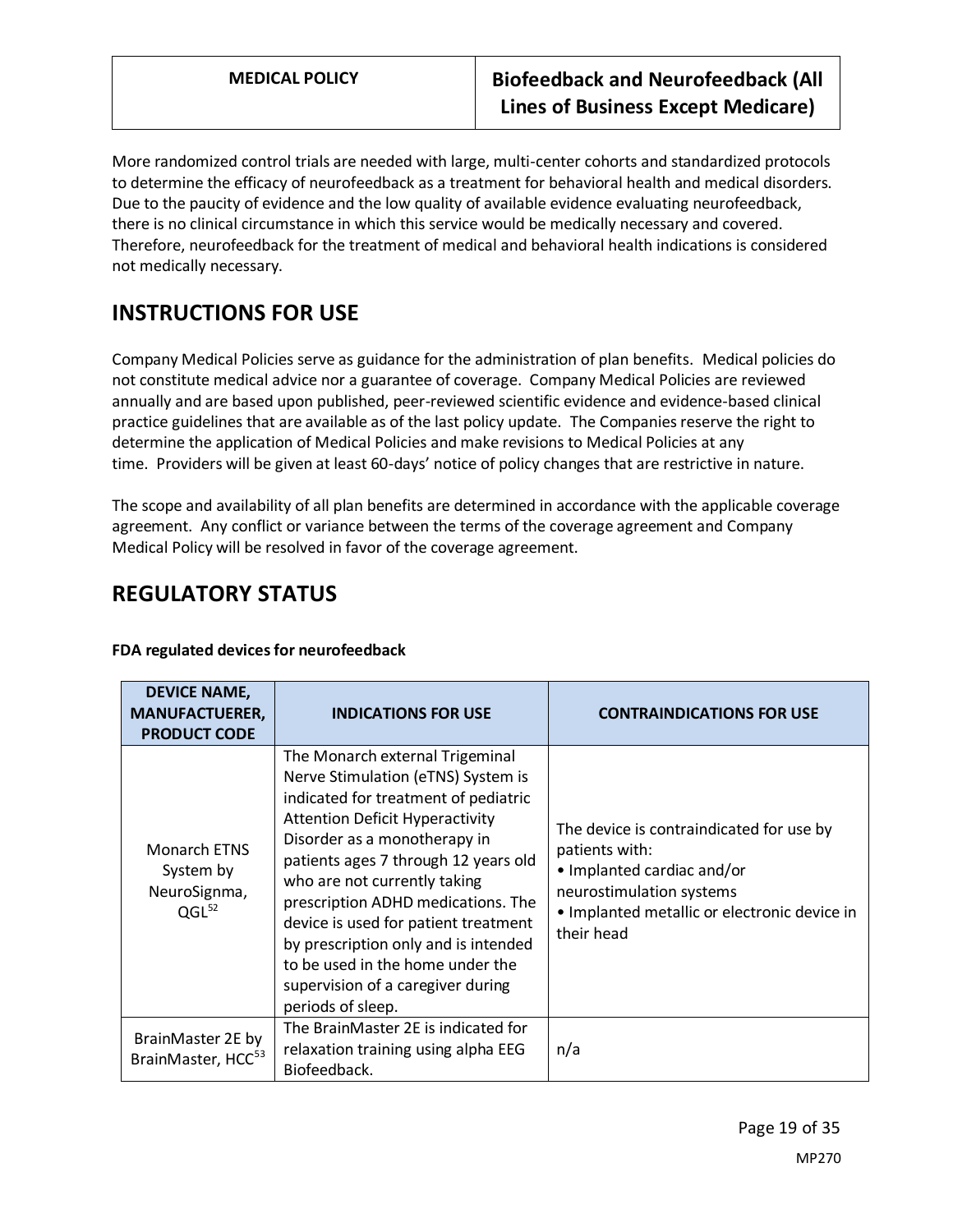| Neurosearch (NRS)-<br>2D by Lexicor,<br>OLT <sup>54</sup> | The NRS-2D uses Lexicor's BioLEx<br>software to perform its intended<br>use. BioLex is indicated for<br>relaxation training using alpha EEG<br>biofeedback. | BioLex is contraindicated in patients with<br>the following conditions:<br>• Individuals who are unwilling or unable<br>to understand the general principles and<br>goals of feedback used. This includes<br>individuals with excessive behavioral<br>problems or low IQ.<br>· Individuals who experience anxiety or an<br>unpleasant experience associated with EEG<br>biofeedback training. |
|-----------------------------------------------------------|-------------------------------------------------------------------------------------------------------------------------------------------------------------|-----------------------------------------------------------------------------------------------------------------------------------------------------------------------------------------------------------------------------------------------------------------------------------------------------------------------------------------------------------------------------------------------|
|-----------------------------------------------------------|-------------------------------------------------------------------------------------------------------------------------------------------------------------|-----------------------------------------------------------------------------------------------------------------------------------------------------------------------------------------------------------------------------------------------------------------------------------------------------------------------------------------------------------------------------------------------|

### Mental Health Parity Statement

Coverage decisions are made on the basis of individualized determinations of medical necessity and the experimental or investigational character of the treatment in the individual case. In cases where medical necessity is not established by policy for specific treatment modalities, evidence not previously considered regarding the efficacy of the modality that is presented shall be given consideration to determine if the policy represents current standards of care.

## **MEDICAL POLICY CROSS REFERENCES**

- Urinary Incontinence Treatments (All Lines of Business except Medicare)
- Urinary Incontinence Treatments (Medicare Only)

## **REFERENCES**

- 1. Anxiety and Depression Association of America. Facts & statistics. . [https://adaa.org/about](https://adaa.org/about-adaa/press-room/facts-statistics#:~:text=Anxiety%20disorders%20are%20the%20most,of%20those%20suffering%20receive%20treatment)[adaa/press-room/facts](https://adaa.org/about-adaa/press-room/facts-statistics#:~:text=Anxiety%20disorders%20are%20the%20most,of%20those%20suffering%20receive%20treatment)[statistics#:~:text=Anxiety%20disorders%20are%20the%20most,of%20those%20suffering%20rec](https://adaa.org/about-adaa/press-room/facts-statistics#:~:text=Anxiety%20disorders%20are%20the%20most,of%20those%20suffering%20receive%20treatment) [eive%20treatment.](https://adaa.org/about-adaa/press-room/facts-statistics#:~:text=Anxiety%20disorders%20are%20the%20most,of%20those%20suffering%20receive%20treatment) Accessed 11/18/2021.
- 2. Krull K, Augustyn, M, Torchia, MM. Attention deficit hyperactivity disorder in children and adolescents: Clinical features and diagnosis. *UpToDate.* 2020. [https://www.uptodate.com/contents/attention-deficit-hyperactivity-disorder-in-children-and](https://www.uptodate.com/contents/attention-deficit-hyperactivity-disorder-in-children-and-adolescents-clinical-features-and-diagnosis)[adolescents-clinical-features-and-diagnosis](https://www.uptodate.com/contents/attention-deficit-hyperactivity-disorder-in-children-and-adolescents-clinical-features-and-diagnosis)
- 3. National Institute of Mental Health. Major Depression. . [https://www.nimh.nih.gov/health/statistics/major-depression.shtml.](https://www.nimh.nih.gov/health/statistics/major-depression.shtml) Accessed 11/18/2021.
- 4. Simpson H. UpToDate. Obsessive-compulsive disorder in adults: Epidemiology, pathogenesis, clinical manifestations, course, and diagnosis. Updated 12/9/2019. [https://www.uptodate.com/contents/obsessive-compulsive-disorder-in-adults-epidemiology](https://www.uptodate.com/contents/obsessive-compulsive-disorder-in-adults-epidemiology-pathogenesis-clinical-manifestations-course-and-diagnosis#:~:text=Obsessive%2Dcompulsive%20disorder%20(OCD)%20among%20adults%20in%20the%20United,childhood%20%5B2%2C3%5D)[pathogenesis-clinical-manifestations-course-and](https://www.uptodate.com/contents/obsessive-compulsive-disorder-in-adults-epidemiology-pathogenesis-clinical-manifestations-course-and-diagnosis#:~:text=Obsessive%2Dcompulsive%20disorder%20(OCD)%20among%20adults%20in%20the%20United,childhood%20%5B2%2C3%5D)[diagnosis#:~:text=Obsessive%2Dcompulsive%20disorder%20\(OCD\)%20among%20adults%20in%](https://www.uptodate.com/contents/obsessive-compulsive-disorder-in-adults-epidemiology-pathogenesis-clinical-manifestations-course-and-diagnosis#:~:text=Obsessive%2Dcompulsive%20disorder%20(OCD)%20among%20adults%20in%20the%20United,childhood%20%5B2%2C3%5D) [20the%20United,childhood%20%5B2%2C3%5D.](https://www.uptodate.com/contents/obsessive-compulsive-disorder-in-adults-epidemiology-pathogenesis-clinical-manifestations-course-and-diagnosis#:~:text=Obsessive%2Dcompulsive%20disorder%20(OCD)%20among%20adults%20in%20the%20United,childhood%20%5B2%2C3%5D) Accessed 11/18/2021.
- 5. Sareen J. Posttraumatic stress disorder in adults: Epidemiology, pathophysiology, clinical manifestations, course, assessment, and diagnosis. UpToDate. Updated 1/10/2020.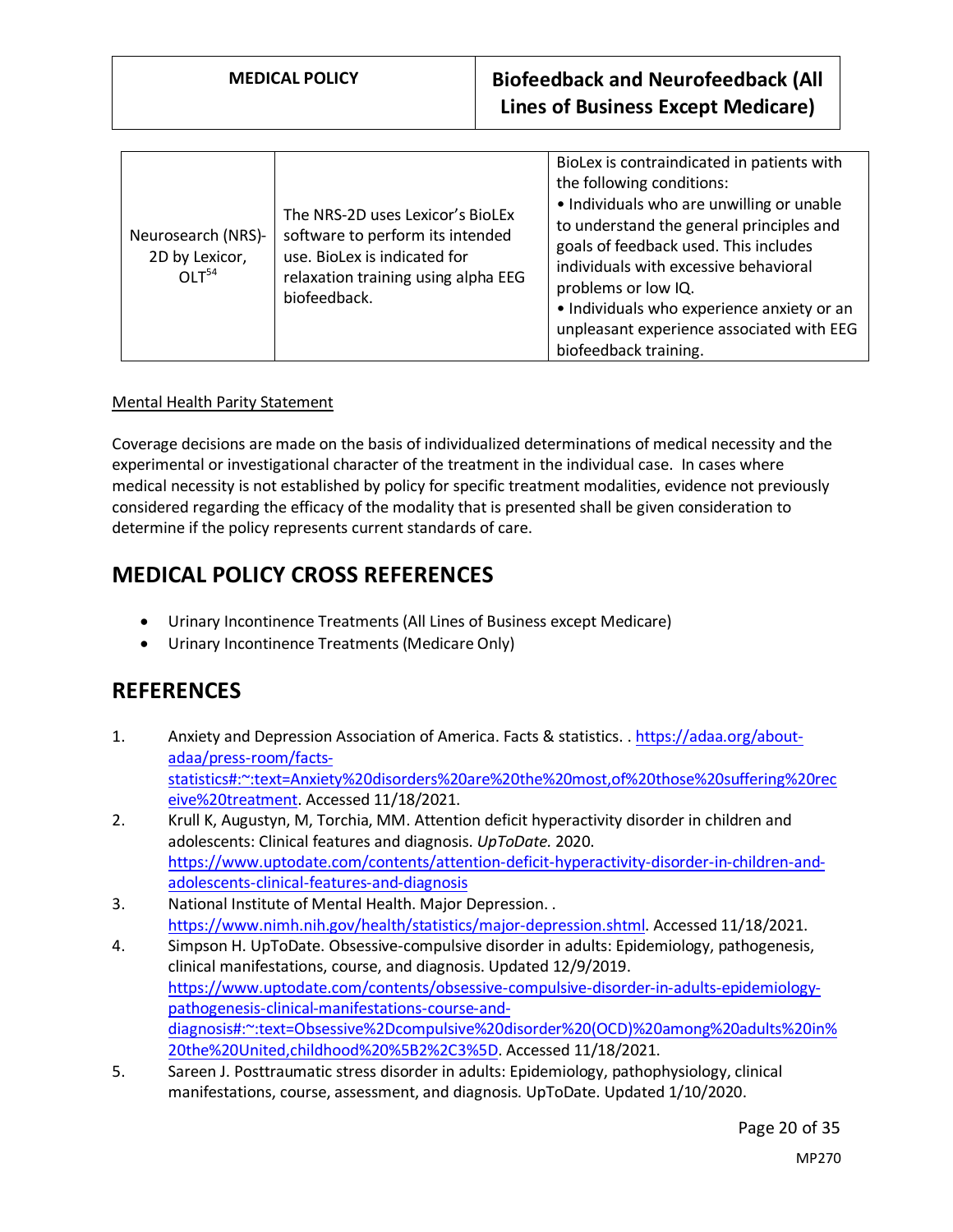[https://www.uptodate.com/contents/posttraumatic-stress-disorder-in-adults-epidemiology](https://www.uptodate.com/contents/posttraumatic-stress-disorder-in-adults-epidemiology-pathophysiology-clinical-manifestations-course-assessment-and-diagnosis?search=post%20traumatic%20stress%20disorder&source=search_result&selectedTitle=2~150&usage_type=default&display_rank=2)[pathophysiology-clinical-manifestations-course-assessment-and](https://www.uptodate.com/contents/posttraumatic-stress-disorder-in-adults-epidemiology-pathophysiology-clinical-manifestations-course-assessment-and-diagnosis?search=post%20traumatic%20stress%20disorder&source=search_result&selectedTitle=2~150&usage_type=default&display_rank=2)[diagnosis?search=post%20traumatic%20stress%20disorder&source=search\\_result&selectedTitl](https://www.uptodate.com/contents/posttraumatic-stress-disorder-in-adults-epidemiology-pathophysiology-clinical-manifestations-course-assessment-and-diagnosis?search=post%20traumatic%20stress%20disorder&source=search_result&selectedTitle=2~150&usage_type=default&display_rank=2) [e=2~150&usage\\_type=default&display\\_rank=2.](https://www.uptodate.com/contents/posttraumatic-stress-disorder-in-adults-epidemiology-pathophysiology-clinical-manifestations-course-assessment-and-diagnosis?search=post%20traumatic%20stress%20disorder&source=search_result&selectedTitle=2~150&usage_type=default&display_rank=2) Accessed 11/18/2021.

- 6. Dugosh K, Cacciola, JS. UpToDate. Clinical assessment of substance use disorders. Updated 2/25/2019. [https://www.uptodate.com/contents/clinical-assessment-of-substance-use](https://www.uptodate.com/contents/clinical-assessment-of-substance-use-disorders?search=substance%20use%20disorder&source=search_result&selectedTitle=1~150&usage_type=default&display_rank=1)[disorders?search=substance%20use%20disorder&source=search\\_result&selectedTitle=1~150&u](https://www.uptodate.com/contents/clinical-assessment-of-substance-use-disorders?search=substance%20use%20disorder&source=search_result&selectedTitle=1~150&usage_type=default&display_rank=1) [sage\\_type=default&display\\_rank=1.](https://www.uptodate.com/contents/clinical-assessment-of-substance-use-disorders?search=substance%20use%20disorder&source=search_result&selectedTitle=1~150&usage_type=default&display_rank=1) Accessed 11/18/2021.
- 7. Fanta C. UpToDate. An overview of asthma management. Updated 6/30/2020. [https://www.uptodate.com/contents/an-overview-of-asthma-management.](https://www.uptodate.com/contents/an-overview-of-asthma-management) Accessed 11/18/2021.
- 8. Centers for Disease Control and Prevention. Asthma. National Data. . [https://www.cdc.gov/asthma/most\\_recent\\_national\\_asthma\\_data.htm.](https://www.cdc.gov/asthma/most_recent_national_asthma_data.htm) Accessed 11/18/2021.
- 9. Fisher RS, Boas WvE, Blume W, et al. Epileptic Seizures and Epilepsy: Definitions Proposed by the International League Against Epilepsy (ILAE) and the International Bureau for Epilepsy (IBE). *Epilepsia.* 2005;46(4):470-472[. https://onlinelibrary.wiley.com/doi/abs/10.1111/j.0013-](https://onlinelibrary.wiley.com/doi/abs/10.1111/j.0013-9580.2005.66104.x) [9580.2005.66104.x](https://onlinelibrary.wiley.com/doi/abs/10.1111/j.0013-9580.2005.66104.x)
- 10. Centers for Disease Control and Prevention. Epilepsy. Data and statistics. [https://www.cdc.gov/epilepsy/data/index.html.](https://www.cdc.gov/epilepsy/data/index.html) Accessed 11/18/2021.
- 11. Stanford Health Care. Headache. . [https://stanfordhealthcare.org/medical-conditions/brain-and](https://stanfordhealthcare.org/medical-conditions/brain-and-nerves/headache.html)[nerves/headache.html.](https://stanfordhealthcare.org/medical-conditions/brain-and-nerves/headache.html) Accessed 11/18/2021.
- 12. Centers for Disease Control and Prevention. Traumatic brain injury & concussion. Reviewed 3/9/2019. [https://www.cdc.gov/traumaticbraininjury/basics.html.](https://www.cdc.gov/traumaticbraininjury/basics.html) Accessed 11/18/2021.
- 13. Frank DL, Khorshid L, Kiffer JF, Moravec CS, McKee MG. Biofeedback in medicine: who, when, why and how? *Ment Health Fam Med.* 2010;7(2):85-91. <https://pubmed.ncbi.nlm.nih.gov/22477926>
- 14. Nunes EFC, Sampaio LMM, Biasotto-Gonzalez DA, Nagano R, Lucareli PRG, Politti F. Biofeedback for pelvic floor muscle training in women with stress urinary incontinence: a systematic review with meta-analysis. *Physiotherapy.* 2019;105(1):10-23. <https://pubmed.ncbi.nlm.nih.gov/30686479/>
- 15. Kannan P, Winser SJ, Fung B, Cheing G. Effectiveness of Pelvic Floor Muscle Training Alone and in Combination With Biofeedback, Electrical Stimulation, or Both Compared to Control for Urinary Incontinence in Men Following Prostatectomy: Systematic Review and Meta-Analysis. *Physical Therapy.* 2018;98(11):932-945.<https://doi.org/10.1093/ptj/pzy101>
- 16. Herderschee R, Hay‐Smith EJC, Herbison GP, Roovers JP, Heineman MJ. Feedback or biofeedback to augment pelvic floor muscle training for urinary incontinence in women. *Cochrane Database of Systematic Reviews.* 2011(7)[. https://doi.org//10.1002/14651858.CD009252](https://doi.org/10.1002/14651858.CD009252)
- 17. Stubberud A, Varkey E, McCrory DC, Pedersen SA, Linde M. Biofeedback as Prophylaxis for Pediatric Migraine: A Meta-analysis. *Pediatrics.* 2016;138(2):e20160675. <https://pediatrics.aappublications.org/content/pediatrics/138/2/e20160675.full.pdf>
- 18. Nestoriuc Y, Martin A. Efficacy of biofeedback for migraine: A meta-analysis. *PAIN.* 2007;128(1). [https://journals.lww.com/pain/Fulltext/2007/03000/Efficacy\\_of\\_biofeedback\\_for\\_migraine\\_\\_A.](https://journals.lww.com/pain/Fulltext/2007/03000/Efficacy_of_biofeedback_for_migraine__A.15.aspx) [15.aspx](https://journals.lww.com/pain/Fulltext/2007/03000/Efficacy_of_biofeedback_for_migraine__A.15.aspx)
- 19. Hayes. Biofeedback For Headache And Chronic Musculoskeletal Pain. Published 11/3/2004. Archived 12/2/2009[. https://evidence.hayesinc.com/report/dir.biof0001/rating.html.](https://evidence.hayesinc.com/report/dir.biof0001/rating.html) Accessed 11/18/2021.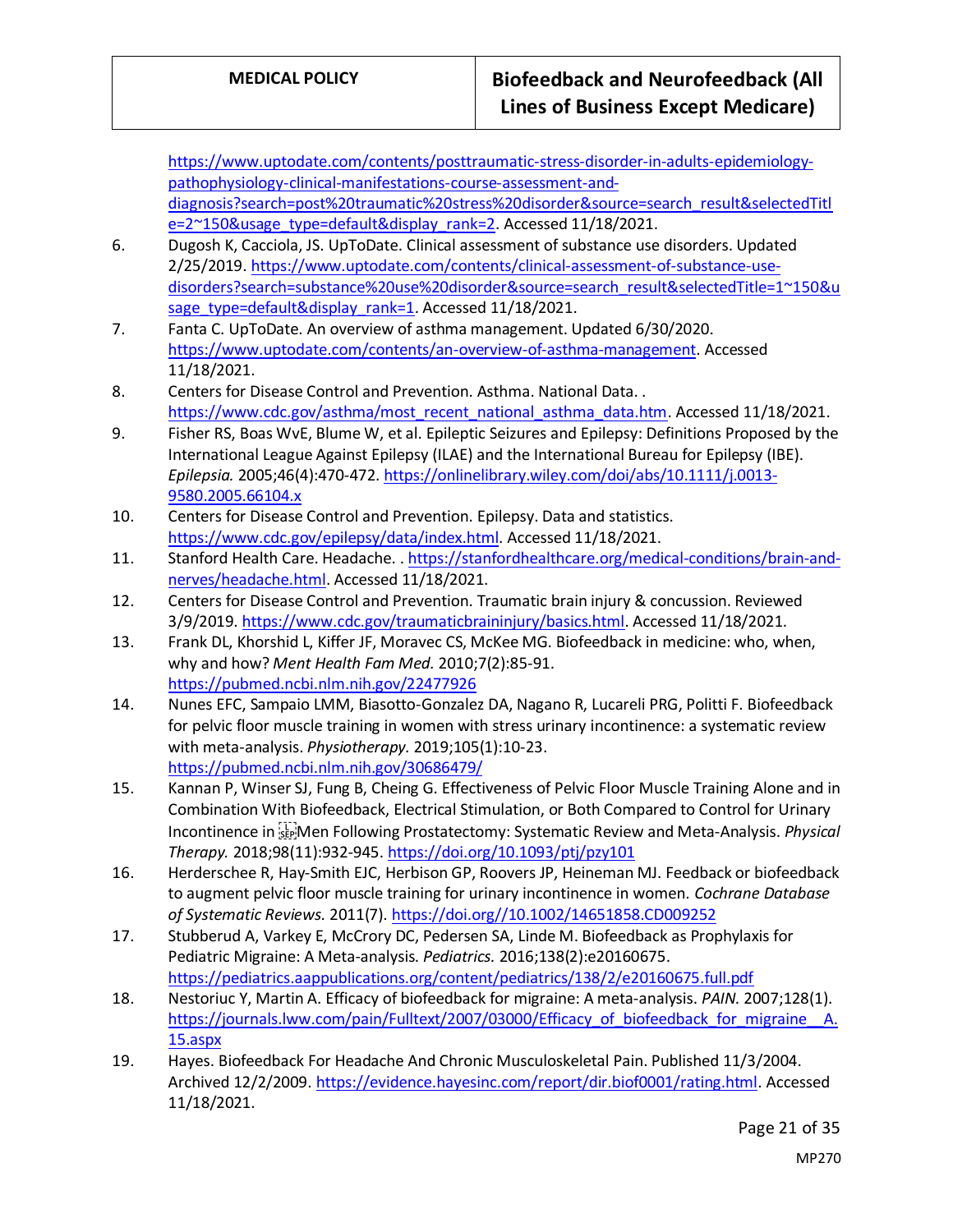- 20. ECRI. Biofeedback for treating generalized anxiety disorder. Published 12/4/2017. [https://www.ecri.org/components/Hotline/Pages/25631.aspx.](https://www.ecri.org/components/Hotline/Pages/25631.aspx) Accessed 11/18/2021.
- 21. Tolin DF, Davies CD, Moskow DM, Hofmann SG. Biofeedback and Neurofeedback for Anxiety Disorders: A Quantitative and Qualitative Systematic Review. In: Kim Y-K, ed. *Anxiety Disorders: Rethinking and Understanding Recent Discoveries.* Singapore: Springer Singapore; 2020:265-289.
- 22. Zilverstand A, Sorger B, Sarkheil P, Goebel R. fMRI neurofeedback facilitates anxiety regulation in females with spider phobia. *Front Behav Neurosci.* 2015;9:148.
- 23. Schoneveld EA, Wols A, Lichtwarck-Aschoff A, Otten R, Granic I. Mental Health Outcomes of an Applied Game for Children with Elevated Anxiety Symptoms: A Randomized Controlled Noninferiority Trial. *Journal of Child and Family Studies.* 2020;29(8):2169-2185. <https://doi.org/10.1007/s10826-020-01728-y>
- 24. ECRI. Neurofeedback for treating attention deficit hyperactivity disorder in children and adolescents. Published 3/4/2020[. https://www.ecri.org/components/Hotline/Pages/28422.aspx.](https://www.ecri.org/components/Hotline/Pages/28422.aspx) Accessed 11/18/2021.
- 25. Yan L, Wang S, Yuan Y, Zhang J. Effects of neurofeedback versus methylphenidate for the treatment of ADHD: systematic review and meta-analysis of head-to-head trials. *Evidence Based Mental Health.* 2019;22(3):111-117. <https://ebmh.bmj.com/content/ebmental/22/3/111.full.pdf>
- 26. Catalá-López F, Hutton B, Núñez-Beltrán A, et al. The pharmacological and non-pharmacological treatment of attention deficit hyperactivity disorder in children and adolescents: A systematic review with network meta-analyses of randomised trials. *PLoS One.* 2017;12(7):e0180355 e0180355.<https://pubmed.ncbi.nlm.nih.gov/28700715>
- 27. Razoki B. Neurofeedback versus psychostimulants in the treatment of children and adolescents with attention-deficit/hyperactivity disorder: a systematic review. *Neuropsychiatr Dis Treat.*  2018;14:2905-2913[. https://pubmed.ncbi.nlm.nih.gov/30464474](https://pubmed.ncbi.nlm.nih.gov/30464474)
- 28. Cortese S, Ferrin M, Brandeis D, et al. Neurofeedback for Attention-Deficit/Hyperactivity Disorder: Meta-Analysis of Clinical and Neuropsychological Outcomes From Randomized Controlled Trials. *J Am Acad Child Adolesc Psychiatry.* 2016;55(6):444-455.
- 29. Hayes. Nonpharmacological treatments For attention-deficit/hyperactivity disorder (ADHD): Neurofeedback. Reviewed 7/9/2013. [https://evidence.hayesinc.com/report/dir.nonpharmacological1777/rating.html.](https://evidence.hayesinc.com/report/dir.nonpharmacological1777/rating.html) Accessed 11/18/2021.
- 30. ECRI. Biofeedback for treating major depressive disorder. Published 12/7/2017. [https://www.ecri.org/components/Hotline/Pages/25613.aspx.](https://www.ecri.org/components/Hotline/Pages/25613.aspx) Accessed 11/18/2021.
- 31. ECRI. Biofeedback for treating obsessive-compulsive disorder. Published 12/19/17. [https://www.ecri.org/components/Hotline/Pages/25632.aspx.](https://www.ecri.org/components/Hotline/Pages/25632.aspx) Accessed 11/18/2021.
- 32. Chiba T, Kanazawa T, Koizumi A, et al. Current Status of Neurofeedback for Post-traumatic Stress Disorder: A Systematic Review and the Possibility of Decoded Neurofeedback. *Frontiers in human neuroscience.* 2019;13:233-233[. https://pubmed.ncbi.nlm.nih.gov/31379538](https://pubmed.ncbi.nlm.nih.gov/31379538)
- 33. van der Kolk BA, Hodgdon H, Gapen M, et al. A Randomized Controlled Study of Neurofeedback for Chronic PTSD. *PLoS One.* 2016;11(12):e0166752-e0166752. <https://pubmed.ncbi.nlm.nih.gov/27992435>
- 34. Panisch LS, Hai AH. The Effectiveness of Using Neurofeedback in the Treatment of Post-Traumatic Stress Disorder: A Systematic Review. *Trauma Violence Abuse.* 2020;21(3):541-550.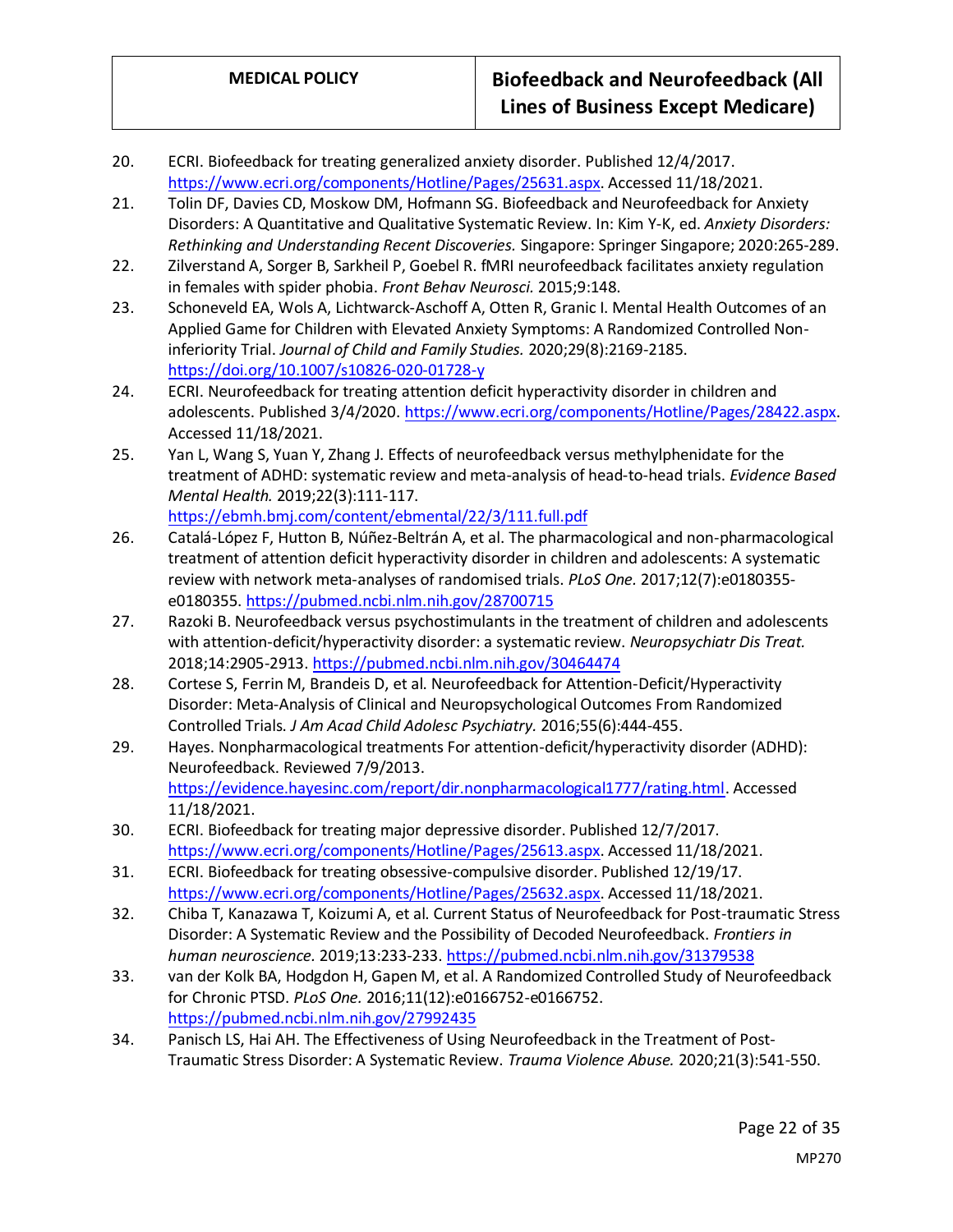- 35. Lackner N, Unterrainer HF, Skliris D, et al. The Effectiveness of Visual Short-Time Neurofeedback on Brain Activity and Clinical Characteristics in Alcohol Use Disorders: Practical Issues and Results. *Clin EEG Neurosci.* 2016;47(3):188-195.
- 36. Dehghani-Arani F, Rostami R, Nadali H. Neurofeedback training for opiate addiction: improvement of mental health and craving. *Applied psychophysiology and biofeedback.*  2013;38(2):133-141[. https://pubmed.ncbi.nlm.nih.gov/23605225](https://pubmed.ncbi.nlm.nih.gov/23605225)
- 37. Tan G, Thornby J, Hammond DC, et al. Meta-analysis of EEG biofeedback in treating epilepsy. *Clin EEG Neurosci.* 2009;40(3):173-179.
- 38. Kayıran S, Dursun E, Dursun N, Ermutlu N, Karamürsel S. Neurofeedback Intervention in Fibromyalgia Syndrome; a Randomized, Controlled, Rater Blind Clinical Trial. *Applied Psychophysiology and Biofeedback.* 2010;35(4):293-302[. https://doi.org/10.1007/s10484-010-](https://doi.org/10.1007/s10484-010-9135-9) [9135-9](https://doi.org/10.1007/s10484-010-9135-9)
- 39. Kravitz HM, Esty ML, Katz RS, Fawcett J. Treatment of Fibromyalgia Syndrome Using Low-Intensity Neurofeedback with the Flexyx Neurotherapy System: A Randomized Controlled Clinical Trial. *Journal of Neurotherapy.* 2006;10(2-3):41-58. [https://www.tandfonline.com/doi/abs/10.1300/J184v10n02\\_03](https://www.tandfonline.com/doi/abs/10.1300/J184v10n02_03)
- 40. Roy R, de la Vega R, Jensen MP, Miró J. Neurofeedback for Pain Management: A Systematic Review. *Front Neurosci.* 2020;14:671-671[. https://pubmed.ncbi.nlm.nih.gov/32765208](https://pubmed.ncbi.nlm.nih.gov/32765208)
- 41. Moshkani Farahani D, Tavallaie SA, Ahmadi K, Fathi Ashtiani A. Comparison of neurofeedback and transcutaneous electrical nerve stimulation efficacy on treatment of primary headaches: a randomized controlled clinical trial. *Iran Red Crescent Med J.* 2014;16(8):e17799-e17799. <https://pubmed.ncbi.nlm.nih.gov/25389484>
- 42. Walker JE. QEEG-guided neurofeedback for recurrent migraine headaches. *Clin EEG Neurosci.*  2011;42(1):59-61.
- 43. May G, Benson R, Balon R, Boutros N. Neurofeedback and traumatic brain injury: a literature review. *Ann Clin Psychiatry.* 2013;25(4):289-296.
- 44. Wolraich ML, Hagan JF, Allan C, et al. Clinical Practice Guideline for the Diagnosis, Evaluation, and Treatment of Attention-Deficit/Hyperactivity Disorder in Children and Adolescents. *Pediatrics.* 2019;144(4):e20192528. <https://pediatrics.aappublications.org/content/pediatrics/144/4/e20192528.full.pdf>
- 45. Ha H, Gonzalez A. Migraine headache prophylaxis. *American Family Physician.* 2019;99(1):17-24.
- 46. Practice Bulletin No. 155: Urinary Incontinence in Women. *Obstetrics & Gynecology.*  2015;126(5). [https://journals.lww.com/greenjournal/Fulltext/2015/11000/Practice\\_Bulletin\\_No\\_\\_155\\_\\_Urin](https://journals.lww.com/greenjournal/Fulltext/2015/11000/Practice_Bulletin_No__155__Urinary_Incontinence_in.51.aspx) ary Incontinence in.51.aspx
- 47. Amir Qaseem PD, Mary Ann Forciea, Melissa Starkey, Thomas D. Denberg, Paul Shekelle. Nonsurgical Management of Urinary Incontinence in Women: A Clinical Practice Guideline From the American College of Physicians. *Annals of Internal Medicine.* 2014;161(6):429-440. <https://www.acpjournals.org/doi/abs/10.7326/M13-2410>
- 48. Centers for Medicare and Medicaid Services. National Coverage Determination (NCD) for Biofeedback Therapy (30.1). [https://www.cms.gov/medicare-coverage-database/details/ncd](https://www.cms.gov/medicare-coverage-database/details/ncd-details.aspx?NCDId=41)[details.aspx?NCDId=41.](https://www.cms.gov/medicare-coverage-database/details/ncd-details.aspx?NCDId=41) Accessed 10/1/2020.
- 49. Centers for Medicare and Medicaid Services. National Coverage Determination (NCD) for Biofeedback Therapy for the Treatment of Urinary Incontinence (30.1.1). Effective 7/1/2001. [https://www.cms.gov/medicare-coverage-database/details/ncd-details.aspx?NCDId=42.](https://www.cms.gov/medicare-coverage-database/details/ncd-details.aspx?NCDId=42) Accessed 11/18/2021.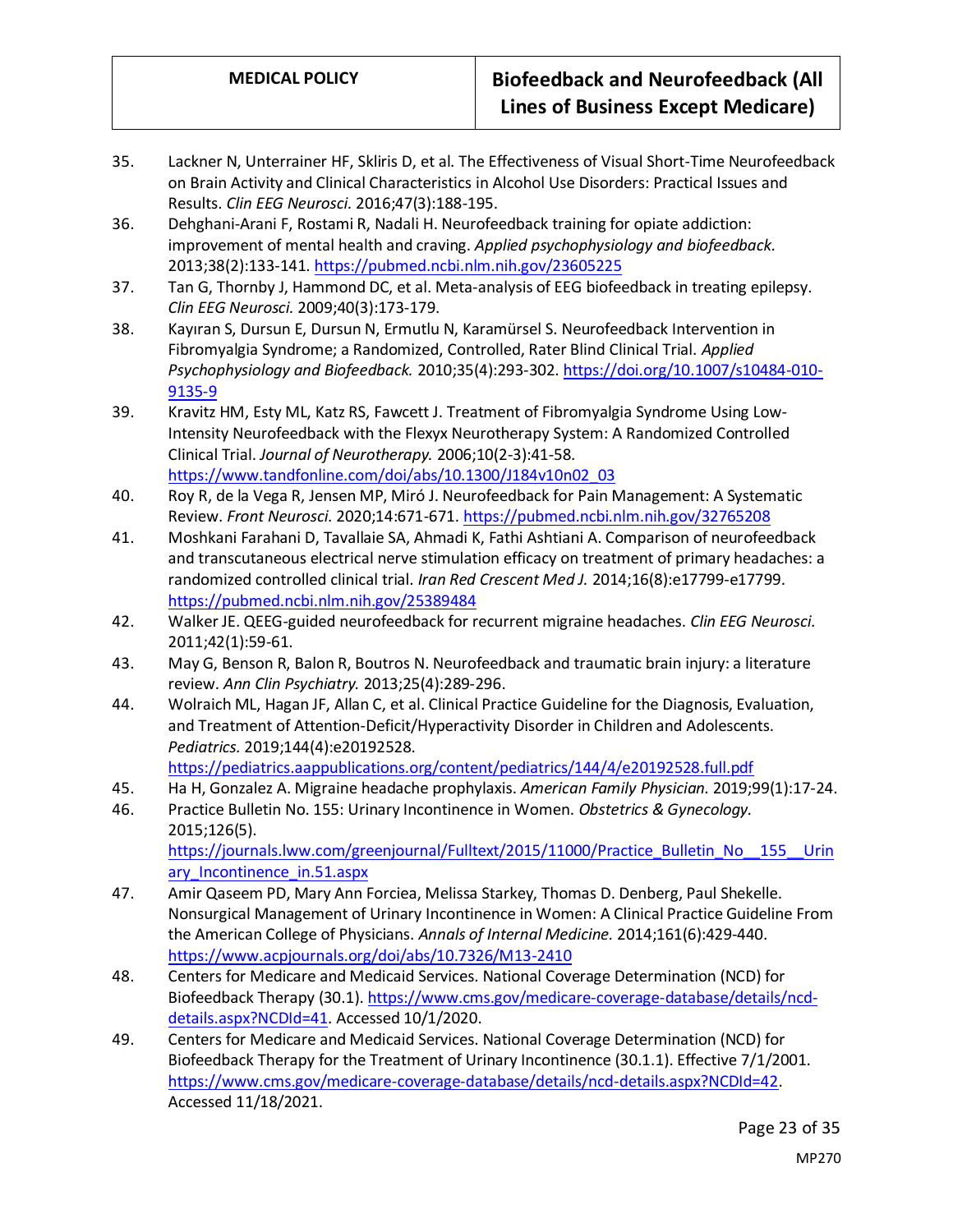- 50. Centers for Medicare and Medicaid Services. Local Coverage Article: Outpatient Therapy Biofeedback Training (A52755). Effective 8/6/2018[. https://www.cms.gov/medicare-coverage](https://www.cms.gov/medicare-coverage-database/details/article-details.aspx?articleId=52755)[database/details/article-details.aspx?articleId=52755.](https://www.cms.gov/medicare-coverage-database/details/article-details.aspx?articleId=52755) Accessed 11/18/2021.
- 51. Centers for Medicare and Medicaid Services. Local Coverage Article: Billing and Coding: Psychiatry and Psychology Services (A57480). Effective date, 10/31/2019. . [https://www.cms.gov/medicare-coverage-database/details/article-details.aspx?articleId=57480.](https://www.cms.gov/medicare-coverage-database/details/article-details.aspx?articleId=57480) Accessed 8/17/2020.
- 52. FDA. Device Classification Under Section 513(f)(2)(De Novo). Monarch ETNS System. [https://www.accessdata.fda.gov/scripts/cdrh/cfdocs/cfpmn/denovo.cfm?ID=DEN180041.](https://www.accessdata.fda.gov/scripts/cdrh/cfdocs/cfpmn/denovo.cfm?ID=DEN180041) Accessed 11/18/2021.
- 53. FDA. 510(k) Premarket Notification. BrainMaster 2E. [https://www.accessdata.fda.gov/scripts/cdrh/cfdocs/cfPMN/pmn.cfm?ID=K990538.](https://www.accessdata.fda.gov/scripts/cdrh/cfdocs/cfPMN/pmn.cfm?ID=K990538) Accessed 11/18/2021.
- 54. FDA. 510 (k) summary. Lexicor NRS-2D. [https://www.accessdata.fda.gov/cdrh\\_docs/pdf/K961645.pdf.](https://www.accessdata.fda.gov/cdrh_docs/pdf/K961645.pdf) Accessed 11/18/2021.

# <span id="page-23-0"></span>**BILLING GUIDELINES APPENDIX**

Diagnosis codes for not medically necessary indications include but are not limited to any of the ICD-10 codes listed below. Additional ICD codes may apply.

| Code   | <b>Description</b>                                                                                                   |
|--------|----------------------------------------------------------------------------------------------------------------------|
| F064   | Anxiety disorder due to known physiological condition                                                                |
| F10180 | Alcohol abuse with alcohol-induced anxiety disorder                                                                  |
| F10280 | Alcohol dependence with alcohol-induced anxiety disorder                                                             |
| F10980 | Alcohol use, unspecified with alcohol-induced anxiety disorder                                                       |
| F12180 | Cannabis abuse with cannabis-induced anxiety disorder                                                                |
| F12280 | Cannabis dependence with cannabis-induced anxiety disorder                                                           |
| F12980 | Cannabis use, unspecified with anxiety disorder                                                                      |
| F13180 | Sedative, hypnotic or anxiolytic abuse with sedative, hypnotic or anxiolytic-induced<br>anxiety disorder             |
| F13280 | Sedative, hypnotic or anxiolytic dependence with sedative, hypnotic or anxiolytic-<br>induced anxiety disorder       |
| F13980 | Sedative, hypnotic or anxiolytic use, unspecified with sedative, hypnotic or anxiolytic-<br>induced anxiety disorder |
| F14180 | Cocaine abuse with cocaine-induced anxiety disorder                                                                  |
| F14280 | Cocaine dependence with cocaine-induced anxiety disorder                                                             |
| F14980 | Cocaine use, unspecified with cocaine-induced anxiety disorder                                                       |
| F15180 | Other stimulant abuse with stimulant-induced anxiety disorder                                                        |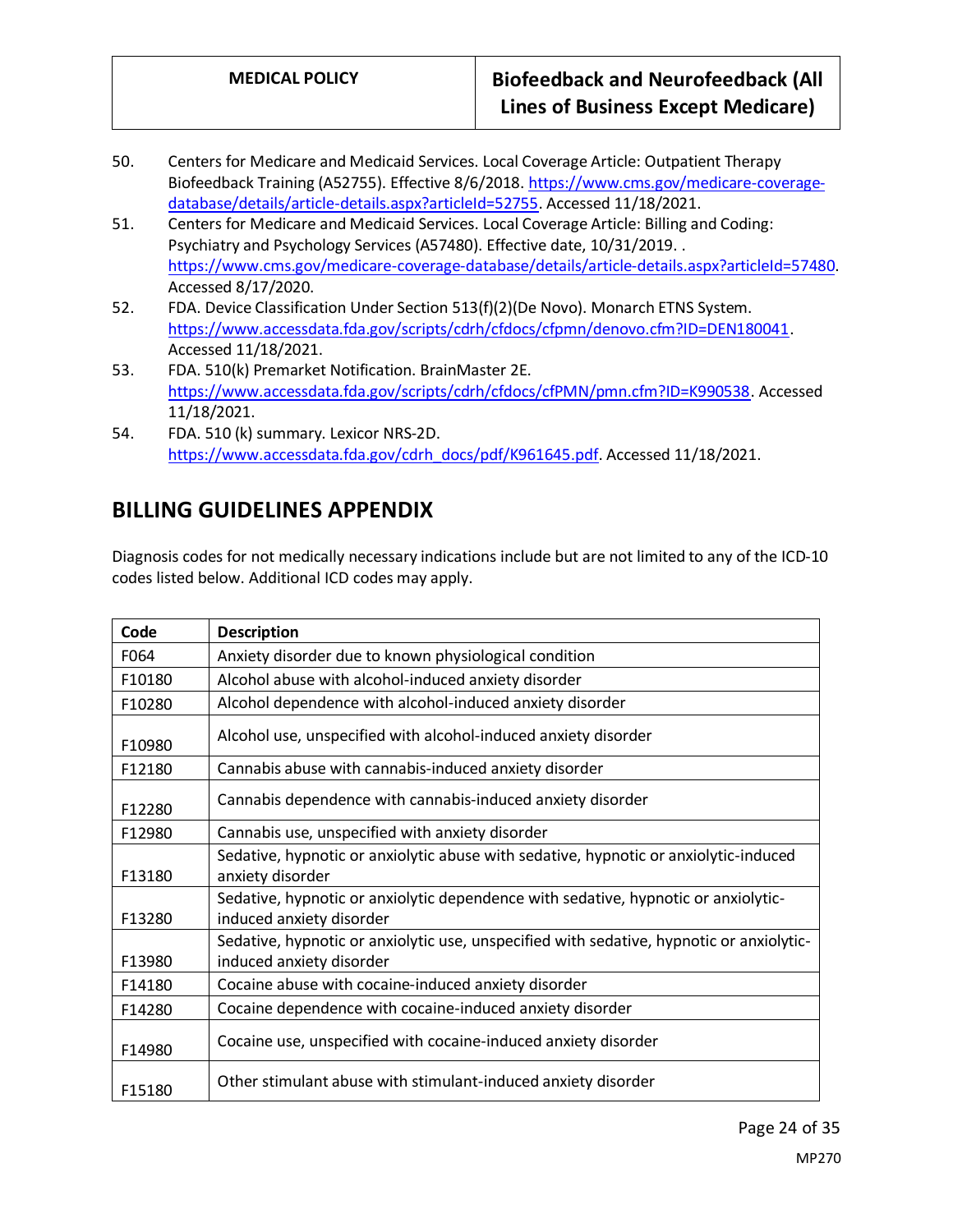| F15280 | Other stimulant dependence with stimulant-induced anxiety disorder                              |
|--------|-------------------------------------------------------------------------------------------------|
| F15980 | Other stimulant use, unspecified with stimulant-induced anxiety disorder                        |
| F16180 | Hallucinogen abuse with hallucinogen-induced anxiety disorder                                   |
| F16280 | Hallucinogen dependence with hallucinogen-induced anxiety disorder                              |
| F16980 | Hallucinogen use, unspecified with hallucinogen-induced anxiety disorder                        |
| F18180 | Inhalant abuse with inhalant-induced anxiety disorder                                           |
| F18280 | Inhalant dependence with inhalant-induced anxiety disorder                                      |
| F18980 | Inhalant use, unspecified with inhalant-induced anxiety disorder                                |
| F19180 | Other psychoactive substance abuse with psychoactive substance-induced anxiety<br>disorder      |
| F19280 | Other psychoactive substance dependence with psychoactive substance-induced<br>anxiety disorder |
|        | Other psychoactive substance use, unspecified with psychoactive substance-induced               |
| F19980 | anxiety disorder                                                                                |
| F40    | Phobic anxiety disorders                                                                        |
| F400   | Agoraphobia                                                                                     |
| F401   | Social phobias                                                                                  |
| F402   | Specific (isolated) phobias                                                                     |
| F408   | Other phobic anxiety disorders                                                                  |
| F409   | Phobic anxiety disorder, unspecified                                                            |
| F41    | Other anxiety disorders                                                                         |
| F410   | Panic disorder [episodic paroxysmal anxiety]                                                    |
| F411   | Generalized anxiety disorder                                                                    |
| F413   | Other mixed anxiety disorders                                                                   |
| F418   | Other specified anxiety disorders                                                               |
| F419   | Anxiety disorder, unspecified                                                                   |
| F4322  | Adjustment disorder with anxiety                                                                |
| F4323  | Adjustment disorder with mixed anxiety and depressed mood                                       |
| F930   | Separation anxiety disorder of childhood                                                        |
| F938   | Other childhood emotional disorders                                                             |
| F90    | Attention-deficit hyperactivity disorders                                                       |
| F900   | Attention-deficit hyperactivity disorder, predominantly inattentive type                        |
| F901   | Attention-deficit hyperactivity disorder, predominantly hyperactive type                        |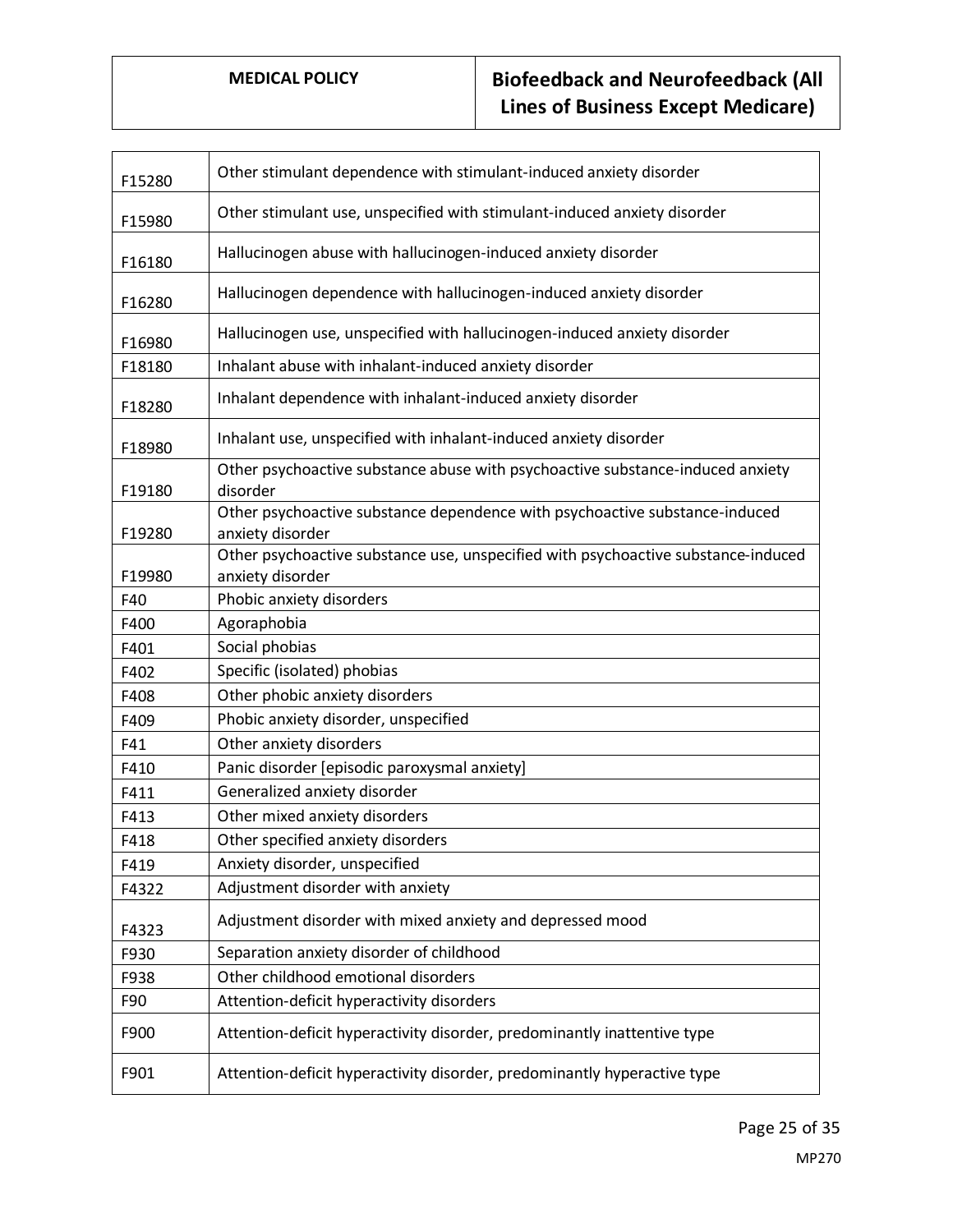| F902   | Attention-deficit hyperactivity disorder, unspecified type                                  |
|--------|---------------------------------------------------------------------------------------------|
| F908   | Attention and concentration deficit following nontraumatic subarachnoid<br>hemorrhage       |
| F909   | Attention and concentration deficit following nontraumatic intracerebral<br>hemorrhage      |
| 169210 | Attention and concentration deficit following other nontraumatic intracranial<br>hemorrhage |
| 169310 | Attention and concentration deficit following cerebral infarction                           |
| 169810 | Attention and concentration deficit following other cerebrovascular disease                 |
| 169910 | Attention and concentration deficit following unspecified cerebrovascular disease           |
| R41840 | Attention and concentration deficit                                                         |
| F320   | Major depressive disorder, single episode, mild                                             |
| F321   | Major depressive disorder, single episode, moderate                                         |
| F322   | Major depressive disorder, single episode, severe without psychotic features                |
| F323   | Major depressive disorder, single episode, severe with psychotic features                   |
| F324   | Major depressive disorder, single episode, in partial remission                             |
| F325   | Major depressive disorder, single episode, in full remission                                |
| F328   | Other depressive episodes                                                                   |
| F329   | Major depressive disorder, single episode, unspecified                                      |
| F330   | Major depressive disorder, recurrent, mild                                                  |
| F331   | Major depressive disorder, recurrent, moderate                                              |
| F332   | Major depressive disorder, recurrent severe without psychotic features                      |
| F333   | Major depressive disorder, recurrent, severe with psychotic symptoms                        |
| F3340  | Major depressive disorder, recurrent, in remission, unspecified                             |
| F3341  | Major depressive disorder, recurrent, in partial remission                                  |
| F3342  | Major depressive disorder, recurrent, in full remission                                     |
| F339   | Major depressive disorder, recurrent, unspecified                                           |
| F42    | Obsessive-compulsive disorder                                                               |
| F422   | Mixed obsessional thoughts and acts                                                         |
| F423   | Hoarding disorder                                                                           |
| F424   | Excoriation (skin-picking) disorder                                                         |
| F428   | Other obsessive-compulsive disorder                                                         |
| F429   | Obsessive-compulsive disorder, unspecified                                                  |
| F605   | Obsessive-compulsive personality disorder                                                   |
| R4681  | Obsessive-compulsive behavior                                                               |
| F431   | Post-traumatic stress disorder (PTSD)                                                       |
| F4310  | Post-traumatic stress disorder, unspecified                                                 |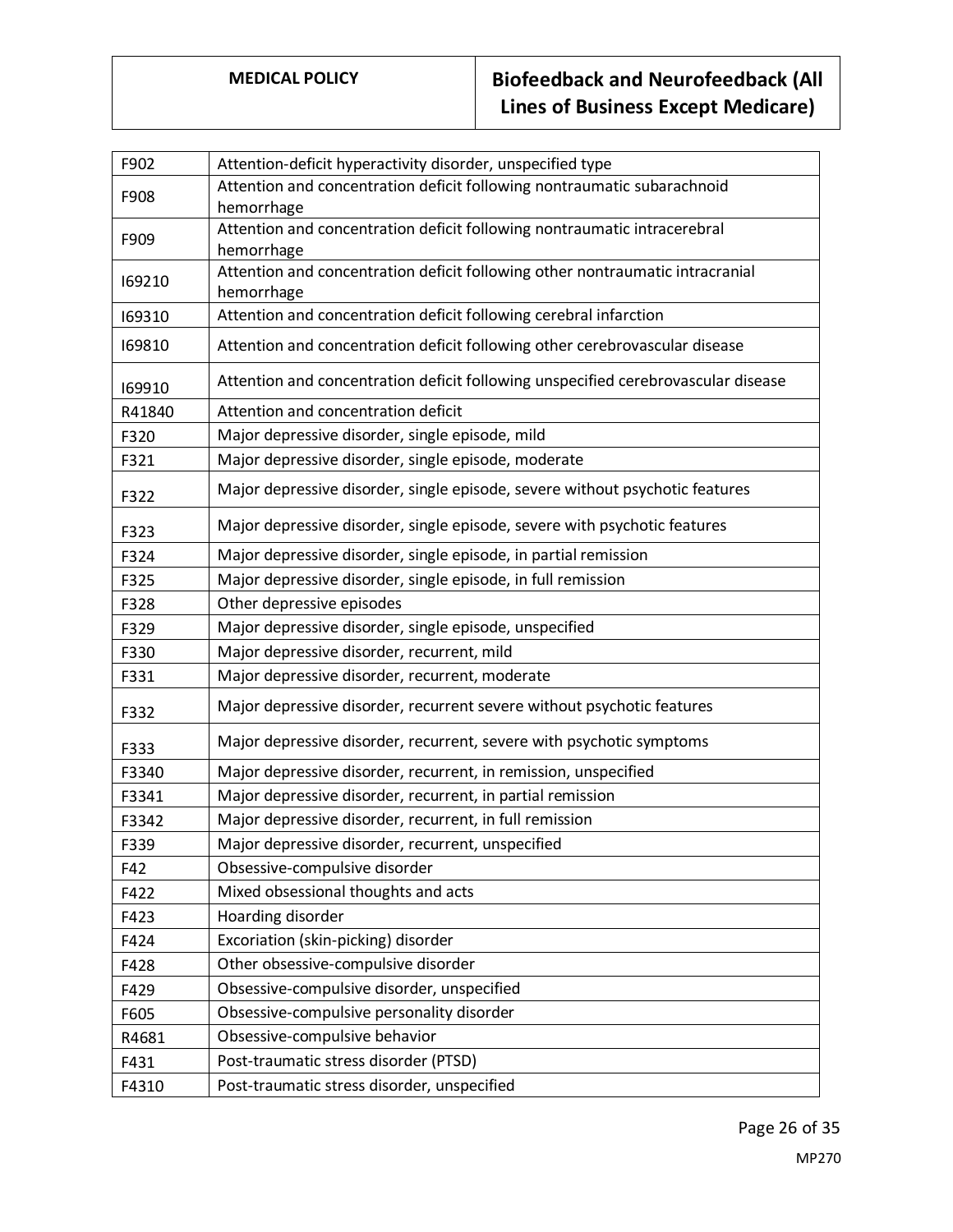| F4311  | Post-traumatic stress disorder, acute                                                                            |
|--------|------------------------------------------------------------------------------------------------------------------|
| F4312  | Post-traumatic stress disorder, chronic                                                                          |
| F1021  | Alcohol dependence, in remission                                                                                 |
| F191   | Other psychoactive substance abuse                                                                               |
| F1910  | Other psychoactive substance abuse, uncomplicated                                                                |
| F1911  | Other psychoactive substance abuse, in remission                                                                 |
| F1912  | Other psychoactive substance abuse with intoxication                                                             |
| F19120 | Other psychoactive substance abuse with intoxication, uncomplicated                                              |
| F19121 | Other psychoactive substance abuse with intoxication delirium                                                    |
| F19122 | Other psychoactive substance abuse with intoxication with perceptual disturbances                                |
| F19129 | Other psychoactive substance abuse with intoxication, unspecified                                                |
| F1914  | Other psychoactive substance abuse with psychoactive substance-induced mood<br>disorder                          |
| F1915  | Other psychoactive substance abuse with psychoactive substance-induced psychotic<br>disorder                     |
|        | Other psychoactive substance abuse with psychoactive substance-induced psychotic                                 |
| F19150 | disorder with delusions                                                                                          |
| F19151 | Other psychoactive substance abuse with psychoactive substance-induced psychotic<br>disorder with hallucinations |
| F19159 | Other psychoactive substance abuse with psychoactive substance-induced psychotic<br>disorder, unspecified        |
| F1916  | Other psychoactive substance abuse with psychoactive substance-induced persisting<br>amnestic disorder           |
| F1917  | Other psychoactive substance abuse with psychoactive substance-induced persisting<br>dementia                    |
| F1918  | Other psychoactive substance abuse with other psychoactive substance-induced<br>disorders                        |
| F19180 | Other psychoactive substance abuse with psychoactive substance-induced anxiety<br>disorder                       |
| F19181 | Other psychoactive substance abuse with psychoactive substance-induced sexual<br>dysfunction                     |
| F19182 | Other psychoactive substance abuse with psychoactive substance-induced sleep<br>disorder                         |
| F19188 | Other psychoactive substance abuse with other psychoactive substance-induced<br>disorder                         |
|        | Other psychoactive substance abuse with unspecified psychoactive substance-                                      |
| F1919  | induced disorder                                                                                                 |
| F1921  | Other psychoactive substance dependence, in remission                                                            |
| F199   | Other psychoactive substance use, unspecified                                                                    |
| F1990  | Other psychoactive substance use, unspecified, uncomplicated                                                     |
| F1992  | Other psychoactive substance use, unspecified with intoxication                                                  |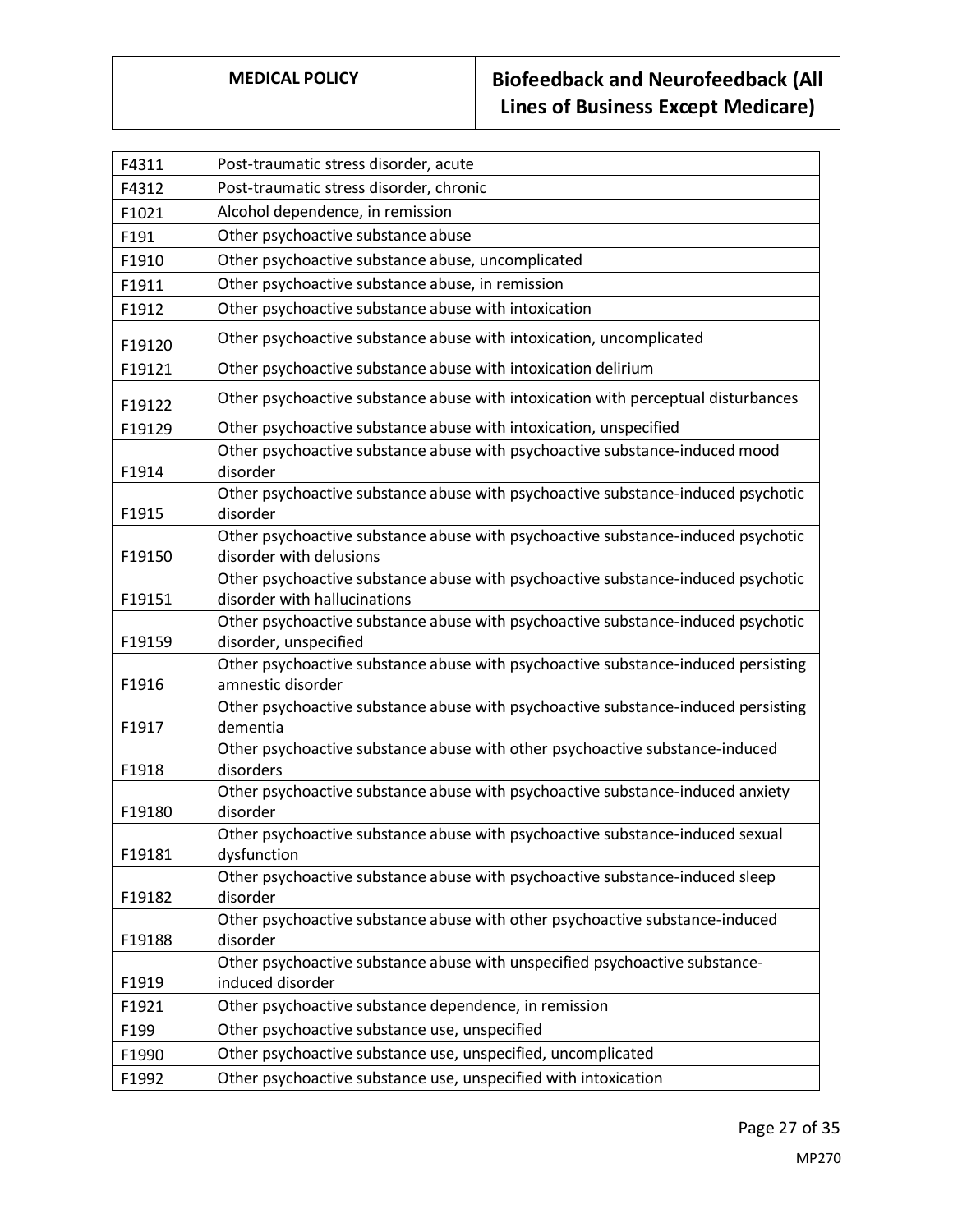| F19920 | Other psychoactive substance use, unspecified with intoxication, uncomplicated                                              |
|--------|-----------------------------------------------------------------------------------------------------------------------------|
| F19921 | Other psychoactive substance use, unspecified with intoxication with delirium                                               |
| F19922 | Other psychoactive substance use, unspecified with intoxication with perceptual<br>disturbance                              |
| F19929 | Other psychoactive substance use, unspecified with intoxication, unspecified                                                |
| F1993  | Other psychoactive substance use, unspecified with withdrawal                                                               |
| F19930 | Other psychoactive substance use, unspecified with withdrawal, uncomplicated                                                |
| F19931 | Other psychoactive substance use, unspecified with withdrawal delirium                                                      |
| F19932 | Other psychoactive substance use, unspecified with withdrawal with perceptual<br>disturbance                                |
| F19939 | Other psychoactive substance use, unspecified with withdrawal, unspecified                                                  |
| F1994  | Other psychoactive substance use, unspecified with psychoactive substance-induced<br>mood disorder                          |
| F1995  | Other psychoactive substance use, unspecified with psychoactive substance-induced<br>psychotic disorder                     |
| F19950 | Other psychoactive substance use, unspecified with psychoactive substance-induced<br>psychotic disorder with delusions      |
| F19951 | Other psychoactive substance use, unspecified with psychoactive substance-induced<br>psychotic disorder with hallucinations |
| F19959 | Other psychoactive substance use, unspecified with psychoactive substance-induced<br>psychotic disorder, unspecified        |
| F1996  | Other psychoactive substance use, unspecified with psychoactive substance-induced<br>persisting amnestic disorder           |
| F1997  | Other psychoactive substance use, unspecified with psychoactive substance-induced<br>persisting dementia                    |
| F1998  | Other psychoactive substance use, unspecified with other psychoactive substance-<br>induced disorders                       |
| F19980 | Other psychoactive substance use, unspecified with psychoactive substance-induced<br>anxiety disorder                       |
| F19981 | Other psychoactive substance use, unspecified with psychoactive substance-induced<br>sexual dysfunction                     |
| F19982 | Other psychoactive substance use, unspecified with psychoactive substance-induced<br>sleep disorder                         |
| F19988 | Other psychoactive substance use, unspecified with other psychoactive substance-<br>induced disorder                        |
| F1999  | Other psychoactive substance use, unspecified with unspecified psychoactive<br>substance-induced disorder                   |
| F10    | Alcohol related disorders                                                                                                   |
| F101   | Alcohol abuse                                                                                                               |
| F1010  | Alcohol abuse, uncomplicated                                                                                                |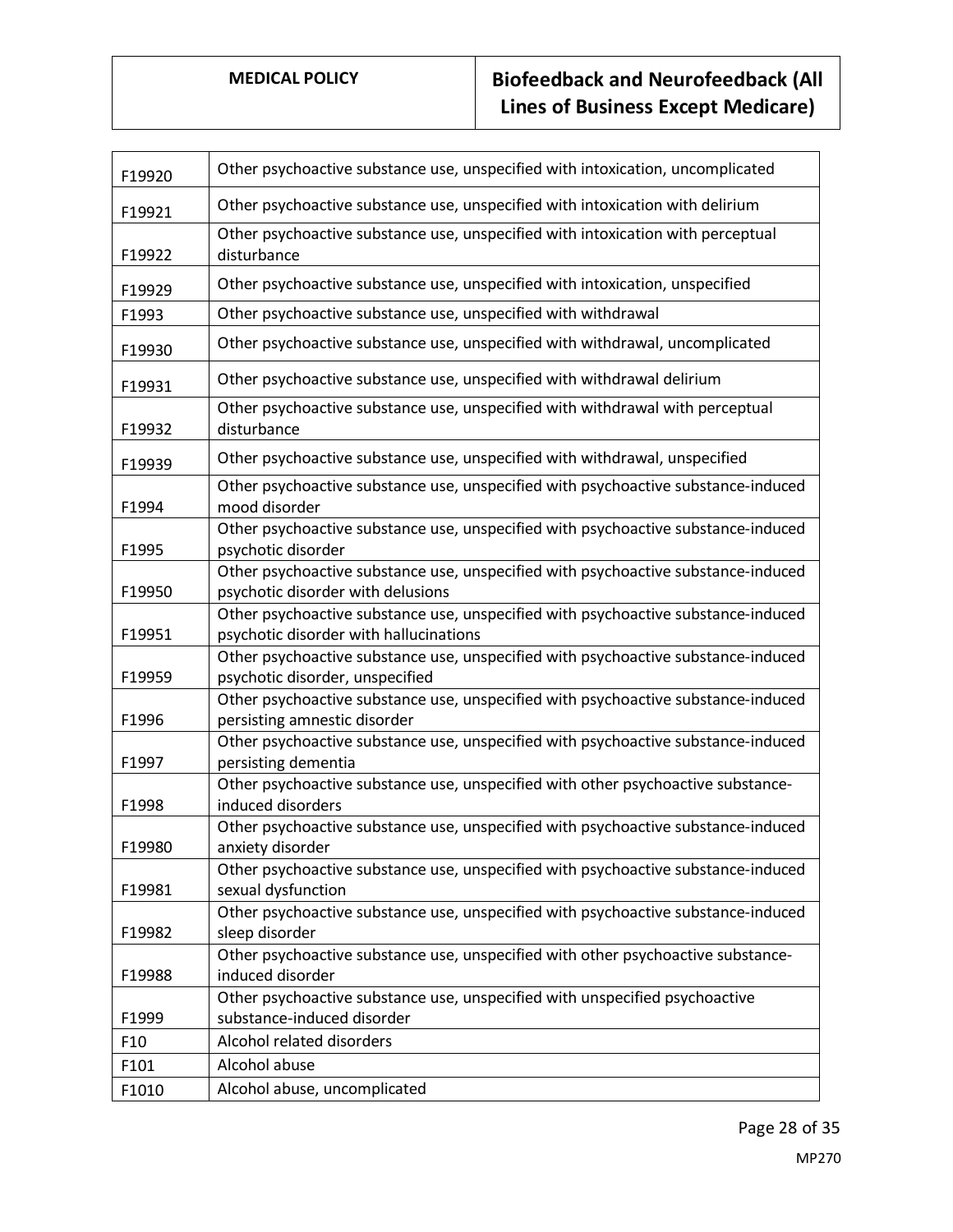| F1011  | Alcohol abuse, in remission                                                     |
|--------|---------------------------------------------------------------------------------|
| F1012  | Alcohol abuse with intoxication                                                 |
| F10121 | Alcohol abuse with intoxication delirium                                        |
| F10129 | Alcohol abuse with intoxication, unspecified                                    |
| F1014  | Alcohol abuse with alcohol-induced mood disorder                                |
| F1015  | Alcohol abuse with alcohol-induced psychotic disorder                           |
| F10150 | Alcohol abuse with alcohol-induced psychotic disorder with delusions            |
| F10151 | Alcohol abuse with alcohol-induced psychotic disorder with hallucinations       |
| F10159 | Alcohol abuse with alcohol-induced psychotic disorder, unspecified              |
| F1018  | Alcohol abuse with other alcohol-induced disorders                              |
| F10180 | Alcohol abuse with alcohol-induced anxiety disorder                             |
| F10181 | Alcohol abuse with alcohol-induced sexual dysfunction                           |
| F10182 | Alcohol abuse with alcohol-induced sleep disorder                               |
| F10188 | Alcohol abuse with other alcohol-induced disorder                               |
| F1019  | Alcohol abuse with unspecified alcohol-induced disorder                         |
| F102   | Alcohol dependence                                                              |
| F1022  | Alcohol dependence with intoxication                                            |
| F10229 | Alcohol dependence with intoxication, unspecified                               |
| F1023  | Alcohol dependence with withdrawal                                              |
| F10231 | Alcohol dependence with withdrawal delirium                                     |
| F1024  | Alcohol dependence with alcohol-induced mood disorder                           |
| F1025  | Alcohol dependence with alcohol-induced psychotic disorder                      |
| F10250 | Alcohol dependence with alcohol-induced psychotic disorder with delusions       |
| F10251 | Alcohol dependence with alcohol-induced psychotic disorder with hallucinations  |
| F10259 | Alcohol dependence with alcohol-induced psychotic disorder, unspecified         |
| F1027  | Alcohol dependence with alcohol-induced persisting dementia                     |
| F1028  | Alcohol dependence with other alcohol-induced disorders                         |
| F10280 | Alcohol dependence with alcohol-induced anxiety disorder                        |
| F10281 | Alcohol dependence with alcohol-induced sexual dysfunction                      |
| F10282 | Alcohol dependence with alcohol-induced sleep disorder                          |
| F10288 | Alcohol dependence with other alcohol-induced disorder                          |
| F1029  | Alcohol dependence with unspecified alcohol-induced disorder                    |
| F109   | Alcohol use, unspecified                                                        |
| F1092  | Alcohol use, unspecified with intoxication                                      |
| F1094  | Alcohol use, unspecified with alcohol-induced mood disorder                     |
| F1095  | Alcohol use, unspecified with alcohol-induced psychotic disorder                |
| F10950 | Alcohol use, unspecified with alcohol-induced psychotic disorder with delusions |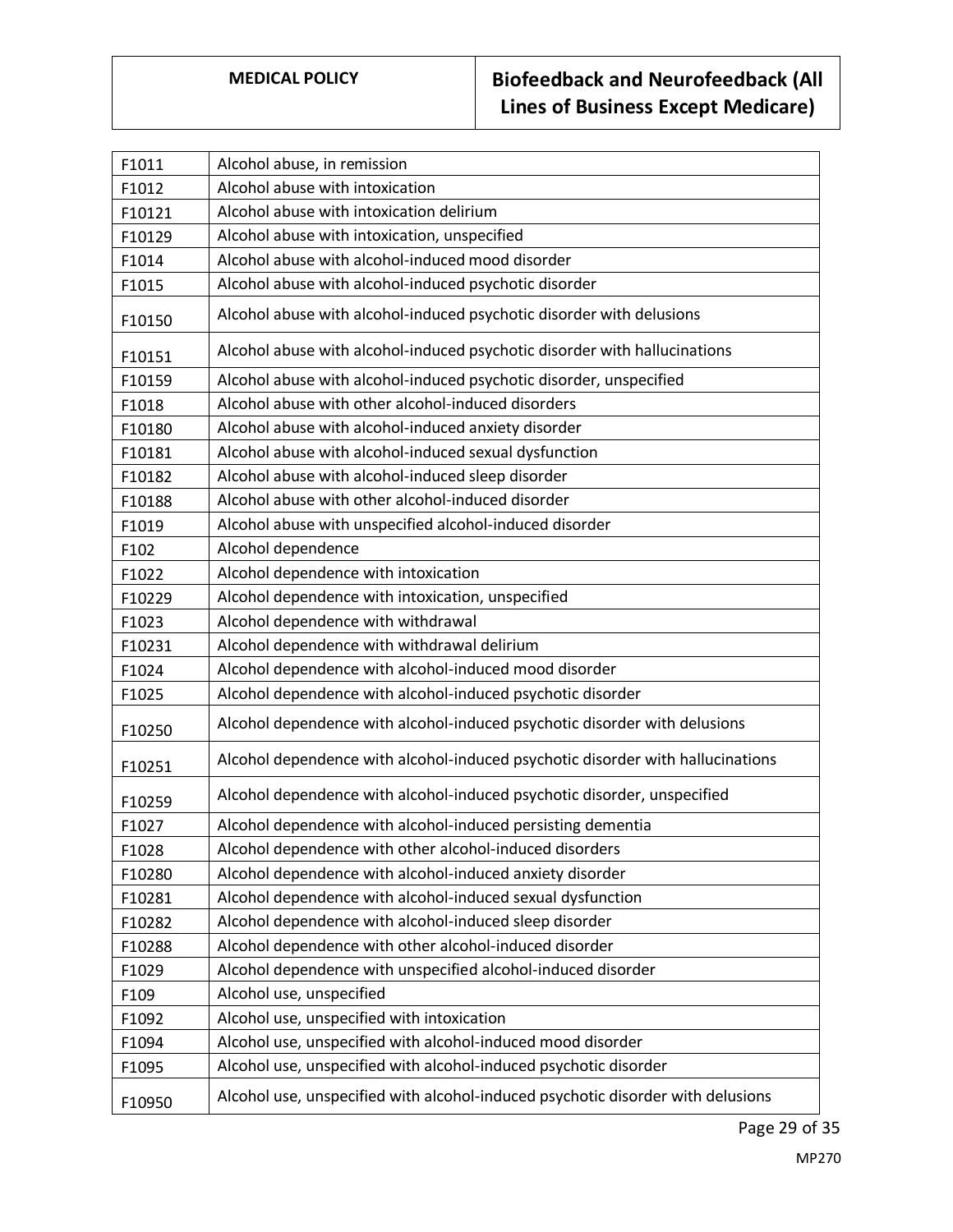| F10951 | Alcohol use, unspecified with alcohol-induced psychotic disorder with hallucinations    |
|--------|-----------------------------------------------------------------------------------------|
| F10959 | Alcohol use, unspecified with alcohol-induced psychotic disorder, unspecified           |
| F1097  | Alcohol use, unspecified with alcohol-induced persisting dementia                       |
| F1098  | Alcohol use, unspecified with other alcohol-induced disorders                           |
| F10980 | Alcohol use, unspecified with alcohol-induced anxiety disorder                          |
| F10981 | Alcohol use, unspecified with alcohol-induced sexual dysfunction                        |
| F10982 | Alcohol use, unspecified with alcohol-induced sleep disorder                            |
| F1099  | Alcohol use, unspecified with unspecified alcohol-induced disorder                      |
| J45    | Asthma                                                                                  |
| J452   | Mild intermittent asthma                                                                |
| J4520  | Mild intermittent asthma, uncomplicated                                                 |
| J4521  | Mild intermittent asthma with (acute) exacerbation                                      |
| J4522  | Mild intermittent asthma with status asthmaticus                                        |
| J453   | Mild persistent asthma                                                                  |
| J4530  | Mild persistent asthma, uncomplicated                                                   |
| J4531  | Mild persistent asthma with (acute) exacerbation                                        |
| J4532  | Mild persistent asthma with status asthmaticus                                          |
| J454   | Moderate persistent asthma                                                              |
| J4540  | Moderate persistent asthma, uncomplicated                                               |
| J4541  | Moderate persistent asthma with (acute) exacerbation                                    |
| J4542  | Moderate persistent asthma with status asthmaticus                                      |
| J455   | Severe persistent asthma                                                                |
| J4550  | Severe persistent asthma, uncomplicated                                                 |
| J4551  | Severe persistent asthma with (acute) exacerbation                                      |
| J4552  | Severe persistent asthma with status asthmaticus                                        |
| J459   | Other and unspecified asthma                                                            |
| J4590  | Unspecified asthma                                                                      |
| J45901 | Unspecified asthma with (acute) exacerbation                                            |
| J45902 | Unspecified asthma with status asthmaticus                                              |
| J45909 | Unspecified asthma, uncomplicated                                                       |
| J4599  | Other asthma                                                                            |
| J45991 | Cough variant asthma                                                                    |
| J45998 | Other asthma                                                                            |
| G40    | Epilepsy and recurrent seizures                                                         |
|        | Localization-related (focal) (partial) idiopathic epilepsy and epileptic syndromes with |
| G400   | seizures of localized onset                                                             |
|        | Localization-related (focal) (partial) idiopathic epilepsy and epileptic syndromes with |
| G4001  | seizures of localized onset, intractable                                                |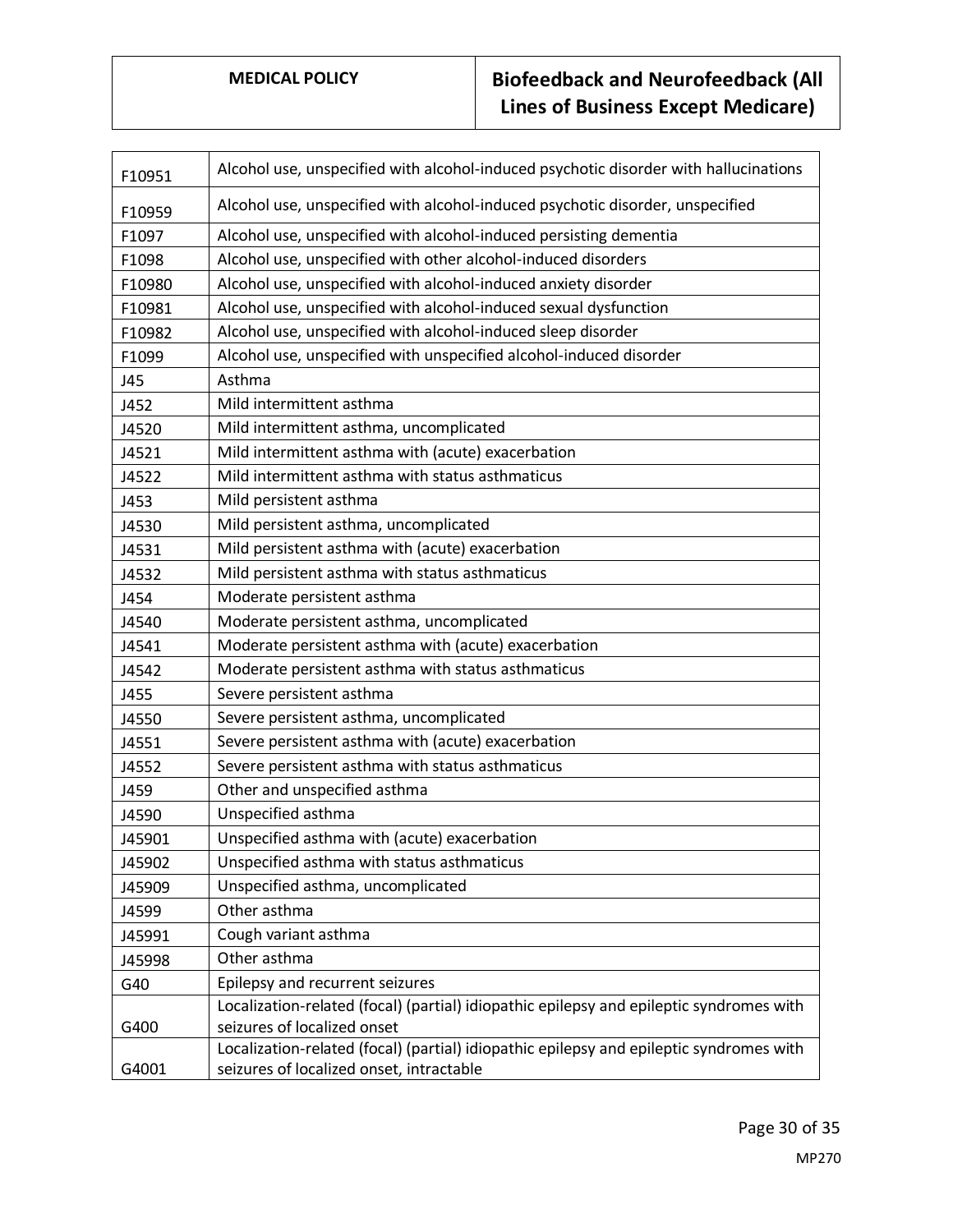| Localization-related (focal) (partial) symptomatic epilepsy and epileptic syndromes                        |  |
|------------------------------------------------------------------------------------------------------------|--|
| G401<br>with simple partial seizures                                                                       |  |
| Localization-related (focal) (partial) symptomatic epilepsy and epileptic syndromes                        |  |
| with simple partial seizures, not intractable<br>G4010                                                     |  |
| Localization-related (focal) (partial) symptomatic epilepsy and epileptic syndromes                        |  |
| with simple partial seizures, intractable<br>G4011                                                         |  |
| Localization-related (focal) (partial) symptomatic epilepsy and epileptic syndromes                        |  |
| G402<br>with complex partial seizures                                                                      |  |
| Localization-related (focal) (partial) symptomatic epilepsy and epileptic syndromes                        |  |
| G4020<br>with complex partial seizures, not intractable                                                    |  |
| Localization-related (focal) (partial) symptomatic epilepsy and epileptic syndromes                        |  |
| with complex partial seizures, not intractable, without status epilepticus<br>G40209                       |  |
| Localization-related (focal) (partial) symptomatic epilepsy and epileptic syndromes                        |  |
| with complex partial seizures, intractable<br>G4021                                                        |  |
| Localization-related (focal) (partial) symptomatic epilepsy and epileptic syndromes                        |  |
| with complex partial seizures, intractable, without status epilepticus<br>G40219                           |  |
| Generalized idiopathic epilepsy and epileptic syndromes<br>G403                                            |  |
| Generalized idiopathic epilepsy and epileptic syndromes, not intractable                                   |  |
| G4030                                                                                                      |  |
| Generalized idiopathic epilepsy and epileptic syndromes, not intractable, with status                      |  |
| G40301<br>epilepticus<br>Generalized idiopathic epilepsy and epileptic syndromes, not intractable, without |  |
| G40309<br>status epilepticus                                                                               |  |
| Generalized idiopathic epilepsy and epileptic syndromes, intractable<br>G4031                              |  |
| Generalized idiopathic epilepsy and epileptic syndromes, intractable, with status                          |  |
| G40311<br>epilepticus                                                                                      |  |
| Generalized idiopathic epilepsy and epileptic syndromes, intractable, without status                       |  |
| G40319<br>epilepticus                                                                                      |  |
| Other generalized epilepsy and epileptic syndromes<br>G404                                                 |  |
| Other generalized epilepsy and epileptic syndromes, not intractable<br>G4040                               |  |
| Other generalized epilepsy and epileptic syndromes, not intractable, with status                           |  |
| G40401<br>epilepticus                                                                                      |  |
| Other generalized epilepsy and epileptic syndromes, not intractable, without status                        |  |
| epilepticus<br>G40409                                                                                      |  |
| Other generalized epilepsy and epileptic syndromes, intractable<br>G4041                                   |  |
| Other generalized epilepsy and epileptic syndromes, intractable, with status                               |  |
| epilepticus<br>G40411                                                                                      |  |
| Other generalized epilepsy and epileptic syndromes, intractable, without status                            |  |
| G40419<br>epilepticus                                                                                      |  |
| Epileptic seizures related to external causes<br>G405                                                      |  |
| Other epilepsy and recurrent seizures<br>G408                                                              |  |
| Other epilepsy<br>G4080                                                                                    |  |
| Other epilepsy, not intractable, with status epilepticus<br>G40801                                         |  |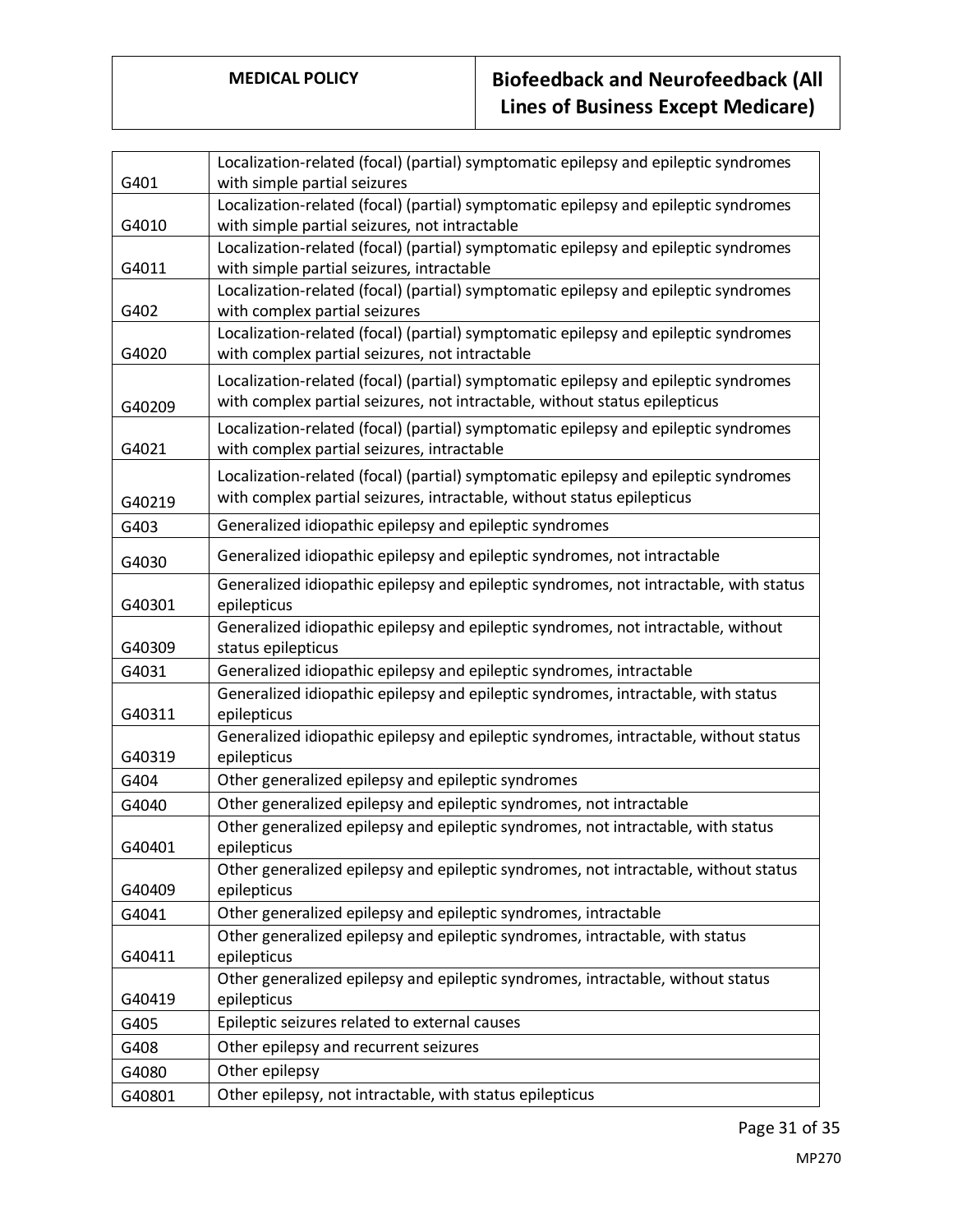| G40802 | Other epilepsy, not intractable, without status epilepticus              |
|--------|--------------------------------------------------------------------------|
| G40803 | Other epilepsy, intractable, with status epilepticus                     |
| G40804 | Other epilepsy, intractable, without status epilepticus                  |
| G4081  | Lennox-Gastaut syndrome                                                  |
| G4082  | Epileptic spasms                                                         |
| G4089  | Other seizures                                                           |
| G409   | Epilepsy, unspecified                                                    |
| G4090  | Epilepsy, unspecified, not intractable                                   |
| G40901 | Epilepsy, unspecified, not intractable, with status epilepticus          |
| G40909 | Epilepsy, unspecified, not intractable, without status epilepticus       |
| G4091  | Epilepsy, unspecified, intractable                                       |
| G40911 | Epilepsy, unspecified, intractable, with status epilepticus              |
| G40919 | Epilepsy, unspecified, intractable, without status epilepticus           |
| G40A   | Absence epileptic syndrome                                               |
| G40B   | Juvenile myoclonic epilepsy [impulsive petit mal]                        |
| G40B0  | Juvenile myoclonic epilepsy, not intractable                             |
| G40B01 | Juvenile myoclonic epilepsy, not intractable, with status epilepticus    |
| G40B09 | Juvenile myoclonic epilepsy, not intractable, without status epilepticus |
| G40B1  | Juvenile myoclonic epilepsy, intractable                                 |
| G40B11 | Juvenile myoclonic epilepsy, intractable, with status epilepticus        |
| G40B19 | Juvenile myoclonic epilepsy, intractable, without status epilepticus     |
| M797   | Fibromyalgia                                                             |
| G43C   | Periodic headache syndromes in child or adult                            |
| G43C0  | Periodic headache syndromes in child or adult, not intractable           |
| G43C1  | Periodic headache syndromes in child or adult, intractable               |
| G44    | Other headache syndromes                                                 |
| G4400  | Cluster headache syndrome, unspecified                                   |
| G44001 | Cluster headache syndrome, unspecified, intractable                      |
| G44009 | Cluster headache syndrome, unspecified, not intractable                  |
| G4401  | Episodic cluster headache                                                |
| G44011 | Episodic cluster headache, intractable                                   |
| G44019 | Episodic cluster headache, not intractable                               |
| G4402  | Chronic cluster headache                                                 |
| G44021 | Chronic cluster headache, intractable                                    |
| G44029 | Chronic cluster headache, not intractable                                |
| G441   | Vascular headache, not elsewhere classified                              |
| G442   | Tension-type headache                                                    |
| G4420  | Tension-type headache, unspecified                                       |
| G44201 | Tension-type headache, unspecified, intractable                          |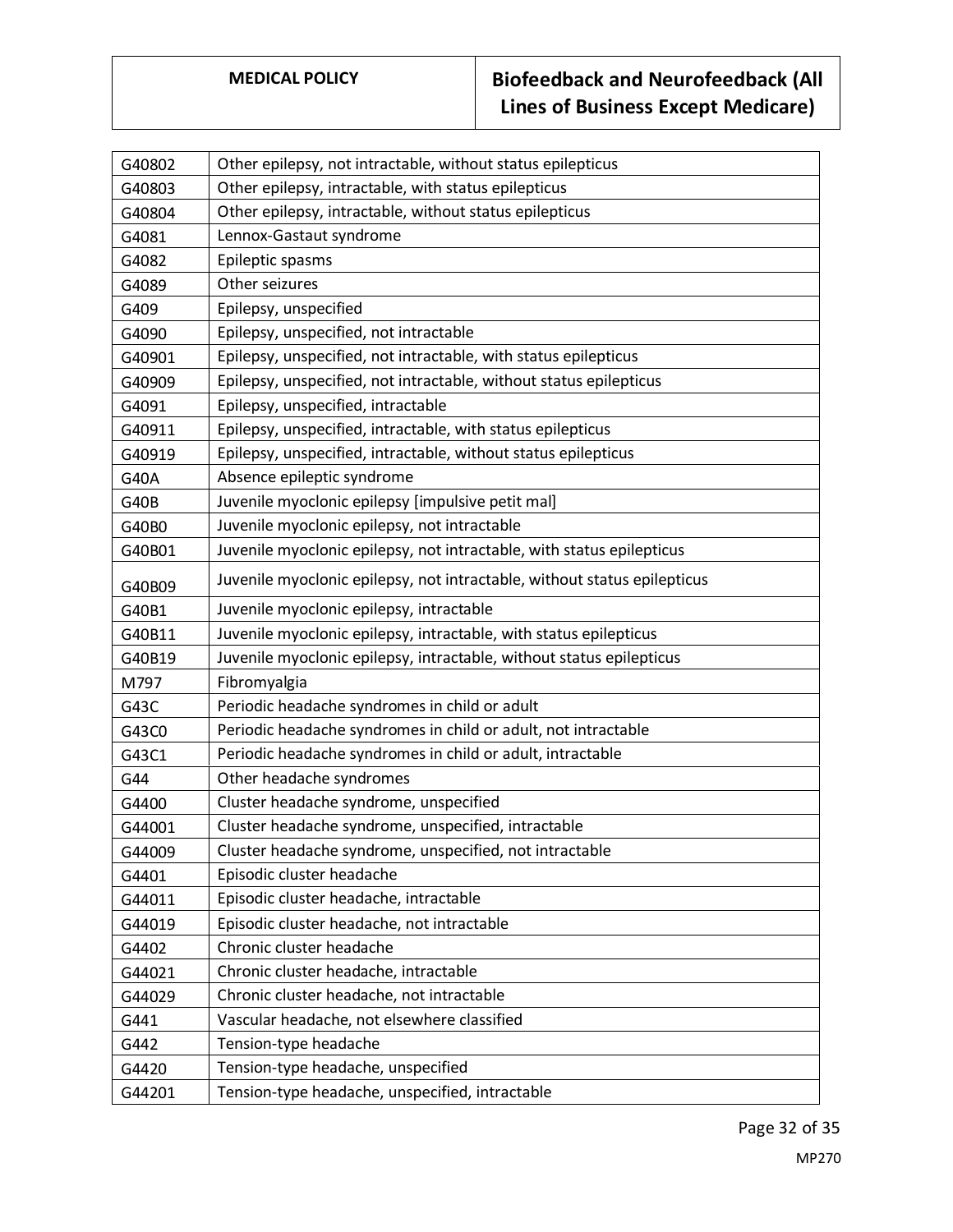| G44209     | Tension-type headache, unspecified, not intractable                                |
|------------|------------------------------------------------------------------------------------|
| G4421      | Episodic tension-type headache                                                     |
| G44211     | Episodic tension-type headache, intractable                                        |
| G44219     | Episodic tension-type headache, not intractable                                    |
| G4422      | Chronic tension-type headache                                                      |
| G44221     | Chronic tension-type headache, intractable                                         |
| G44229     | Chronic tension-type headache, not intractable                                     |
| G443       | Post-traumatic headache                                                            |
| G4430      | Post-traumatic headache, unspecified                                               |
| G44301     | Post-traumatic headache, unspecified, intractable                                  |
| G44309     | Post-traumatic headache, unspecified, not intractable                              |
| G4431      | Acute post-traumatic headache                                                      |
| G44311     | Acute post-traumatic headache, intractable                                         |
| G44319     | Acute post-traumatic headache, not intractable                                     |
| G4432      | Chronic post-traumatic headache                                                    |
| G44321     | Chronic post-traumatic headache, intractable                                       |
| G44329     | Chronic post-traumatic headache, not intractable                                   |
| G445       | Complicated headache syndromes                                                     |
| G4451      | Hemicrania continua                                                                |
| G4452      | New daily persistent headache (NDPH)                                               |
| G4453      | Primary thunderclap headache                                                       |
| G4459      | Other complicated headache syndrome                                                |
| G448       | Other specified headache syndromes                                                 |
| G4481      | Hypnic headache                                                                    |
| G4482      | Headache associated with sexual activity                                           |
| G4483      | Primary cough headache                                                             |
| G4484      | Primary exertional headache                                                        |
| G4485      | Primary stabbing headache                                                          |
| G4489      | Other headache syndrome                                                            |
| <b>R51</b> | Headache                                                                           |
| S062       | Diffuse traumatic brain injury                                                     |
| S062X      | Diffuse traumatic brain injury                                                     |
| S062X0     | Diffuse traumatic brain injury without loss of consciousness                       |
| S062X0A    | Diffuse traumatic brain injury without loss of consciousness, initial encounter    |
| S062X0D    | Diffuse traumatic brain injury without loss of consciousness, subsequent encounter |
| S062X0S    | Diffuse traumatic brain injury without loss of consciousness, sequela              |
| S062X1     | Diffuse traumatic brain injury with loss of consciousness of 30 minutes or less    |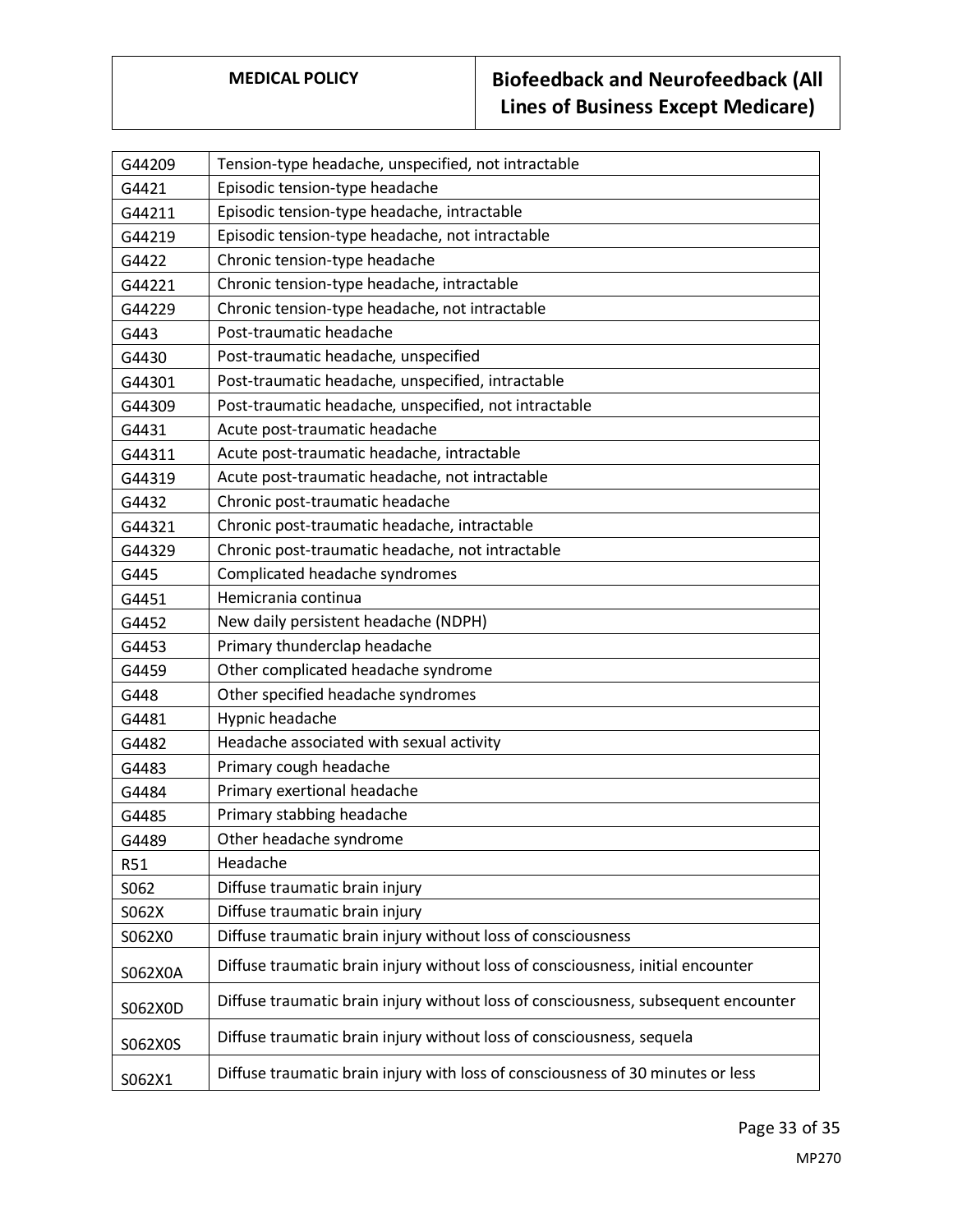| S062X2  | Diffuse traumatic brain injury with loss of consciousness of 31 minutes to 59 minutes                                                                                     |
|---------|---------------------------------------------------------------------------------------------------------------------------------------------------------------------------|
| S062X3  | Diffuse traumatic brain injury with loss of consciousness of 1 hour to 5 hours 59<br>minutes                                                                              |
| S062X4  | Diffuse traumatic brain injury with loss of consciousness of 6 hours to 24 hours                                                                                          |
| S062X5  | Diffuse traumatic brain injury with loss of consciousness greater than 24 hours with<br>return to pre-existing conscious levels                                           |
| S062X8  | Diffuse traumatic brain injury with loss of consciousness of any duration with death<br>due to other cause prior to regaining consciousness                               |
| S062X9  | Diffuse traumatic brain injury with loss of consciousness of unspecified duration                                                                                         |
| S063    | Focal traumatic brain injury                                                                                                                                              |
| S0630   | Unspecified focal traumatic brain injury                                                                                                                                  |
| S06300  | Unspecified focal traumatic brain injury without loss of consciousness                                                                                                    |
| S06300A | Unspecified focal traumatic brain injury without loss of consciousness, initial<br>encounter                                                                              |
| S06300D | Unspecified focal traumatic brain injury without loss of consciousness, subsequent<br>encounter                                                                           |
| S06300S | Unspecified focal traumatic brain injury without loss of consciousness, sequela                                                                                           |
| S06301  | Unspecified focal traumatic brain injury with loss of consciousness of 30 minutes or<br>less                                                                              |
| S06302  | Unspecified focal traumatic brain injury with loss of consciousness of 31 minutes to<br>59 minutes                                                                        |
| S06303  | Unspecified focal traumatic brain injury with loss of consciousness of 1 hour to 5<br>hours 59 minutes                                                                    |
| S06304  | Unspecified focal traumatic brain injury with loss of consciousness of 6 hours to 24<br>hours                                                                             |
| S06305  | Unspecified focal traumatic brain injury with loss of consciousness greater than 24<br>hours with return to pre-existing conscious level                                  |
| S06307  | Unspecified focal traumatic brain injury with loss of consciousness of any duration<br>with death due to brain injury prior to regaining consciousness                    |
| S06307A | Unspecified focal traumatic brain injury with loss of consciousness of any duration<br>with death due to brain injury prior to regaining consciousness, initial encounter |
|         | Unspecified focal traumatic brain injury with loss of consciousness of unspecified<br>duration                                                                            |
| S06309  |                                                                                                                                                                           |
| S0637   | Contusion, laceration, and hemorrhage of cerebellum                                                                                                                       |
| S0638   | Contusion, laceration, and hemorrhage of brainstem                                                                                                                        |